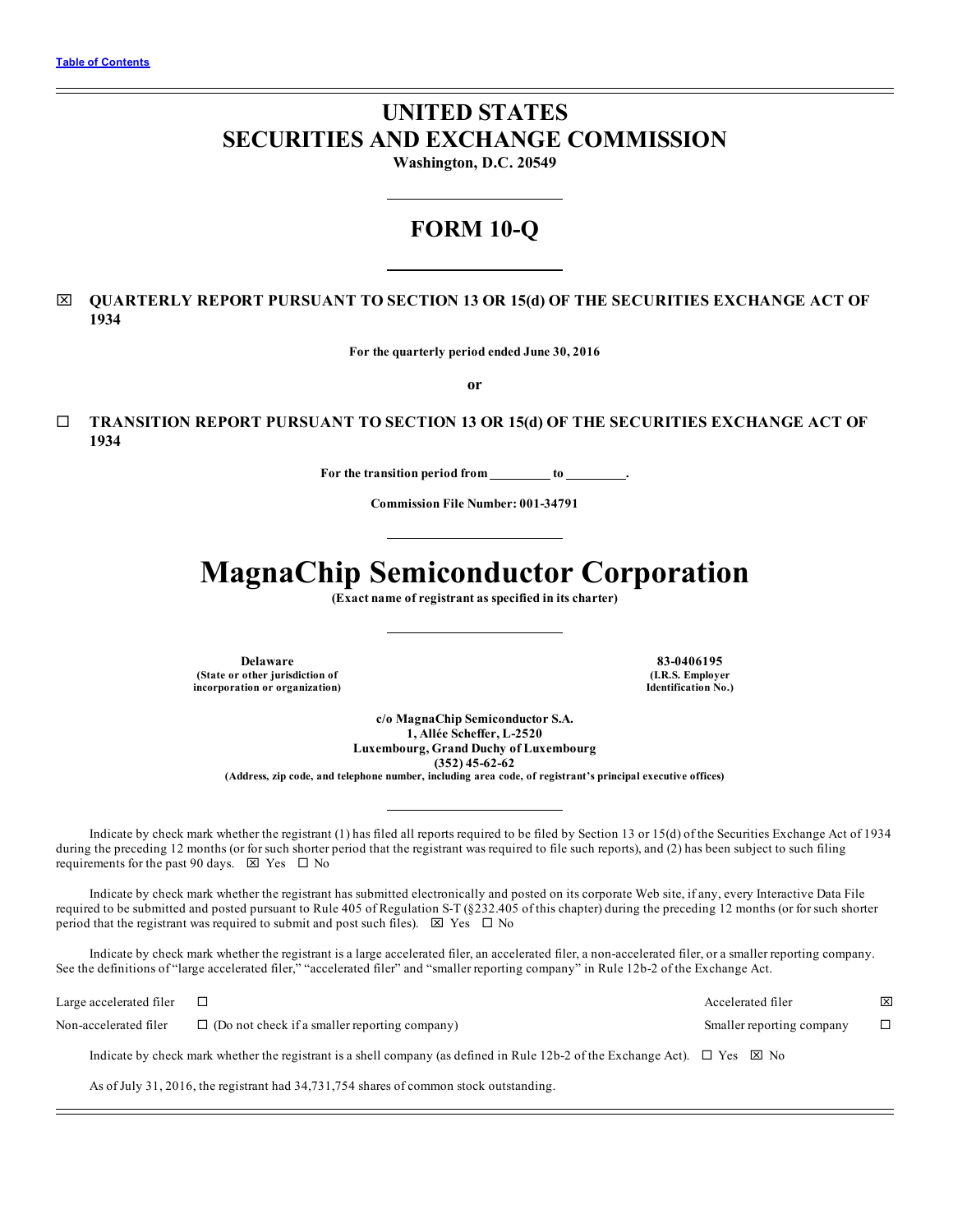# **MAGNACHIP SEMICONDUCTOR CORPORATION AND SUBSIDIARIES TABLE OF CONTENTS**

<span id="page-1-0"></span>

|                   | PART I FINANCIAL INFORMATION                                                                                                                                       | Page No. |
|-------------------|--------------------------------------------------------------------------------------------------------------------------------------------------------------------|----------|
| Item 1.           | Interim Consolidated Financial Statements (Unaudited)                                                                                                              | 3        |
|                   | MagnaChip Semiconductor Corporation and Subsidiaries Consolidated Balance Sheets as of June 30, 2016 and December 31,<br>2015                                      | 3        |
|                   | MagnaChip Semiconductor Corporation and Subsidiaries Consolidated Statements of Operations for the Three and Six<br>Months Ended June 30, 2016 and 2015            | 4        |
|                   | MagnaChip Semiconductor Corporation and Subsidiaries Consolidated Statements of Comprehensive Income for the Three<br>and Six Months Ended June 30, 2016 and 2015  | 5        |
|                   | MagnaChip Semiconductor Corporation and Subsidiaries Consolidated Statements of Changes in Stockholders' Equity for<br>the Six Months Ended June 30, 2016 and 2015 | 6        |
|                   | MagnaChip Semiconductor Corporation and Subsidiaries Consolidated Statements of Cash Flows for the Six Months Ended<br>June 30, 2016 and 2015                      | 7        |
|                   | MagnaChip Semiconductor Corporation and Subsidiaries Notes to Consolidated Financial Statements                                                                    | 8        |
| Item 2.           | Management's Discussion and Analysis of Financial Condition and Results of Operations                                                                              | 25       |
| Item 3.           | <b>Quantitative and Qualitative Disclosures About Market Risk</b>                                                                                                  | 46       |
| Item 4.           | <b>Controls and Procedures</b>                                                                                                                                     | 47       |
|                   | PART II OTHER INFORMATION                                                                                                                                          |          |
| Item 1.           | <b>Legal Proceedings</b>                                                                                                                                           | 48       |
| Item 1A.          | <b>Risk Factors</b>                                                                                                                                                | 48       |
| Item 6.           | Exhibits                                                                                                                                                           | 49       |
| <b>SIGNATURES</b> |                                                                                                                                                                    | 50       |
|                   |                                                                                                                                                                    |          |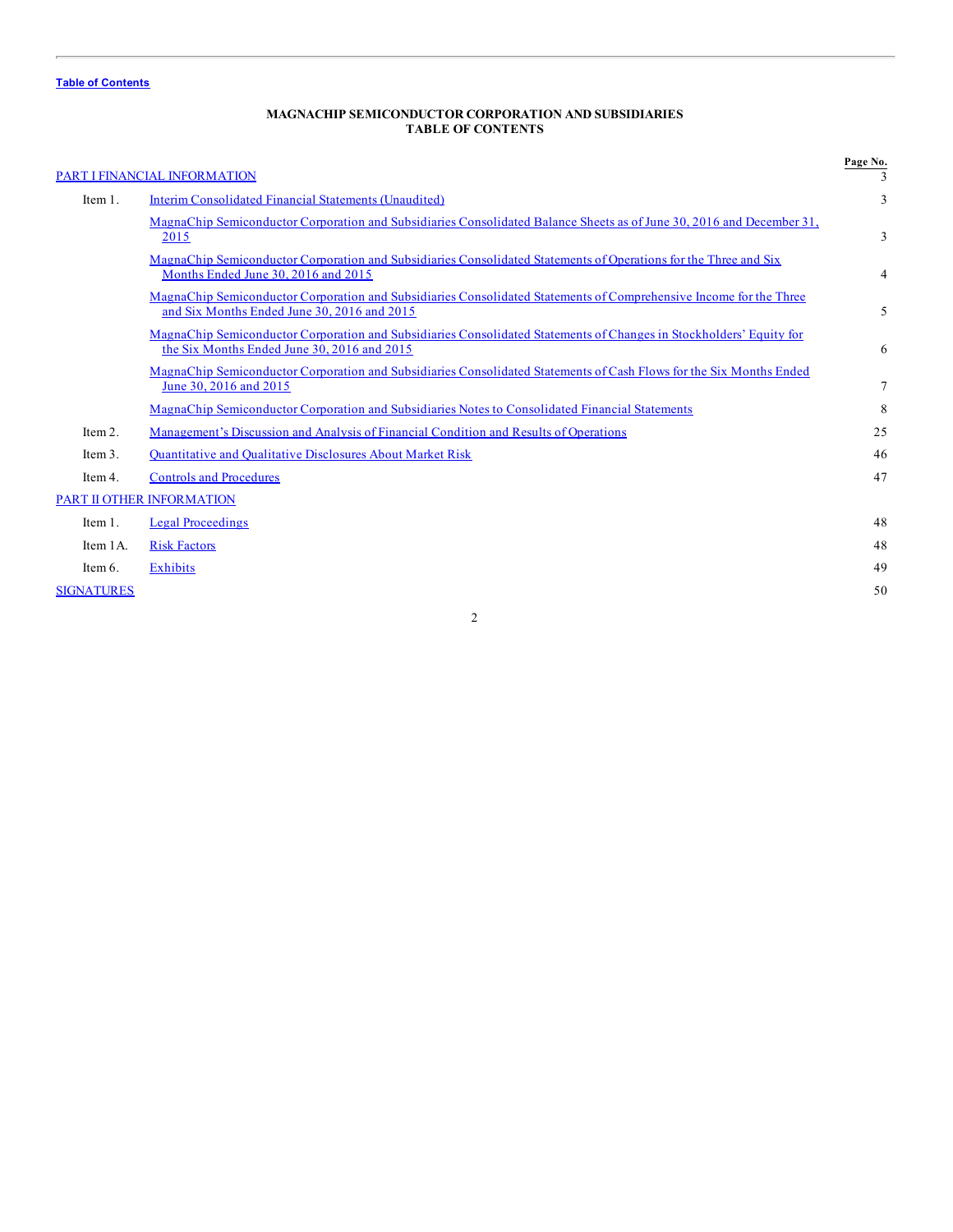# **PART I—FINANCIAL INFORMATION**

# <span id="page-2-0"></span>**Item 1. Interim Consolidated Financial Statements (Unaudited)**

# **MAGNACHIP SEMICONDUCTOR CORPORATION AND SUBSIDIARIES CONSOLIDATED BALANCE SHEETS (Unaudited)**

|                                                                                                           | <b>June 30.</b><br>2016 | December 31,<br>2015                               |       |
|-----------------------------------------------------------------------------------------------------------|-------------------------|----------------------------------------------------|-------|
|                                                                                                           |                         | (In thousands of US dollars,<br>except share data) |       |
| <b>Assets</b>                                                                                             |                         |                                                    |       |
| Current assets                                                                                            |                         |                                                    |       |
| Cash and cash equivalents                                                                                 | \$83,914                | $\mathbf S$<br>90.882                              |       |
| Restricted cash (Note 17)                                                                                 | 29,600                  |                                                    |       |
| Accounts receivable, net                                                                                  | 54,702                  | 63,498                                             |       |
| Inventories, net                                                                                          | 70,439                  | 57,619                                             |       |
| Other receivables (Note 17)                                                                               | 6.025                   | 31,932                                             |       |
| Prepaid expenses                                                                                          | 10,241                  | 7,075                                              |       |
| Hedge collateral                                                                                          |                         | 6,000                                              |       |
| Other current assets                                                                                      | 2,942                   | 3,228                                              |       |
| Total current assets                                                                                      | 257,863                 | 260,234                                            |       |
| Property, plant and equipment, net                                                                        | 184,665                 | 191.985                                            |       |
| Intangible assets, net                                                                                    | 2,897                   | 2,629                                              |       |
| Long-term prepaid expenses                                                                                | 13,421                  | 12,117                                             |       |
| Deferred income tax assets                                                                                | 245                     |                                                    | 238   |
| Other non-current assets                                                                                  | 6.570                   | 6.897                                              |       |
| Total assets                                                                                              | \$465,661               | $\mathbf S$<br>474,100                             |       |
| <b>Liabilities and Stockholders' Equity</b>                                                               |                         |                                                    |       |
| Current liabilities                                                                                       |                         |                                                    |       |
| Accounts payable                                                                                          | \$64,243                | \$.<br>55,476                                      |       |
| Other accounts payable                                                                                    | 8,836                   | 10,961                                             |       |
| Accrued expenses                                                                                          | 80,062                  | 76,721                                             |       |
| Deferred revenue                                                                                          | 11,310                  | 10,060                                             |       |
| Deposits received                                                                                         |                         | 8.165                                              |       |
| Other current liabilities                                                                                 | 4,741                   | 5,128                                              |       |
| Total current liabilities                                                                                 | 169.192                 | 166,511                                            |       |
| Long-term borrowings, net                                                                                 | 220,722                 | 220,375                                            |       |
| Accrued severance benefits, net                                                                           | 131,841                 | 134,148                                            |       |
| Other non-current liabilities                                                                             | 14,235                  | 15,396                                             |       |
| <b>Total liabilities</b>                                                                                  | 535,990                 | 536,430                                            |       |
| Commitments and Contingencies (Note 17)                                                                   |                         |                                                    |       |
| Stockholders' equity                                                                                      |                         |                                                    |       |
| Common stock, \$0.01 par value, 150,000,000 shares authorized, 41,310,519 shares issued and 34,731,754    |                         |                                                    |       |
| outstanding at June 30, 2016 and 41,147,707 shares issued and 34,568,942 outstanding at December 31, 2015 | 412                     |                                                    | 411   |
| Additional paid-in capital                                                                                | 126.121                 | 124,618                                            |       |
| Accumulated deficit                                                                                       | (105,901)               | (96,210)                                           |       |
| Treasury stock, 6,578,765 shares at June 30, 2016 and December 31, 2015                                   | (90, 918)               | (90, 918)                                          |       |
| Accumulated other comprehensive loss                                                                      | (43)                    |                                                    | (231) |
| Total stockholders' deficit                                                                               | (70, 329)               | (62, 330)                                          |       |
| Total liabilities and stockholders' equity                                                                | \$465,661               | \$<br>474,100                                      |       |

*The accompanying notes are an integral part of these consolidated financial statements.*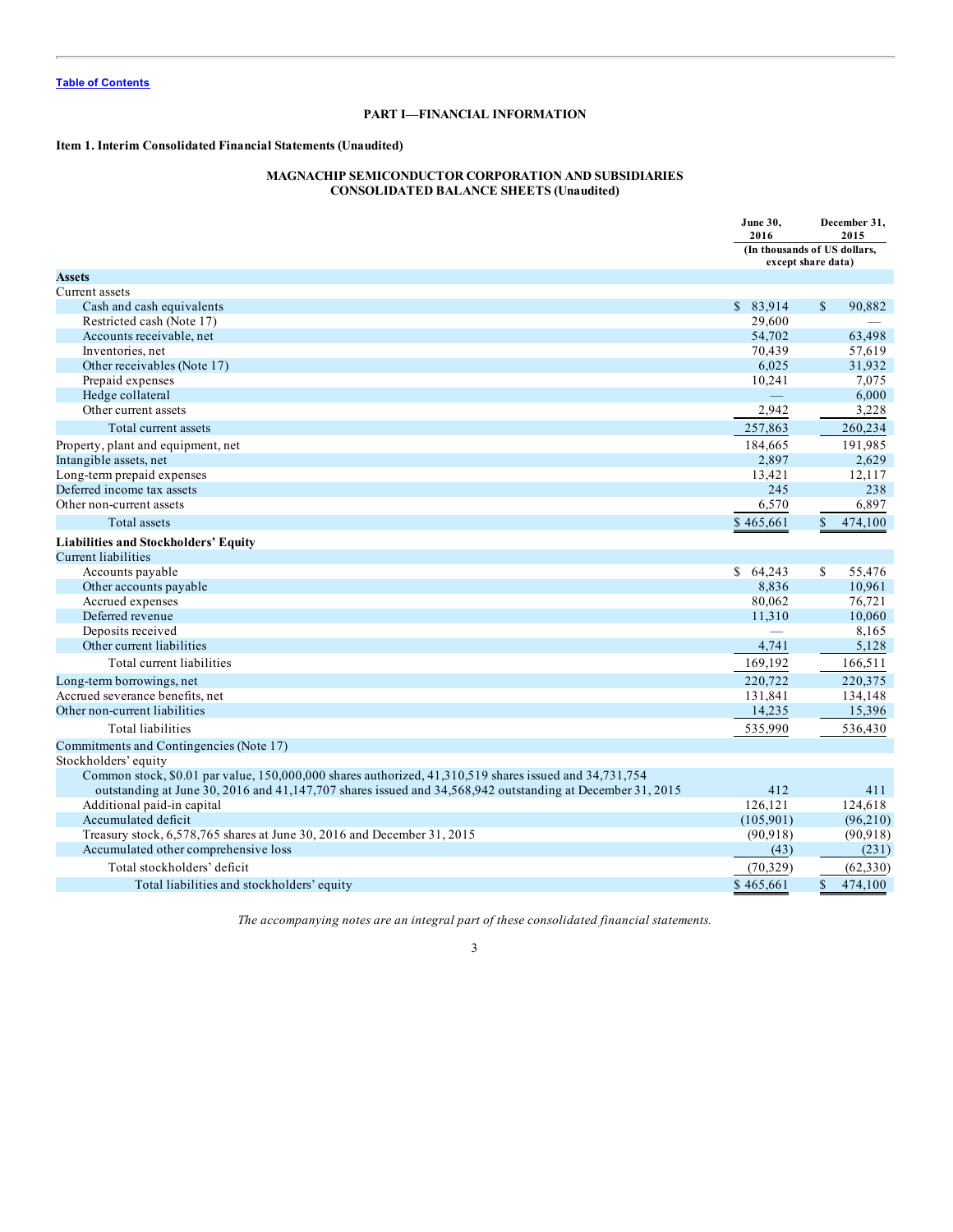# **MAGNACHIP SEMICONDUCTOR CORPORATION AND SUBSIDIARIES CONSOLIDATED STATEMENTS OF OPERATIONS (Unaudited)**

<span id="page-3-0"></span>

|                                              |    | <b>Three Months Ended</b>                       |                | <b>Six Months Ended</b> |               |                  |               |                         |
|----------------------------------------------|----|-------------------------------------------------|----------------|-------------------------|---------------|------------------|---------------|-------------------------|
|                                              |    | <b>June 30,</b><br>2016                         |                | June 30,<br>2015        |               | June 30,<br>2016 |               | <b>June 30,</b><br>2015 |
|                                              |    | (In thousands of US dollars, except share data) |                |                         |               |                  |               |                         |
| Net sales                                    | S. | 167,106                                         | $\mathbb{S}^-$ | 162,015                 | <sup>\$</sup> | 315,211          | <sup>\$</sup> | 326,900                 |
| Cost of sales                                |    | 130,357                                         |                | 126,729                 |               | 244,213          |               | 256,637                 |
| Gross profit                                 |    | 36,749                                          |                | 35,286                  |               | 70,998           |               | 70,263                  |
| Operating expenses                           |    |                                                 |                |                         |               |                  |               |                         |
| Selling, general and administrative expenses |    | 25,948                                          |                | 28,588                  |               | 45,900           |               | 53,618                  |
| Research and development expenses            |    | 18,178                                          |                | 21,931                  |               | 35,993           |               | 44,091                  |
| Restructuring gain                           |    |                                                 |                |                         |               | (7,785)          |               |                         |
| Total operating expenses                     |    | 44,126                                          |                | 50,519                  |               | 74,108           |               | 97,709                  |
| Operating loss                               |    | (7, 377)                                        |                | (15, 233)               |               | (3,110)          |               | (27, 446)               |
| Interest expense                             |    | (4,073)                                         |                | (3,987)                 |               | (8,130)          |               | (8,112)                 |
| Foreign currency gain (loss), net            |    | (7,101)                                         |                | (12,296)                |               | 1,094            |               | (15, 472)               |
| Other income, net                            |    | 1,007                                           |                | 288                     |               | 1,542            |               | 906                     |
| Loss before income taxes                     |    | (17, 544)                                       |                | (31,228)                |               | (8,604)          |               | (50, 124)               |
| Income tax expenses (benefits)               |    | 272                                             |                | (602)                   |               | 1,087            |               | 531                     |
| Net loss                                     |    | (17, 816)                                       | \$             | (30,626)                |               | (9,691)          | \$            | (50,655)                |
| Loss per common share—                       |    |                                                 |                |                         |               |                  |               |                         |
| <b>Basic</b>                                 | \$ | (0.51)                                          | \$             | (0.90)                  | $\mathbb{S}$  | (0.28)           | \$            | (1.49)                  |
| Diluted                                      | \$ | (0.51)                                          | \$             | (0.90)                  | \$            | (0.28)           | \$            | (1.49)                  |
| Weighted average number of shares-           |    |                                                 |                |                         |               |                  |               |                         |
| Basic                                        |    | 34,716,081                                      |                | 34,092,402              |               | 34,707,492       |               | 34,074,534              |
| Diluted                                      |    | 34,716,081                                      |                | 34,092,402              |               | 34,707,492       |               | 34,074,534              |

*The accompanying notes are an integral part of these consolidated financial statements.*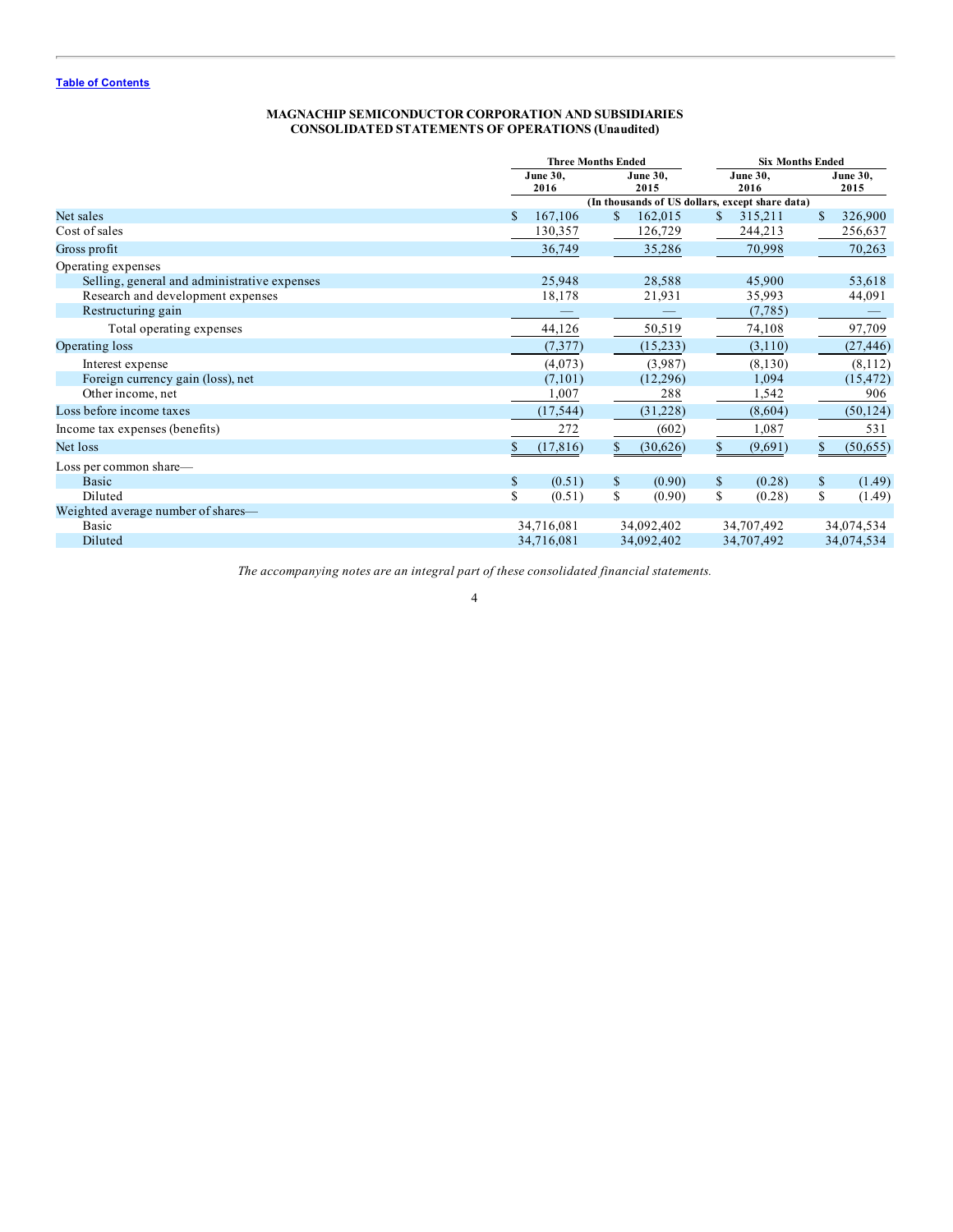# **MAGNACHIP SEMICONDUCTOR CORPORATION AND SUBSIDIARIES CONSOLIDATED STATEMENTS OF COMPREHENSIVE INCOME (Unaudited)**

<span id="page-4-0"></span>

|                                                                          | <b>Three Months Ended</b> |                              | <b>Six Months Ended</b> |                 |
|--------------------------------------------------------------------------|---------------------------|------------------------------|-------------------------|-----------------|
|                                                                          | <b>June 30.</b><br>2016   | <b>June 30.</b><br>2015      | <b>June 30.</b><br>2016 | <b>June 30,</b> |
|                                                                          |                           |                              |                         | 2015            |
|                                                                          |                           | (In thousands of US dollars) |                         |                 |
| Net loss                                                                 |                           | $$(17,816) \quad $(30,626)$  | \$(9,691)               | \$ (50,655)     |
| Other comprehensive income                                               |                           |                              |                         |                 |
| Foreign currency translation adjustments                                 | 6.167                     | 10,123                       | 147                     | 13,179          |
| Derivative adjustments                                                   |                           |                              |                         |                 |
| Fair valuation of derivatives                                            | (24)                      | (1, 417)                     | 41                      | (1, 417)        |
| Reclassification adjustment for gain on derivatives included in net loss |                           |                              |                         | (485)           |
| Total other comprehensive income                                         | 6,143                     | 8,706                        | 188                     | 11,277          |
| Total comprehensive loss                                                 | \$(11,673)                | $$^{(21,920)}$               | \$(9,503)               | $$$ (39,378)    |

*The accompanying notes are an integral part of these consolidated financial statements.*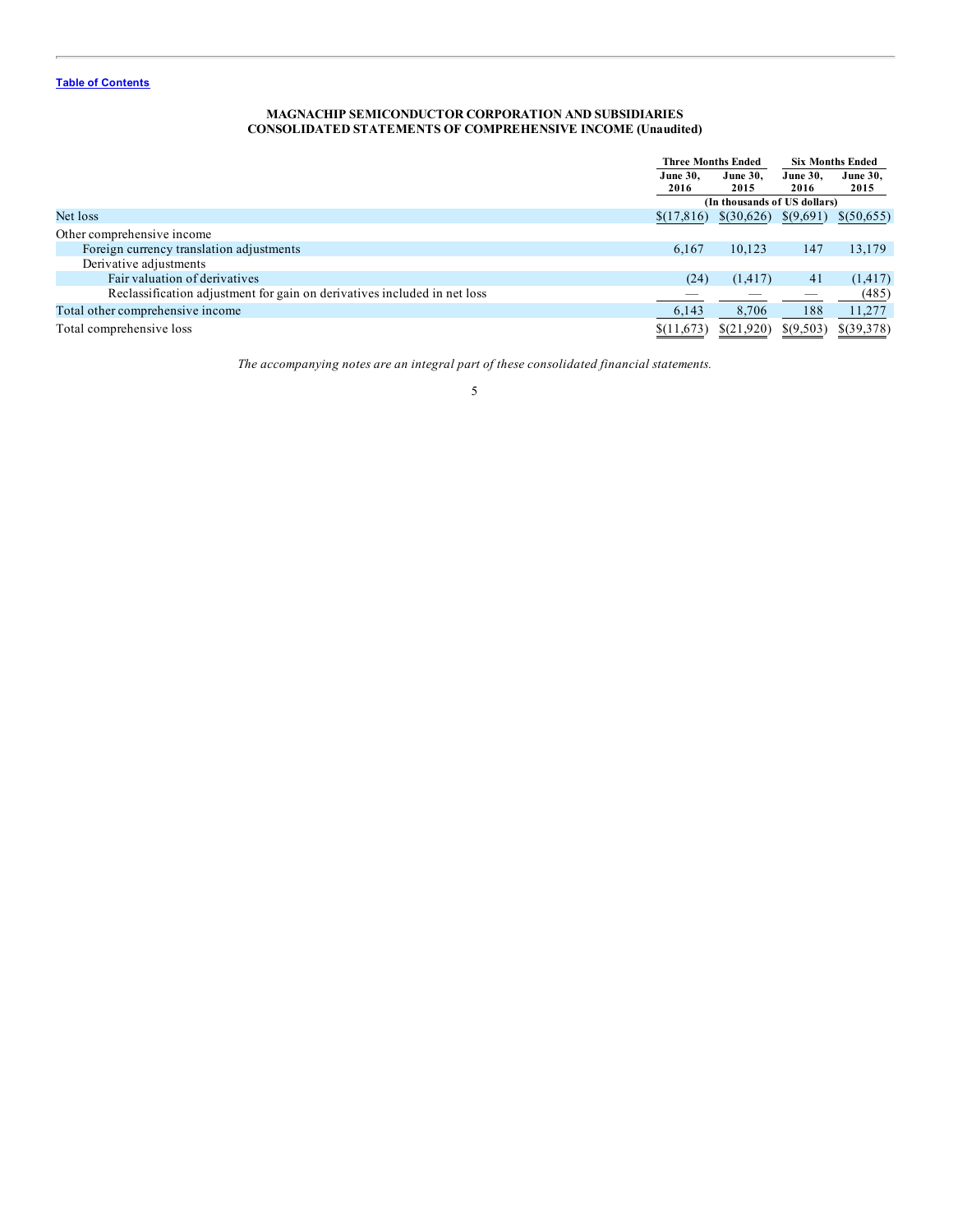# **MAGNACHIP SEMICONDUCTOR CORPORATION AND SUBSIDIARIES CONSOLIDATED STATEMENTS OF CHANGES IN STOCKHOLDERS' EQUITY (Unaudited)**

<span id="page-5-0"></span>

|                                                 | <b>Common Stock</b> |                | Additional<br>Paid-In | Accumulated    | Treasury    | Accumulated<br>Other<br>Comprehensive |            |
|-------------------------------------------------|---------------------|----------------|-----------------------|----------------|-------------|---------------------------------------|------------|
| (In thousands of US dollars, except share data) | <b>Shares</b>       | Amount         | Capital               | Deficit        | Stock       | Loss                                  | Total      |
| Six Months Ended June 30, 2016                  |                     |                |                       |                |             |                                       |            |
| <b>Balance at January 1, 2016</b>               | 34,568,942          | \$<br>411      | \$124,618             | (96,210)<br>S. | \$(90,918)  | S<br>(231)                            | \$(62,330) |
| Stock-based compensation                        |                     |                | 1,504                 |                |             |                                       | 1,504      |
| Settlement of restricted stock units            | 162,812             |                | (1)                   |                |             |                                       |            |
| Other comprehensive income, net                 |                     |                |                       |                |             | 188                                   | 188        |
| Net loss                                        |                     |                |                       | (9,691)        |             |                                       | (9,691)    |
| <b>Balance at June 30, 2016</b>                 | 34,731,754          | \$412          | \$126,121             | \$(105,901)    | \$(90,918)  | (43)                                  | \$(70,329) |
| Six Months Ended June 30, 2015                  |                     |                |                       |                |             |                                       |            |
| <b>Balance at January 1, 2015</b>               | 34,056,468          | \$<br>406      | \$118,419             | (11, 343)      | \$(90, 918) | (35,066)<br>S.                        | \$(18,502) |
| Stock-based compensation                        |                     |                | 1,977                 |                |             |                                       | 1,977      |
| Exercise of stock options                       | 205,452             | $\overline{2}$ | 1,206                 |                |             |                                       | 1,208      |
| Other comprehensive income, net                 |                     |                |                       |                |             | 11,277                                | 11,277     |
| Net loss                                        |                     |                |                       | (50,655)       |             |                                       | (50,655)   |
| Balance at June 30, 2015                        | 34,261,920          | 408            | \$121,602             | (61,998)       | \$(90,918)  | (23, 789)                             | \$(54,695) |

*The accompanying notes are an integral part of these consolidated financial statements.*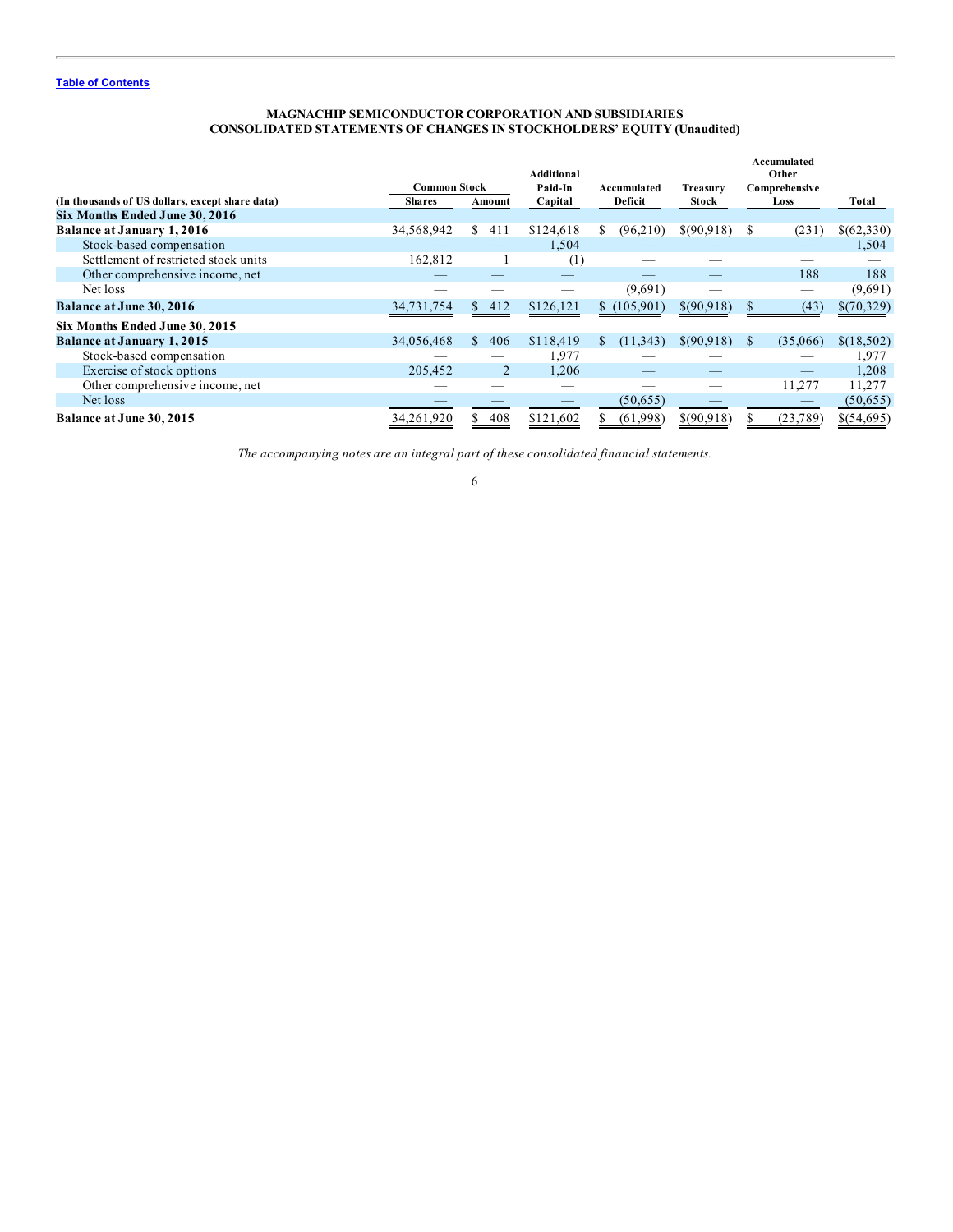# **MAGNACHIP SEMICONDUCTOR CORPORATION AND SUBSIDIARIES CONSOLIDATED STATEMENTS OF CASH FLOWS (Unaudited)**

<span id="page-6-0"></span>

|                                                                                     |                         | <b>Six Months Ended</b>      |
|-------------------------------------------------------------------------------------|-------------------------|------------------------------|
|                                                                                     | <b>June 30,</b><br>2016 | June 30,<br>2015             |
|                                                                                     |                         | (In thousands of US dollars) |
| Cash flows from operating activities                                                |                         |                              |
| Net loss                                                                            | (9,691)<br>S.           | S<br>(50,655)                |
| Adjustments to reconcile net loss to net cash used in operating activities          |                         |                              |
| Depreciation and amortization                                                       | 12,252                  | 13,667                       |
| Provision for severance benefits                                                    | 9,827                   | 11,877                       |
| Amortization of debt issuance costs and original issue discount                     | 347                     | 324                          |
| Loss (gain) on foreign currency, net                                                | (1,140)                 | 17,146                       |
| Restructuring gain                                                                  | (7,785)                 |                              |
| Stock-based compensation                                                            | 1,504                   | 1,977                        |
| Other                                                                               | 164                     | 1,544                        |
| Changes in operating assets and liabilities                                         |                         |                              |
| Accounts receivable, net                                                            | 8,505                   | 3,145                        |
| Inventories, net                                                                    | (11,946)                | 1,623                        |
| Other receivables                                                                   | (3,635)                 | 5,523                        |
| Other current assets                                                                | 2,123                   | 2,235                        |
| Deferred tax assets                                                                 | 37                      | 339                          |
| Accounts payable                                                                    | 7,779                   | (12, 431)                    |
| Other accounts payable                                                              | (5,156)                 | (5,550)                      |
| Accrued expenses                                                                    | 1,913                   | (10,710)                     |
| Other current liabilities                                                           | (1,364)                 | (699)                        |
| Deferred revenue                                                                    | 1,477                   | (1,359)                      |
| Other non-current liabilities                                                       | (661)                   | (1,084)                      |
| Payment of severance benefits                                                       | (13,102)                | (4,231)                      |
| Other                                                                               | (137)                   | (147)                        |
| Net cash used in operating activities                                               | (8,689)                 | (27, 466)                    |
| Cash flows from investing activities                                                |                         |                              |
| Proceeds from settlement of hedge collateral                                        | 5,917                   |                              |
| Payment of hedge collateral                                                         |                         | (6, 555)                     |
| Purchase of plant, property and equipment                                           | (5,834)                 | (1,964)                      |
| Payment for intellectual property registration                                      | (478)                   | (263)                        |
| Collection of guarantee deposits                                                    | 383                     |                              |
| Payment of guarantee deposits                                                       | (11)                    | (642)                        |
| Other                                                                               | 11                      | 237                          |
| Net cash used in investing activities                                               | (12)                    | (9,187)                      |
| <b>Cash flows from financing activities</b>                                         |                         |                              |
| Proceeds from issuance of common stock                                              |                         | 1,208                        |
| Net cash provided by financing activities                                           |                         | 1,208                        |
| Effect of exchange rates on cash and cash equivalents                               | 1,733                   | 5,683                        |
| Net decrease in cash and cash equivalents                                           | (6,968)                 | (29, 762)                    |
|                                                                                     |                         |                              |
| Cash and cash equivalents                                                           |                         |                              |
| Beginning of the period                                                             | 90,882                  | 102,434                      |
| End of the period                                                                   | \$<br>83,914            | \$<br>72,672                 |
| Supplemental cash flow information                                                  |                         |                              |
| Cash paid for interest                                                              | 7,453<br>S              | 7,683<br>S                   |
| Cash paid for income taxes                                                          | \$<br>469               | \$<br>388                    |
| Non-cash operating activities                                                       |                         |                              |
| Insurance proceeds in restricted cash reclassified from other receivables (Note 17) | (29, 571)<br>\$         | \$                           |
| Non-cash investing activities                                                       |                         |                              |
| Property, plant and equipment additions in other accounts payable                   | 993<br>\$               | S<br>1,493                   |

*The accompanying notes are an integral part of these consolidated financial statements.*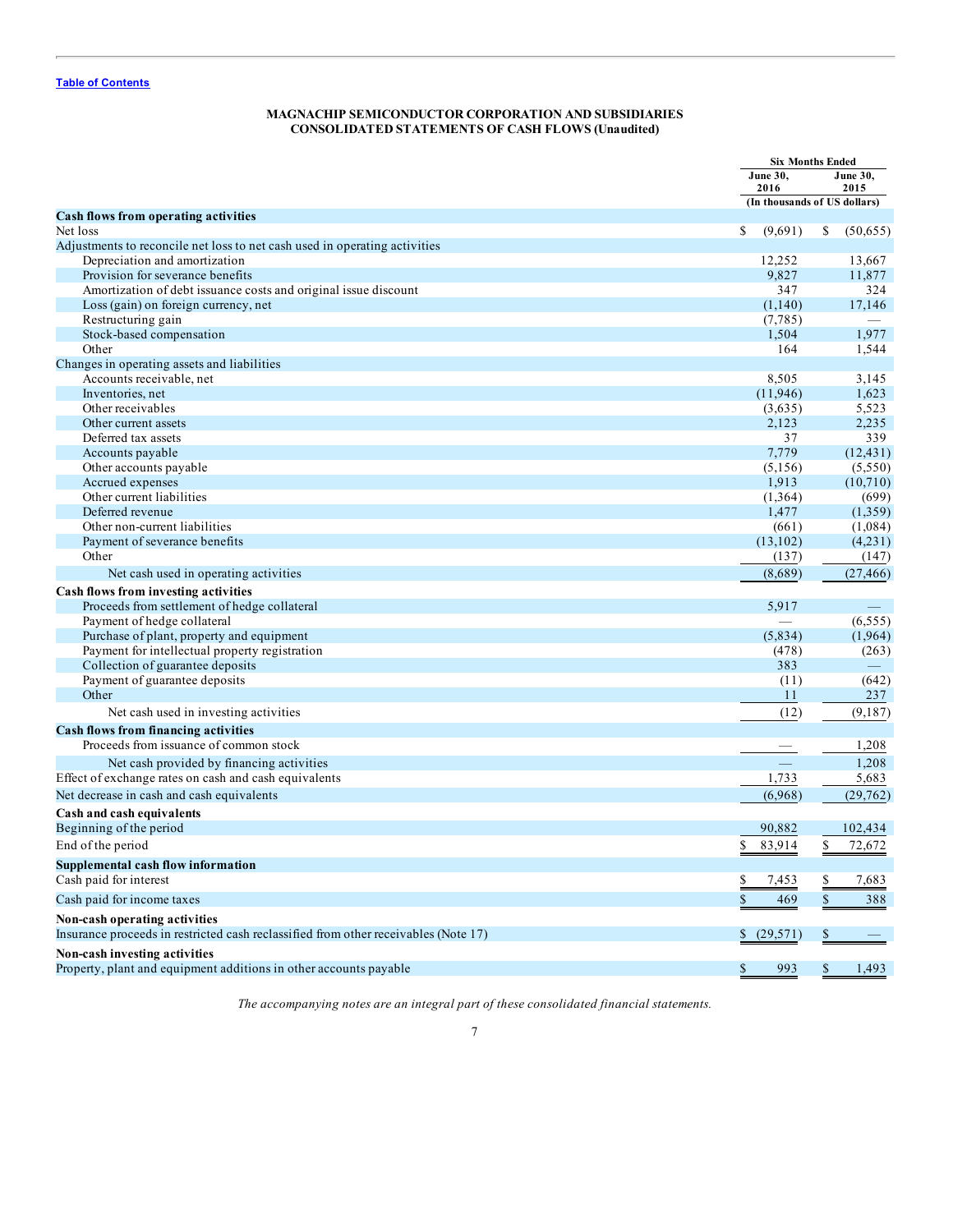# **MAGNACHIP SEMICONDUCTOR CORPORATION AND SUBSIDIARIES NOTES TO CONSOLIDATED FINANCIAL STATEMENTS (TABULAR DOLLARS IN THOUSANDS, EXCEPT SHARE DATA)**

#### <span id="page-7-0"></span>**1. Business, Basis of Presentation and Significant Accounting Policies**

### *Business*

MagnaChip Semiconductor Corporation (together with its subsidiaries, the "Company") is a Korea-based designer and manufacturer of analog and mixed-signal semiconductor products for consumer, computing, communication, industrial, automotive and Internet of Things ("IoT") applications. The Company provides technology platforms for analog, mixed signal, power, high voltage, non-volatile memory and Radio Frequency ("RF") applications. The Company's business is comprised of two operating segments: Foundry Services Group and Standard Products Group. The Company's Foundry Services Group provides specialty analog and mixed-signal foundry services mainly for fabless and Integrated Device Manufacturer ("IDM") semiconductor companies that primarily serve the consumer, computing, communication, industrial, automotive and IoT applications. The Company's Standard Products Group is comprised of two business lines: Display Solutions and Power Solutions. The Company's Display Solutions products provide flat panel display solutions to major suppliers of large and small flat panel displays and include sensor products for mobile applications, and industrial applications and home appliances. The Company's Power Solutions products include discrete and integrated circuit solutions for power management in consumer, communication and industrial applications.

#### *Basis of Presentation*

The accompanying unaudited interim consolidated financial statements of the Company have been prepared in accordance with generally accepted accounting principles in the United States of America ("US GAAP"). These interim consolidated financial statements include normal recurring adjustments and the elimination of all intercompany accounts and transactions which are, in the opinion of management, necessary to provide a fair statement of the Company's financial condition and results of operations for the periods presented. These interim consolidated financial statements are presented in accordance with Accounting Standards Codification 270, *"Interim Reporting"* and, accordingly, do not include all of the information and note disclosures required by US GAAP for complete financial statements. The results of operations for the three and six months ended June 30, 2016 are not necessarily indicative of the results to be expected for a full year or for any other periods.

The December 31, 2015 balance sheet data was derived from the Company's audited financial statements, but does not include all disclosures required by US GAAP.

#### *Significant Accounting Policies*

For a description of significant accounting policies, see Note 1, Business, Basis of Presentation and Summary of Significant Accounting Policies, of the Notes to the Consolidated Financial Statements included in the Company's Annual Report on Form 10-K for the fiscal year ended December 31, 2015. A significant accounting policy adopted in fiscal 2016 is disclosed below.

*Vendor Rebates*—The Company, from time to time, enters into arrangements whereby rebates are obtained from vendors when the Company achieves certain levels of purchases. The vendor rebates are computed at an agreed upon amount or percentage of purchase levels. As these vendor rebates are impacted by actual and estimated purchases for the applicable agreed upon period, the Company periodically assesses the progress of its purchase levels and revises the estimates when necessary. The Company accounts for such rebates as a reduction of inventory until it sells the product, at which time such rebates are reflected as a reduction of cost of sales in its consolidated statements of operations. Vendor rebates recorded as a reduction of inventory were \$0.2 million as of June 30, 2016 and as a reduction of cost of sales were \$1.2 million for the six months ended June 30, 2016.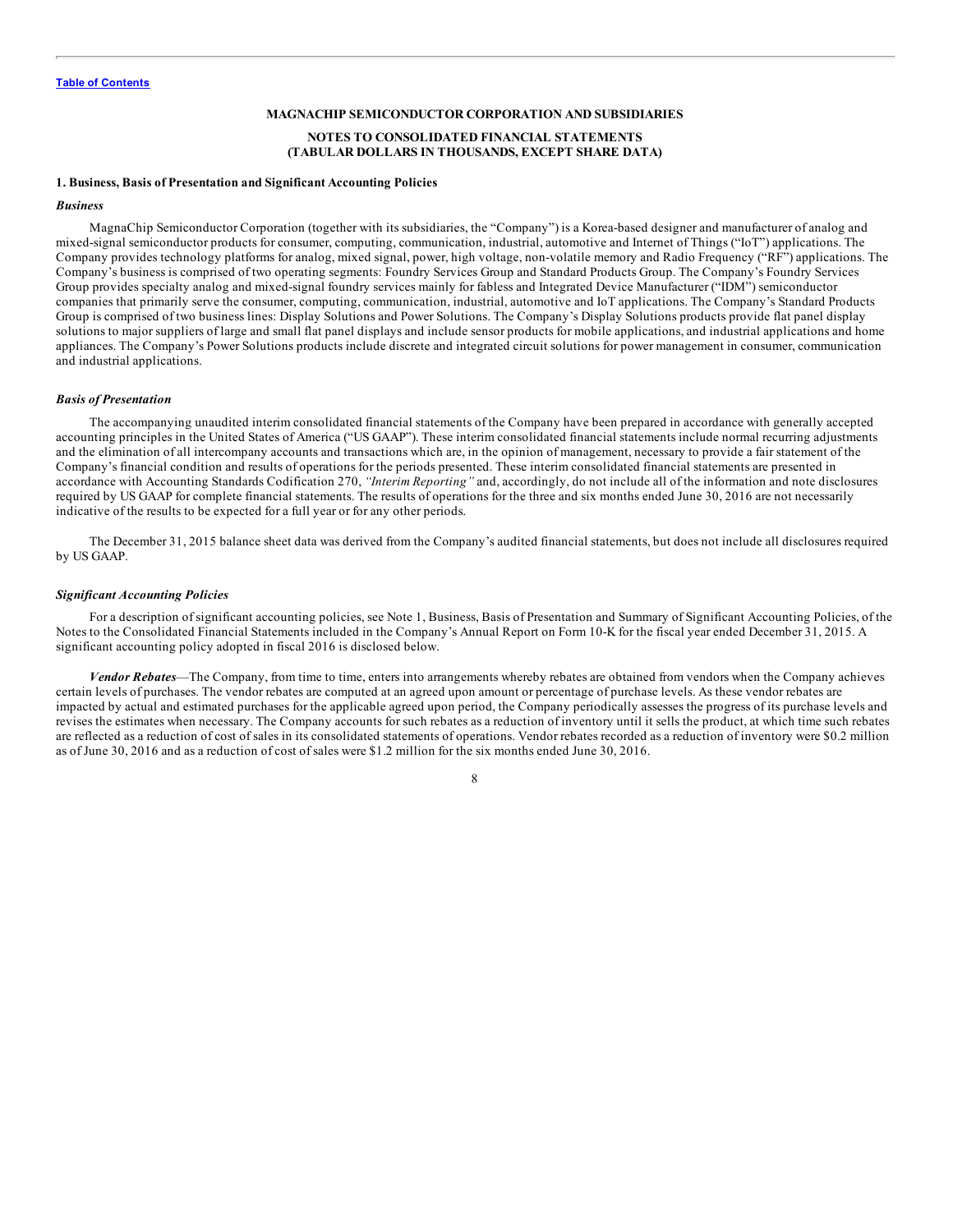#### *Recent Accounting Pronouncements*

In March 2016, the Financial Accounting Standards Board ("FASB") issued Accounting Standards Update No. 2016-09, "Improvements to Employee Share-Based Payment Accounting" ("ASU 2016-09"). ASU 2016-09 simplifies several aspects of the accounting for share-based payment transactions, including the income tax consequences, classification of awards as either equity or liabilities and classification on the statement of cash flows. ASU 2016-09 is effective for fiscal years beginning after December 15, 2016, and interim periods within those years and early adoption is permitted. The Company is currently evaluating the impact of adoption of ASU 2016-09 on its consolidated financial statements.

In February 2016, the FASB issued Accounting Standards Update No. 2016-02, "Leases (Topic 842)" ("ASU 2016-02") in order to increase transparency and comparability among organizations by recognizing lease assets and lease liabilities on the balance sheet for those leases classified as operating leases under US GAAP. ASU 2016-02 requires that a lessee should recognize a liability to make lease payments and a right-of-use asset representing its right to use the underlying asset for the lease term on the balance sheet. ASU 2016-02 is effective for fiscal years beginning after December 15, 2018, including interim periods within those reporting periods using a modified retrospective approach and early adoption is permitted. The Company is currently evaluating the impact of adoption of ASU 2016-02 on its consolidated financial statements.

In November 2015, the FASB issued Accounting Standards Update No. 2015-17, "Income Taxes (Topic 740): Balance Sheet Classification of Deferred Taxes" ("ASU 2015-17"). The amendments in ASU 2015-17 require an entity to classify all deferred tax assets and liabilities as noncurrent. ASU 2015-17 is effective for fiscal years beginning after December 15, 2016 and interim periods within those years and early adoption is permitted. The Company does not expect the adoption of ASU 2015-17 to have a material effect on the Company's consolidated financial statements.

In July 2015, the FASB issued Accounting Standards Update No. 2015-11, "Simplifying the Measurement of Inventory" ("ASU 2015-11"). Under this ASU, inventory will be measured at the lower of cost and net realizable value, and options that currently exist for market value will be eliminated. Net realizable value is defined as the estimated selling prices in the ordinary course of business, less reasonably predictable costs of completion, disposal, and transportation. No other changes were made to the current guidance on inventory measurement. ASU 2015-11 is effective for interim and annual periods beginning after December 15, 2016, with early adoption permitted. The Company does not expect the adoption of ASU 2015-11 to have a material effect on the Company's consolidated financial statements.

In August 2014, the FASB issued Accounting Standards Update No. 2014-15, "Presentation of Financial Statements – Going Concern" ("ASU 2014- 15"), which provides guidance on determining when and how to disclose going-concern uncertainties in the financial statements. ASU 2014-15 requires management to perform interim and annual assessments of an entity's ability to continue as a going concern within one year of the date the financial statements are issued. An entity will be required to provide certain disclosures if conditions of events raise substantial doubt about the entity's ability to continue as a going concern. ASU 2014-15 is effective for annual periods ending after December 15, 2016, and interim periods thereafter, with early adoption permitted. The Company is currently evaluating the impact of the adoption of ASU 2014-15 on its consolidated financial statements.

In May 2014, the FASB issued Accounting Standards Update No. 2014-09, "Revenue from Contracts with Customers (Topic 606)" ("ASU 2014-09"). ASU 2014-09 supersedes the revenue recognition requirements in "Revenue Recognition (Topic 605)", and requires entities to recognize revenue when it transfers promised goods or services to customers in an amount that reflects the consideration to which the entity expects to be entitled to in exchange for those goods or services. ASU 2014-09 is effective for annual reporting periods beginning after December 15, 2016 (the "Original Effective Date"), including interim periods within that reporting period, and can be adopted either retrospectively to each prior period presented or as a cumulative-effect adjustment as of the date of adoption, with early application permitted as of the Original Effective Date. In August 2015, the FASB issued ASU 2015-14 "Deferral of the Effective Date," which defers the required adoption date of ASU 2014-09 by one year. As a result of the deferred effective date, ASU 2014-09 will be effective for annual reporting periods beginning after December 15, 2017, including interim periods within that reporting period. Early adoption is permitted but not before the original effective date as of annual reporting periods beginning after December 15, 2016, including interim periods within that reporting period. In March 2016, the FASB issued Accounting Standards Update No. 2016-08, "Revenue from Contracts with Customers (Topic 606), Principal versus Agent Considerations (Reporting Revenue Gross versus Net)" ("ASU 2016-08") clarifying the implementation guidance on principal versus agent considerations. Specifically, an entity is required to determine whether the nature of a promise is to provide the specified good or service itself (that is, the entity is a principal) or to arrange for the good or service to be provided to the customer by the other party (that is, the entity is an agent). The determination influences the timing and amount of revenue recognition. In May 2016, the FASB issued Accounting Standards Update No. 2016-12, "Revenue from Contracts with Customers (Topic 606): Narrow-Scope Improvements and Practical Expedients" ("ASU 2016-12") clarifying how to assess collectibility, present sales tax, treat noncash consideration, and account for completed and modified contracts at the time of transition. In addition, ASU 2016-12 clarifies that an entity retrospectively applying the guidance in Topic 606 is not required to disclose the effect of the accounting change in the period of adoption. The effective date and transition requirements for ASU 2016-12, ASU 2016-08 and ASU 2014-09 are the same. The Company is currently evaluating the potential impact of adopting ASU 2014-09, ASU 2016-08 and ASU 2016-12 on its consolidated financial statements.

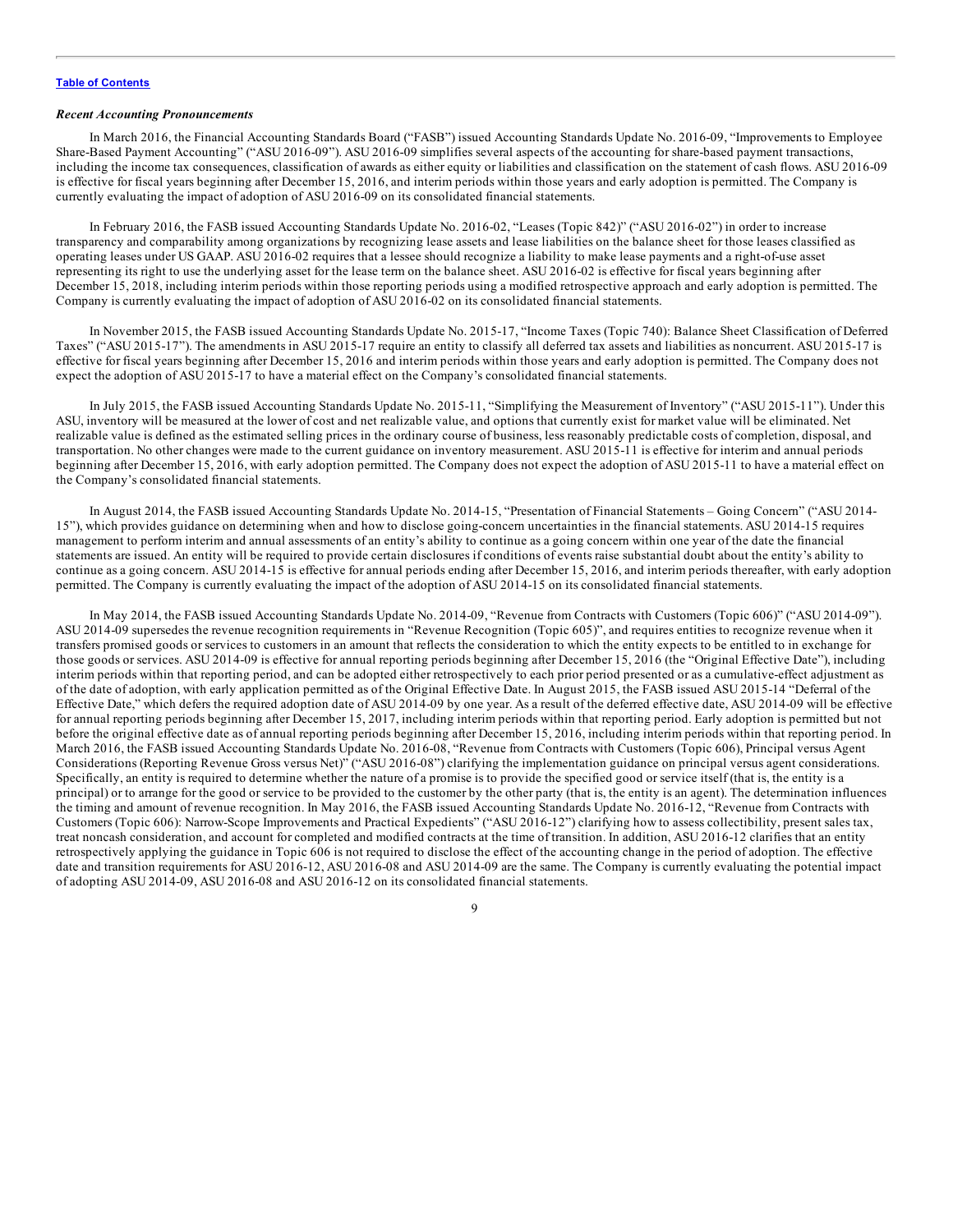### *Recently Adopted Accounting Pronouncement*

In April 2015, the FASB issued Accounting Standards Update No. 2015-03, "Interest—Imputation of Interest" ("ASU 2015-03"). ASU 2015-03 requires that debt issuance costs are presented in the balance sheet as a direct deduction from the carrying amount of debt liability, consistent with debt discounts or premiums. The recognition and measurement guidance for debt issuance costs would not be affected. Prior to the issuance of ASU 2015-03, debt issuance costs were required to be presented as an asset in the balance sheet. The Company adopted ASU 2015-03 in the first quarter of fiscal 2016 and reclassified all prior periods presented in its consolidated balance sheets to conform to the current period presentation. As of June 30, 2016 and December 31, 2015, \$3,497 thousand and \$3,781thousand, respectively, of debt issuance costs were reclassified in the consolidated balance sheets from other non-current assets to a reduction of long-term borrowings. The adoption of ASU 2015-03 did not impact the Company's consolidated statements of operations and cash flows.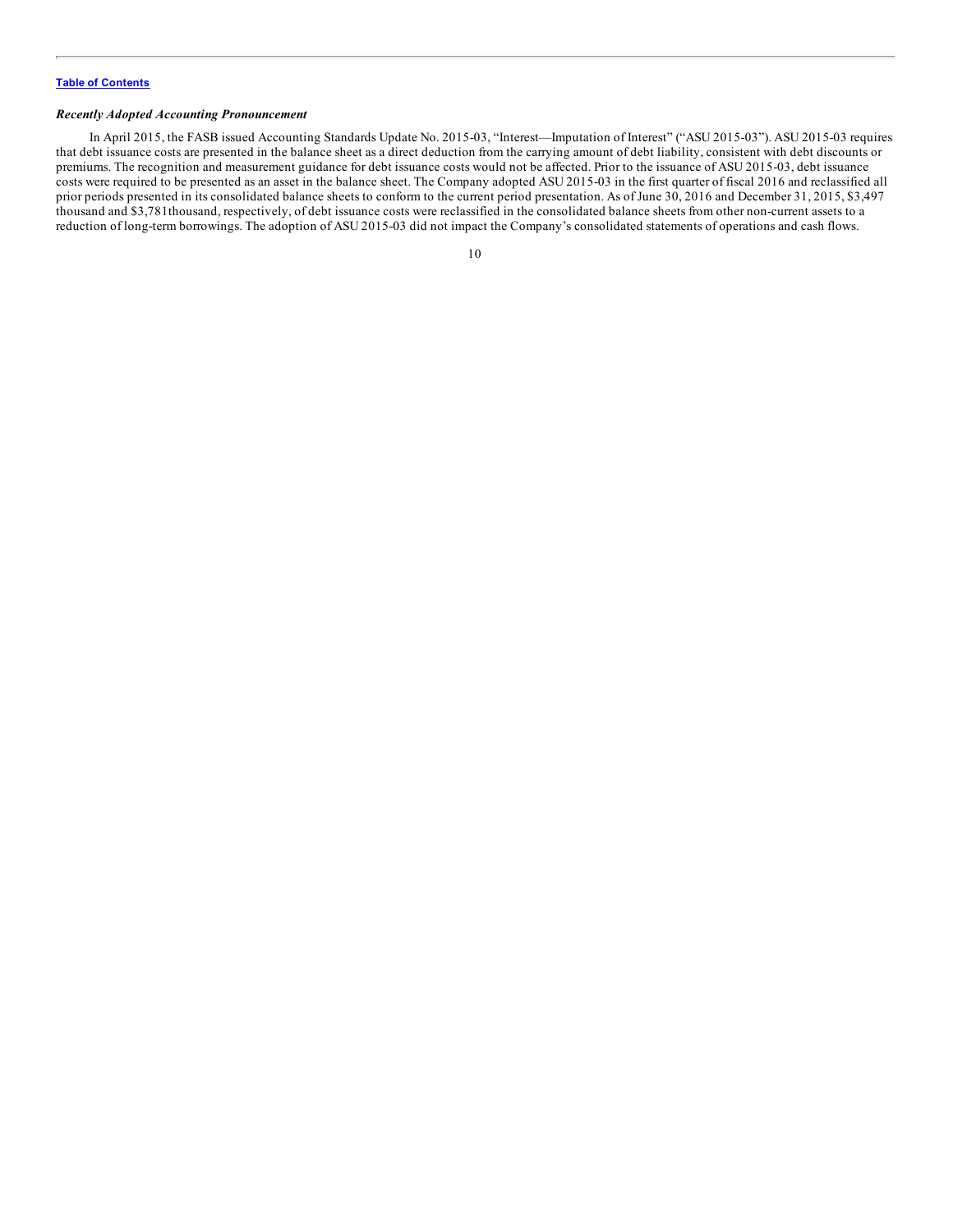### **2. Sales of Accounts Receivable and Receivable Discount Program**

The Company has entered into an agreement to sell selected trade accounts receivable to a financial institution from time to time since March 2012. After the sale, the Company does not retain any interest in the receivables and the applicable financial institution collects these accounts receivable directly from the customer. The proceeds from the sales of these accounts receivable totaled \$10,973 thousand and \$32,143 thousand for the six months ended June 30, 2016 and 2015, respectively, and these sales resulted in pre-tax losses of \$36 thousand and \$37 thousand for the six months ended June 30, 2016 and 2015, respectively, which are included in selling, general and administrative expenses in the consolidated statements of operations. Net proceeds of this accounts receivable sale program are recognized in the consolidated statements of cash flows as part of operating cash flows.

The Company uses receivable discount programs with certain customers. These discount arrangements allow the Company to accelerate collection of customers' receivables.

#### **3. Inventories**

Inventories as of June 30, 2016 and December 31, 2015 consist of the following:

|                                         | <b>June 30,</b><br>2016 | December 31,<br>2015 |
|-----------------------------------------|-------------------------|----------------------|
| Finished goods                          | \$21,528                | 18.427               |
| Semi-finished goods and work-in-process | 55,396                  | 47,131               |
| Raw materials                           | 6,692                   | 5,987                |
| Materials in-transit                    | 1.820                   | 2.107                |
| Less: inventory reserve                 | (14,997)                | (16, 033)            |
| Inventories, net                        | \$70,439                | 57.619               |

|                         | <b>Three Months</b><br>Ended | <b>Six Months</b><br>Ended | <b>Three Months</b><br>Ended | <b>Six Months</b><br>Ended |
|-------------------------|------------------------------|----------------------------|------------------------------|----------------------------|
|                         | June 30, 2016                |                            | June 30, 2015                |                            |
| Beginning balance       | (17.246)                     | \$(16,033)                 | (41, 818)                    | \$ (47, 488)               |
| Change in reserve       | 547                          | (1,181)                    | (4,977)                      | (5,864)                    |
| Write off               | 1.526                        | 2,297                      | 14.912                       | 21,240                     |
| Translation adjustments | 176                          | (80)                       | 522                          | 751                        |
| Ending balance          | (14.997)                     | \$(14,997)                 | (31,361)                     | \$ (31,361)                |

Inventory reserve represents the Company's best estimate in value lost due to excessive inventory level, physical deterioration, obsolescence, changes in price levels, or other causes based on individual facts and circumstances. Inventory reserve relates to inventory items including finished goods, semifinished goods and work-in-process. Write off of this reserve is recognized only when the related inventory has been disposed or scrapped.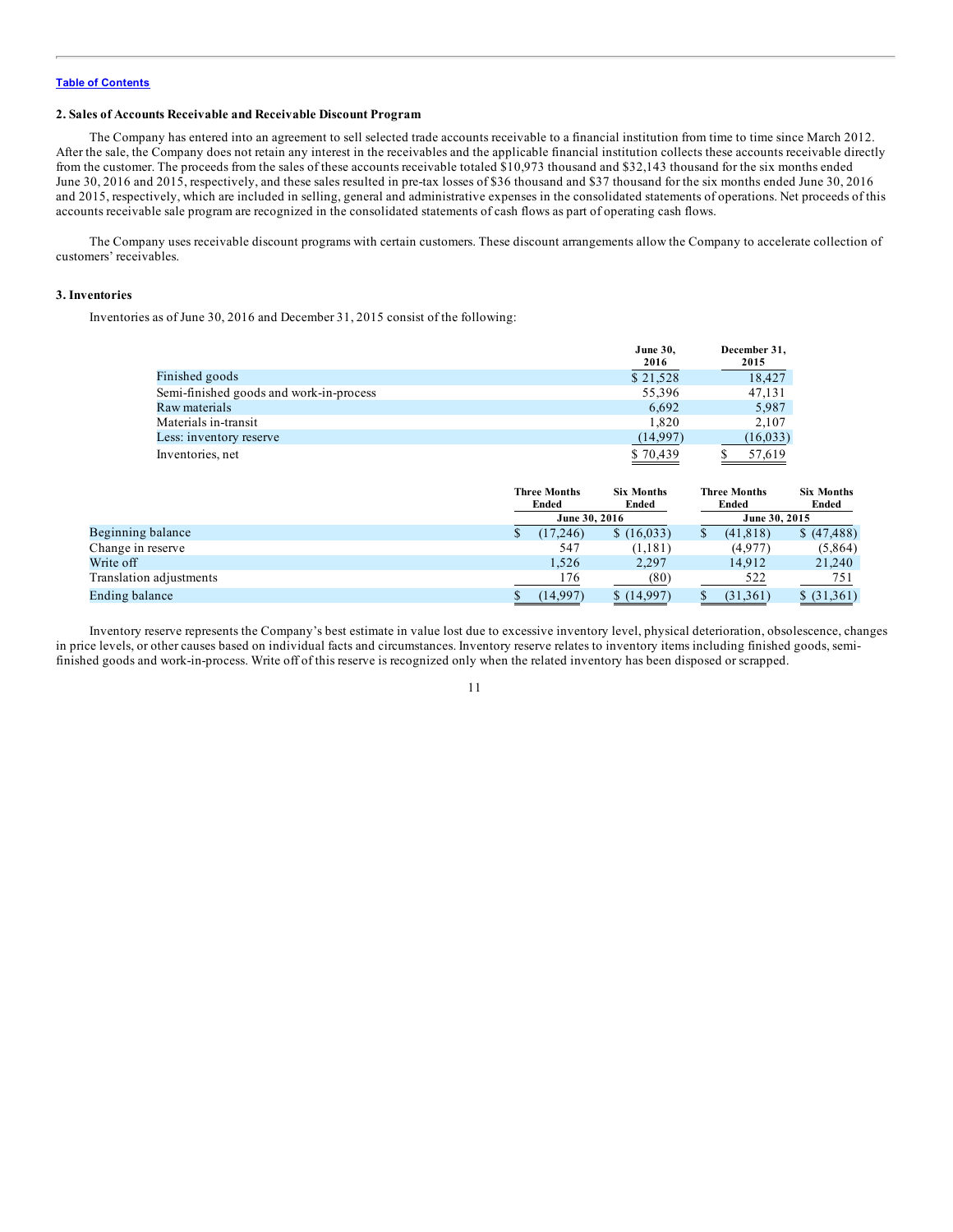# **4. Property, Plant and Equipment**

Property, plant and equipment as of June 30, 2016 and December 31, 2015 are comprised of the following:

|                                    | <b>June 30,</b><br>2016 | December 31,<br>2015 |
|------------------------------------|-------------------------|----------------------|
| Buildings and related structures   | \$67,023                | 66,487               |
| Machinery and equipment            | 254,522                 | 256,259              |
| Vehicles and others                | 28,875                  | 27,075               |
|                                    | 350,420                 | 349.821              |
| Less: accumulated depreciation     | (180, 557)              | (172, 546)           |
| Land                               | 14,802                  | 14,710               |
| Property, plant and equipment, net | \$184,665               | 191,985              |
|                                    |                         |                      |

Aggregate depreciation expenses totaled \$12,036 thousand and \$13,502 thousand for the six months ended June 30, 2016 and 2015, respectively.

### **5. Intangible Assets**

Intangible assets as of June 30, 2016 and December 31, 2015 are comprised of the following:

|                              |                 | June 30, 2016               |                      |  |
|------------------------------|-----------------|-----------------------------|----------------------|--|
|                              | Gross<br>amount | Accumulated<br>amortization | <b>Net</b><br>amount |  |
| Technology                   | \$18,576        | (18, 576)                   |                      |  |
| Customer relationships       | 26,679          | (26,679)                    |                      |  |
| Intellectual property assets | 8,814           | (5,917)                     | 2,897                |  |
| Intangible assets, net       | \$54,069        | (51, 172)                   | \$2,897              |  |
|                              |                 | December 31, 2015           |                      |  |
|                              | Gross<br>amount | Accumulated<br>amortization | <b>Net</b><br>amount |  |
| Technology                   | \$18,460        | (18, 460)<br>S              | \$                   |  |
| Customer relationships       | 26,513          | (26, 513)                   |                      |  |
| Intellectual property assets | 8,357           | (5,728)                     | 2,629                |  |
| Intangible assets, net       | \$53,330        | (50, 701)<br>S              | \$2,629              |  |

Aggregate amortization expenses for intangible assets totaled \$216 thousand and \$165 thousand for the six months ended June 30, 2016 and 2015, respectively.

# **6. Accrued Expenses**

Accrued expenses as of June 30, 2016 and December 31, 2015 are comprised of the following:

|                                                                   | June 30,<br>2016 | December 31,<br>2015 |
|-------------------------------------------------------------------|------------------|----------------------|
| Payroll, benefits and related taxes, excluding severance benefits | \$24,735         | 18,831               |
| Withholding tax attributable to intercompany interest income      | 14,005           | 13,130               |
| Interest on senior notes                                          | 6,831            | 6,831                |
| Settlement obligations                                            | 421              | 1.012                |
| Accrued claim settlement                                          | 23,500           | 23,500               |
| Outside service fees                                              | 3.487            | 4.327                |
| Others                                                            | 7,083            | 9,090                |
| Accrued expenses                                                  | \$80,062         | 76.721               |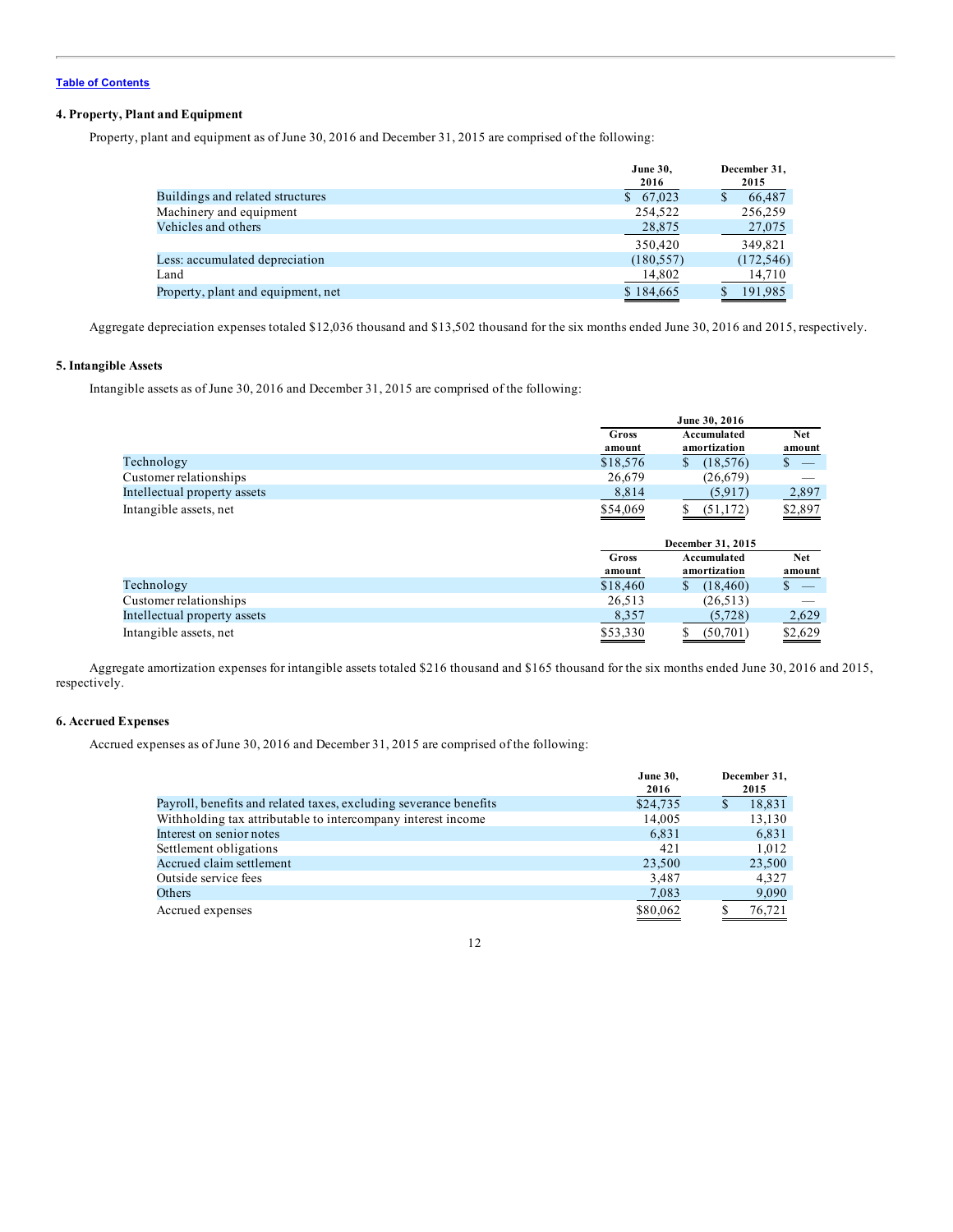Accrued claim settlement included in the table above relates to the Company's securities class action complaints. On December 10, 2015, it was determined that the Company is obligated to make an aggregate settlement payment of \$23,500 thousand, which includes all attorneys' fees, costs of administration and plaintiffs' out-of-pocket expenses, lead plaintiff compensatory awards and disbursements. In connection with the securities class action complaints, the Company also settled with its insurers and obtained proceeds of \$29.6 million, which are recorded as restricted cash as of June 30, 2016. For more information on the accrued claim settlement, see "Note 17. Commitments and Contingencies".

Payroll, benefits and related taxes in the table above includes unpaid other termination benefits under the voluntary resignation program of \$3.5 million payable as of June 30, 2016, out of the \$4.2 million total aggregate expense for such benefits during the quarter ended June 30, 2016, which are payable in equal monthly installments over the twelve month period which began in May 2016.

#### **7. Derivative Financial Instruments**

The Company's Korean subsidiary from time to time has entered into zero cost collar contracts to hedge the risk of changes in the functional-currencyequivalent cash flows attributable to currency rate changes on U.S. dollar denominated revenues.

The Company did not have any derivative contracts in effect as of June 30, 2016.

The zero cost collar contracts qualify as cash flow hedges under Accounting Standards Codification 815, "Derivatives and Hedging," since at both the inception of the contracts and on an ongoing basis, the hedging relationship was and is expected to be highly effective in achieving offsetting cash flows attributable to the hedged risk during the term of the contracts. The Company is utilizing the "hypothetical derivative" method to measure the effectiveness by comparing the changes in value of the actual derivative versus the change in fair value of the "hypothetical derivative."

The fair values of the Company's outstanding zero cost collar contracts recorded as liabilities as of June 30, 2016 and December 31, 2015 are as follows:

| Derivatives designated as hedging instruments: |                           | <b>June 30.</b><br>2016  | December 31.<br>2015 |                 |
|------------------------------------------------|---------------------------|--------------------------|----------------------|-----------------|
| Liabilities Derivatives:                       |                           |                          |                      |                 |
| Zero cost collars                              | Other current liabilities | $\overline{\phantom{a}}$ |                      | 40 <sup>-</sup> |

Offsetting of derivative liabilities as of December 31, 2015 is as follows:

|                          |                                               |                                                  | Net amounts of                                           |                                 | in the balance sheets |                                         |            |
|--------------------------|-----------------------------------------------|--------------------------------------------------|----------------------------------------------------------|---------------------------------|-----------------------|-----------------------------------------|------------|
| As of December 31, 2015  | Gross amounts of<br>recognized<br>liabilities | Gross amounts<br>offset in the<br>balance sheets | <b>liabilities</b><br>presented in the<br>balance sheets | Financial<br>instruments        |                       | Cash collateral<br>received/<br>pledged | Net amount |
| Liabilities Derivatives: |                                               |                                                  |                                                          |                                 |                       |                                         |            |
| Zero cost collars        | 40                                            |                                                  | 40                                                       | $\hspace{0.1mm}-\hspace{0.1mm}$ |                       | $\hspace{0.1mm}-\hspace{0.1mm}$         | 40         |

**Gross amounts not offset**

For derivative instruments that are designated and qualify as cash flow hedges, the effective portion of the gain or loss on the derivative is reported as a component of accumulated other comprehensive income ("AOCI") and reclassified into earnings in the same period or periods during which the hedged transaction affects earnings. Gains and losses on the derivative, representing either hedge ineffectiveness or hedge components excluded from the assessment of effectiveness, are recognized in current earnings.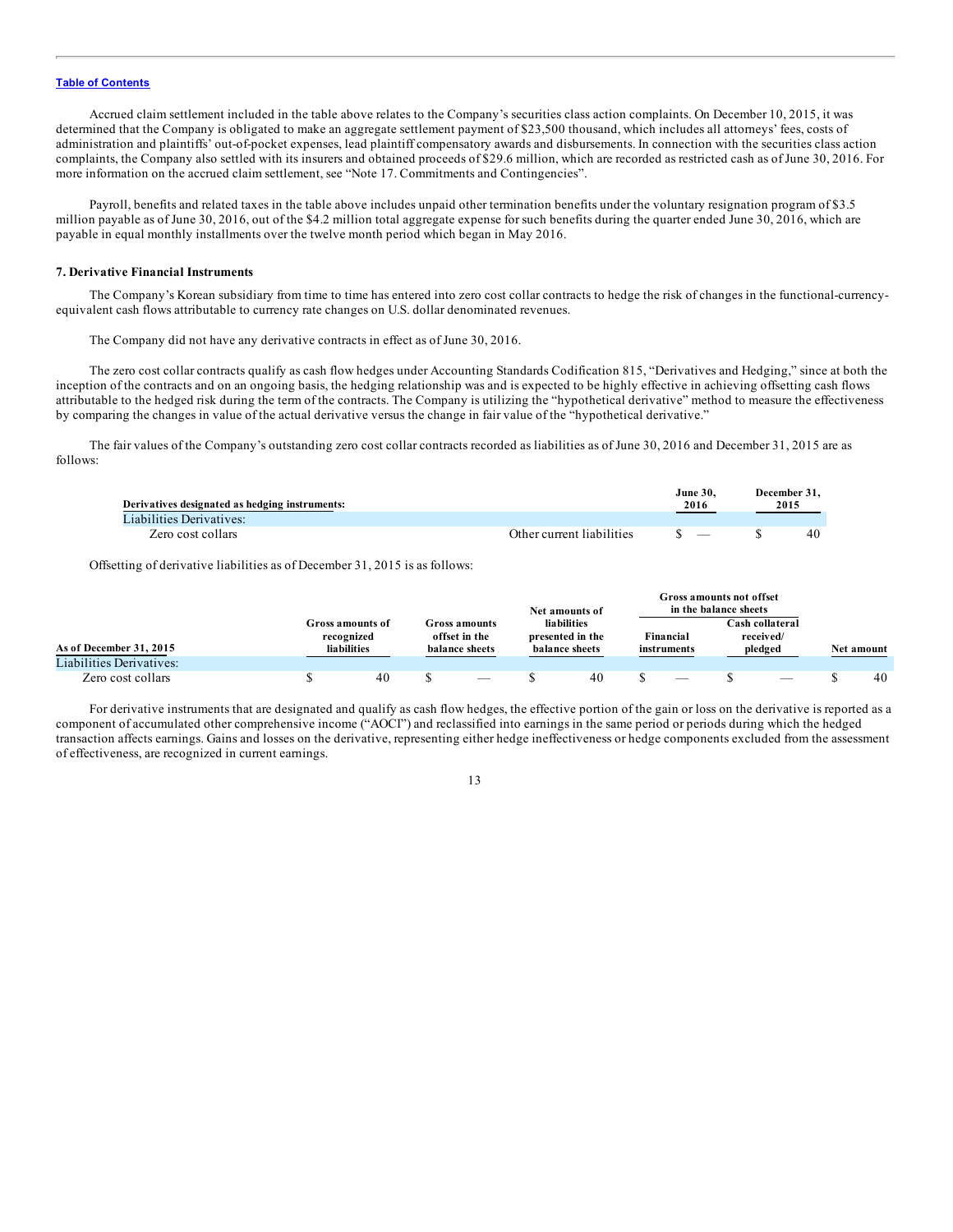The following table summarizes the impact of derivative instruments on the consolidated statement of operations for the three months ended June 30, 2016 and 2015:

| Derivatives in ASC<br>815 Cash Flow Hedging |        | <b>Amount of Loss</b><br>Recognized in<br>AOCI on<br><b>Derivatives</b> | Location of<br>Gain<br><b>Reclassified from</b><br><b>AOCI</b> into<br><b>Statement of</b><br><b>Operations</b> |                          | <b>Amount of Gain</b><br>Reclassified from<br><b>AOCI</b> into<br><b>Statement of</b><br><b>Operations</b> | <b>Location of Loss</b><br>Recognized in<br><b>Statement of</b><br>Operations on<br><b>Derivative</b><br>(Ineffective |      | <b>Amount of Loss</b><br>Recognized in<br><b>Statement of</b><br><b>Operations on</b><br><b>Derivatives</b> |
|---------------------------------------------|--------|-------------------------------------------------------------------------|-----------------------------------------------------------------------------------------------------------------|--------------------------|------------------------------------------------------------------------------------------------------------|-----------------------------------------------------------------------------------------------------------------------|------|-------------------------------------------------------------------------------------------------------------|
| Relationships                               |        | (Effective Portion)                                                     | (Effective Portion)                                                                                             |                          | (Effective Portion)                                                                                        | Portion)                                                                                                              |      | (Ineffective Portion)                                                                                       |
|                                             |        | <b>Three Months Ended</b>                                               |                                                                                                                 |                          | Three Months Ended                                                                                         |                                                                                                                       |      | <b>Three Months Ended</b>                                                                                   |
|                                             |        | <b>June 30,</b>                                                         |                                                                                                                 |                          | <b>June 30,</b>                                                                                            |                                                                                                                       |      | <b>June 30,</b>                                                                                             |
|                                             | 2016   | 2015                                                                    |                                                                                                                 | 2016                     | 2015                                                                                                       |                                                                                                                       | 2016 | 2015                                                                                                        |
| Zero cost collars                           | \$(24) | (1, 417)                                                                | Net sales                                                                                                       | $\qquad \qquad -$        | $\qquad \qquad -$                                                                                          | Other income, net                                                                                                     | (8)  | (306)                                                                                                       |
| Total                                       | \$(24) | (1, 417)                                                                |                                                                                                                 | $\overline{\phantom{a}}$ | ---                                                                                                        |                                                                                                                       | (8)  | (306)                                                                                                       |

The following table summarizes the impact of derivative instruments on the consolidated statement of operations for the six months ended June 30, 2016 and 2015:

|                       |      |                         |                          |                          |                         | <b>Location of Gain</b> |      |                         |
|-----------------------|------|-------------------------|--------------------------|--------------------------|-------------------------|-------------------------|------|-------------------------|
|                       |      |                         | <b>Location of</b>       |                          |                         | (Loss)                  |      | <b>Amount of Gain</b>   |
|                       |      | <b>Amount of Gain</b>   | Gain                     |                          | <b>Amount of Gain</b>   | Recognized in           |      | (Loss)                  |
|                       |      | (Loss)                  | <b>Reclassified from</b> |                          | Reclassified from       | <b>Statement of</b>     |      | Recognized in           |
|                       |      | Recognized in           | <b>AOCI</b> into         |                          | <b>AOCI</b> into        | Operations on           |      | <b>Statement of</b>     |
| Derivatives in ASC    |      | AOCI on                 | <b>Statement of</b>      |                          | <b>Statement of</b>     | <b>Derivative</b>       |      | Operations on           |
| 815 Cash Flow Hedging |      | <b>Derivatives</b>      | <b>Operations</b>        |                          | <b>Operations</b>       | <i>(Ineffective)</i>    |      | <b>Derivatives</b>      |
| <b>Relationships</b>  |      | (Effective Portion)     | (Effective Portion)      |                          | (Effective Portion)     | Portion)                |      | (Ineffective Portion)   |
|                       |      | <b>Six Months Ended</b> |                          |                          | <b>Six Months Ended</b> |                         |      | <b>Six Months Ended</b> |
|                       |      | <b>June 30,</b>         |                          |                          | <b>June 30,</b>         |                         |      | <b>June 30,</b>         |
|                       | 2016 | 2015                    |                          | 2016                     | 2015                    |                         | 2016 | 2015                    |
| Zero cost collars     | \$41 | (1, 417)                | Net sales                | $\overline{\phantom{a}}$ | 485                     | Other income, net       | \$34 | (306)<br>S              |
| Total                 | \$41 | (1, 417)                |                          | $\overline{\phantom{m}}$ | 485                     |                         | 34   | (306)                   |

The Company had set aside \$6,000 thousand cash deposits to the counterparty, Nomura Financial Investment (Korea) Co., Ltd. ("NFIK") for the zero cost collar contracts outstanding as of December 31, 2015, and has received all of such cash deposits back from NFIK as of June 30, 2016 as the contracts have expired.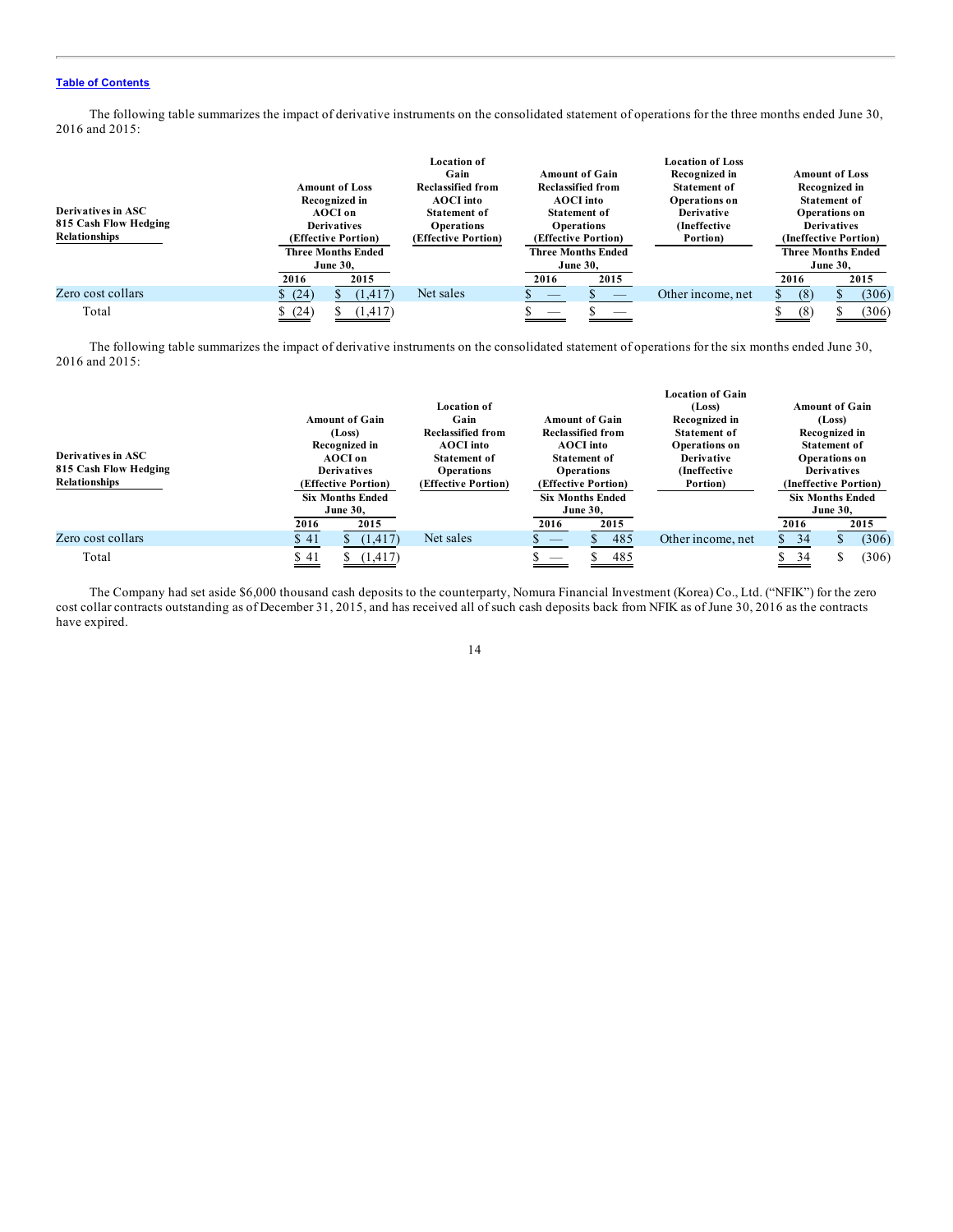#### **8. Fair Value Measurements**

As of June 30, 2016, the Company did not have any financial assets or liabilities measured at fair value on a recurring basis. As of December 31, 2015, the carrying value of derivative liabilities, which are measured at fair value on a recurring basis, was \$40 thousand. Its fair value measurement was based on Level 2 inputs.

As of June 30, 2016, the Company did not have any assets or liabilities measured at fair value on a recurring basis other than cash and cash equivalents and restricted cash, fair value of which approximate carrying values due to the short-term nature of these instruments. The fair value of assets and liabilities whose carrying value approximates fair value is determined using Level 2 inputs, with the exception of cash (Level 1).

As of June 30, 2016, the total carrying value and estimated fair value of the Company's 6.625% Senior Notes due July 15, 2021 (the "2021 Notes"), which are not measured at fair value on a recurring basis, were \$220,722 thousand and \$173,266 thousand, respectively. As of December 31, 2015, the total carrying value and estimated fair value of the 2021 Notes were \$220,375 thousand and \$157,500 thousand, respectively. The estimated fair values are based on Level 2 inputs.

### **9. Long-Term Borrowings**

Long-term borrowings as of June 30, 2016 and December 31, 2015 are as follows:

|                                                                           | <b>June 30.</b> | December 31.  |  |  |
|---------------------------------------------------------------------------|-----------------|---------------|--|--|
|                                                                           | 2016            | 2015          |  |  |
| $6.625\%$ senior notes due July 2021                                      | \$225,000       | 225,000<br>S. |  |  |
| Less: unamortized discount and debt issuance costs                        | (4,278)         | (4,625)       |  |  |
| Long-term borrowings, net of unamortized discount and debt issuance costs | \$220,722       | 220.375       |  |  |

On July 18, 2013, the Company issued \$225,000,000 aggregate principal amount of the 2021 Notes at a price of 99.5%. Interest on the 2021 Notes accrues at a rate of 6.625% per annum, payable semi-annually on January 15 and July 15 of each year, beginning on January 15, 2014.

The Company can optionally redeem all or a part of the 2021 Notes according to the following schedule: (i) at any time prior to July 15, 2017, the Company may on any one or more occasions redeem all or a part of the 2021 Notes issued under that certain Indenture, dated as of July 18, 2013, by and between the Company and Wilmington Trust, National Association, as trustee (the "Trustee"), as supplemented by that certain First Supplemental Indenture, dated as of March 27, 2014 (collectively, the "Indenture"), related to the 2021 Notes at a redemption price equal to 100% of the principal amount of the notes redeemed, plus the applicable premium as of, and accrued and unpaid interest and special interest, if any, to the date of redemption and (ii) on or after July 15, 2017, the Company may on any one or more occasions redeem all or a part of the 2021 Notes, at a redemption price equal to 103.313%, 101.656% and 100% of the principal amount of the notes redeemed on or after July 15, 2017, 2018 and 2019, respectively, plus accrued and unpaid interest and special interest, if any, on the notes redeemed, to the applicable date of redemption.

The Indenture relating to the 2021 Notes contains covenants that limit ability of the Company and its restricted subsidiaries to: (i) declare or pay any dividend or make any payment or distribution on account of or purchase or redeem the Company's capital stock or equity interests of the restricted subsidiaries; (ii) make any principal payment on, or redeem or repurchase, prior to any scheduled repayment or maturity, any subordinated indebtedness; (iii) make certain investments; (iv) incur additional indebtedness and issue certain types of capital stock; (v) create or incur any lien (except for permitted liens) that secures obligations under any indebtedness; (vi) merge with or into or sell all or substantially all of the Company's assets to other companies; (vii) enter into certain types of transactions with affiliates; (viii) guarantee the payment of any indebtedness; (ix) enter into sale-leaseback transactions; (x) enter into agreements that would restrict the ability of the restricted subsidiaries to make distributions with respect to their equity to the Company or other restricted subsidiaries, to make loans to the Company or other restricted subsidiaries or to transfer assets to the Company or other restricted subsidiaries; and (xi) designate unrestricted subsidiaries.

These covenants are subject to a number of exceptions and qualifications. Certain of these restrictive covenants will terminate if the 2021 Notes are rated investment grade at any time.

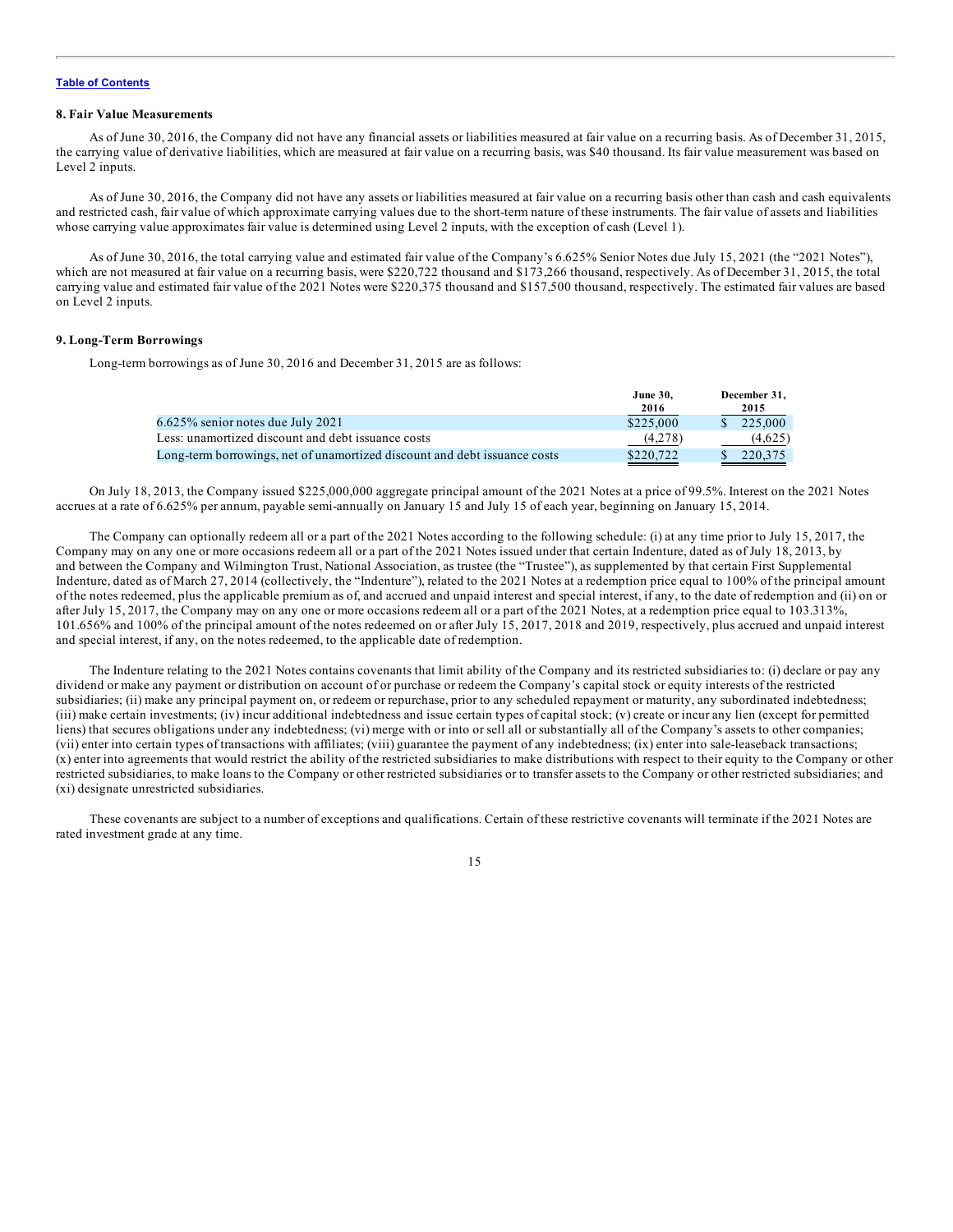### **10. Accrued Severance Benefits**

The majority of accrued severance benefits are for employees in the Company's Korean subsidiary. Pursuant to the Employee Retirement Benefit Security Act of Korea, eligible employees and executive officers with one or more years of service are entitled to severance benefits upon the termination of their employment based on their length of service and rate of pay. As of June 30, 2016, 98% of employees of the Company were eligible for severance benefits.

Changes in accrued severance benefits are as follows:

|                                                             | <b>Three</b>  | <b>Six</b>    | <b>Three</b>  | <b>Six</b>    |
|-------------------------------------------------------------|---------------|---------------|---------------|---------------|
|                                                             | <b>Months</b> | <b>Months</b> | <b>Months</b> | <b>Months</b> |
|                                                             | <b>Ended</b>  | Ended         | Ended         | Ended         |
|                                                             | June 30, 2016 |               | June 30, 2015 |               |
| Beginning balance                                           | \$139,103     | \$135,160     | \$145,598     | \$140,405     |
| Provisions                                                  | 4,056         | 9,827         | 4,617         | 11,877        |
| Severance payments                                          | (9,004)       | (13,102)      | (2,890)       | (4,231)       |
| Translation adjustments                                     | (1,355)       | 915           | (2,525)       | (3,251)       |
|                                                             | 132,800       | 132,800       | 144,800       | 144,800       |
| Less: Cumulative contributions to the National Pension Fund | (290)         | (290)         | (333)         | (333)         |
| Group severance insurance plan                              | (669)         | (669)         | (740)         | (740)         |
| Accrued severance benefits, net                             | \$131,841     | \$131,841     | \$143,727     | \$143,727     |

The severance benefits funded through the Company's National Pension Fund and group severance insurance plan will be used exclusively for payment of severance benefits to eligible employees. These amounts have been deducted from the accrued severance benefit balance.

The Company is liable to pay the following future benefits to its non-executive employees upon their normal retirement age:

|                   |   | <b>Severance benefit</b> |
|-------------------|---|--------------------------|
| Remainder of 2016 | Ф |                          |
| 2017              |   |                          |
| 2018              |   |                          |
| 2019              |   | 935                      |
| 2020              |   | 1,672                    |
| 2021              |   | 2,652                    |
| $2022 - 2026$     |   | 20,028                   |

The above amounts were determined based on the non-executive employees' current salary rates and the number of service years that will be accumulated upon their retirement dates. These amounts do not include amounts that might be paid to non-executive employees that will cease working with the Company before their normal retirement ages.

The above table reflects an effect of a mandatory extension of retirement age in Korea from 57 to 60 under the Employment Promotion for the Aged Act effective from the beginning of 2016.

# **11. Foreign Currency Gain (Loss), Net**

Net foreign currency gain or loss includes non-cash translation gain or loss associated with intercompany balances. A substantial portion of the Company's net foreign currency gain or loss is non-cash translation gain or loss associated with intercompany long-term loans to the Company's Korean subsidiary. The loans are denominated in U.S. dollars and are affected by changes in the exchange rate between the Korean won and the U.S. dollar. As of June 30, 2016, the outstanding intercompany loan balance including accrued interests between the Korean subsidiary and the Dutch subsidiary was \$594 million. The Korean won to U.S. dollar exchange rates were 1,164.7:1 and 1,172.0:1 using the first base rate as of June 30, 2016 and December 31, 2015, respectively, as quoted by the KEB Hana Bank (formerly Korea Exchange Bank).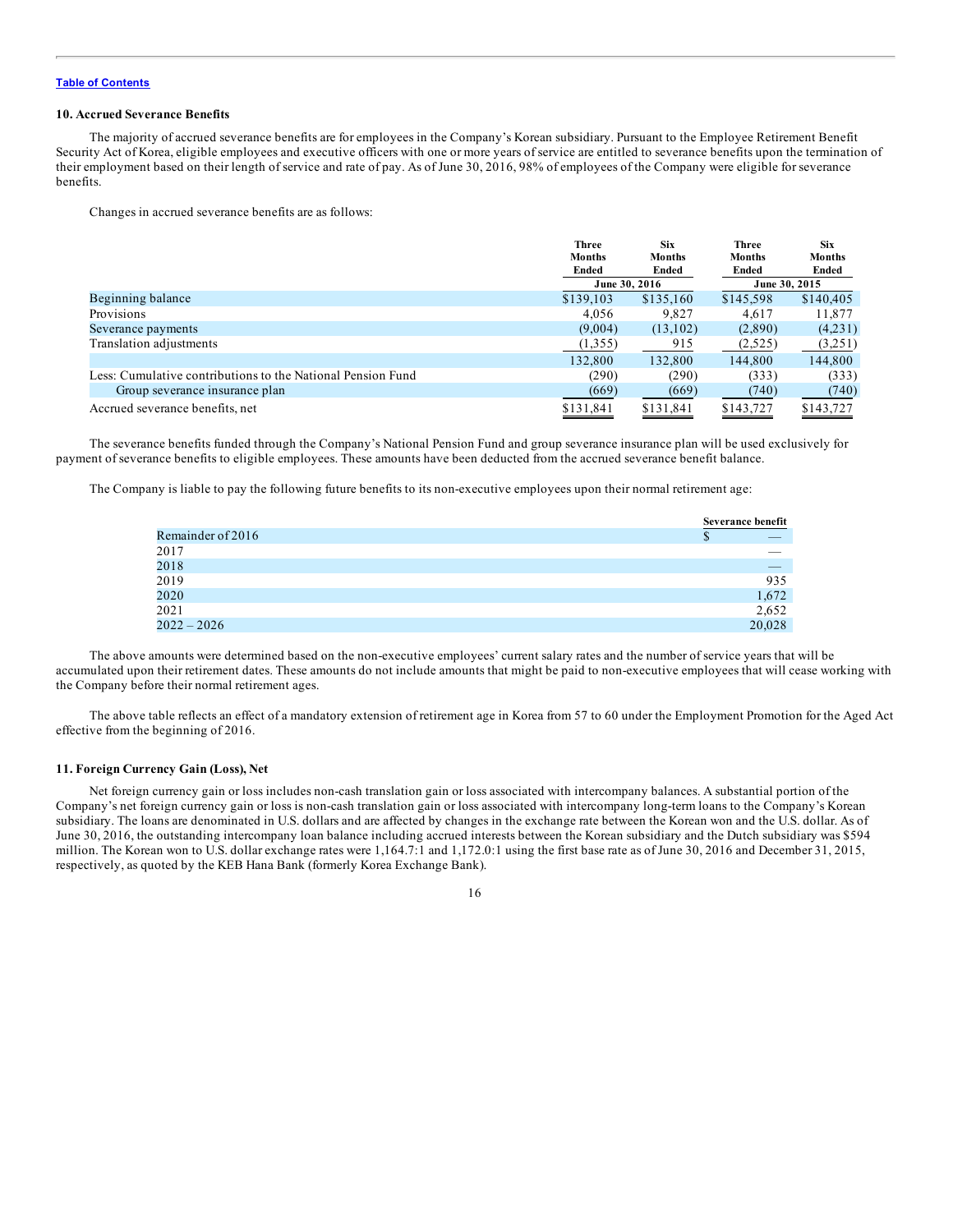### **12. Restructuring Gain**

During the first quarter of 2016, the Company completed all procedures necessary to sell all machineries in its closed six-inch fabrication facility in Cheongju, South Korea (the "6-inch fab") and recognized the \$7,785 thousand of restructuring gain from the related deposit of \$8,165 thousand received as of December 31, 2015, net of certain direct selling costs.

### **13. Income Taxes**

The Company files income tax returns in the U.S., Korea, Japan, Taiwan and various other jurisdictions.

The Company's Korean subsidiary is the principal operating entity within the consolidated Company. For the six months ended June 30, 2016 and 2015, no income tax expense or benefit for the Korean subsidiary was recorded due to net loss, net operating loss carry-forwards available to offset taxable income and full allowance for deferred tax assets.

Income tax expense recorded for the six months ended June 30, 2016 and 2015 was \$1,087 thousand and \$531 thousand, respectively.

### **14. Geographic and Segment Information**

The Company had previously reported its results of operations under one operating segment. During the second quarter of 2015, organizational changes were made to (i) realign the Company's businesses and organizational structure and (ii) streamline and consolidate certain business processes to achieve greater operating efficiencies. In furtherance of these objectives, the Company combined its Display Solutions and Power Solutions business lines into a new segment called Standard Products Group. Beginning in the second quarter of 2015, the Company began reporting its financial results in two operating segments: Semiconductor Manufacturing Services and Standard Products Group. During the third quarter of 2015, the Company changed the name of its Semiconductor Manufacturing Services segment to Foundry Services Group. The Company's chief operating decision maker is its Chief Executive Officer who allocates resources and assesses performance of the business and other activities based on gross profit. The two newly established operating segments were managed prospectively and all prior period amounts related to the segment change have been retrospectively reclassified to conform to the new presentation.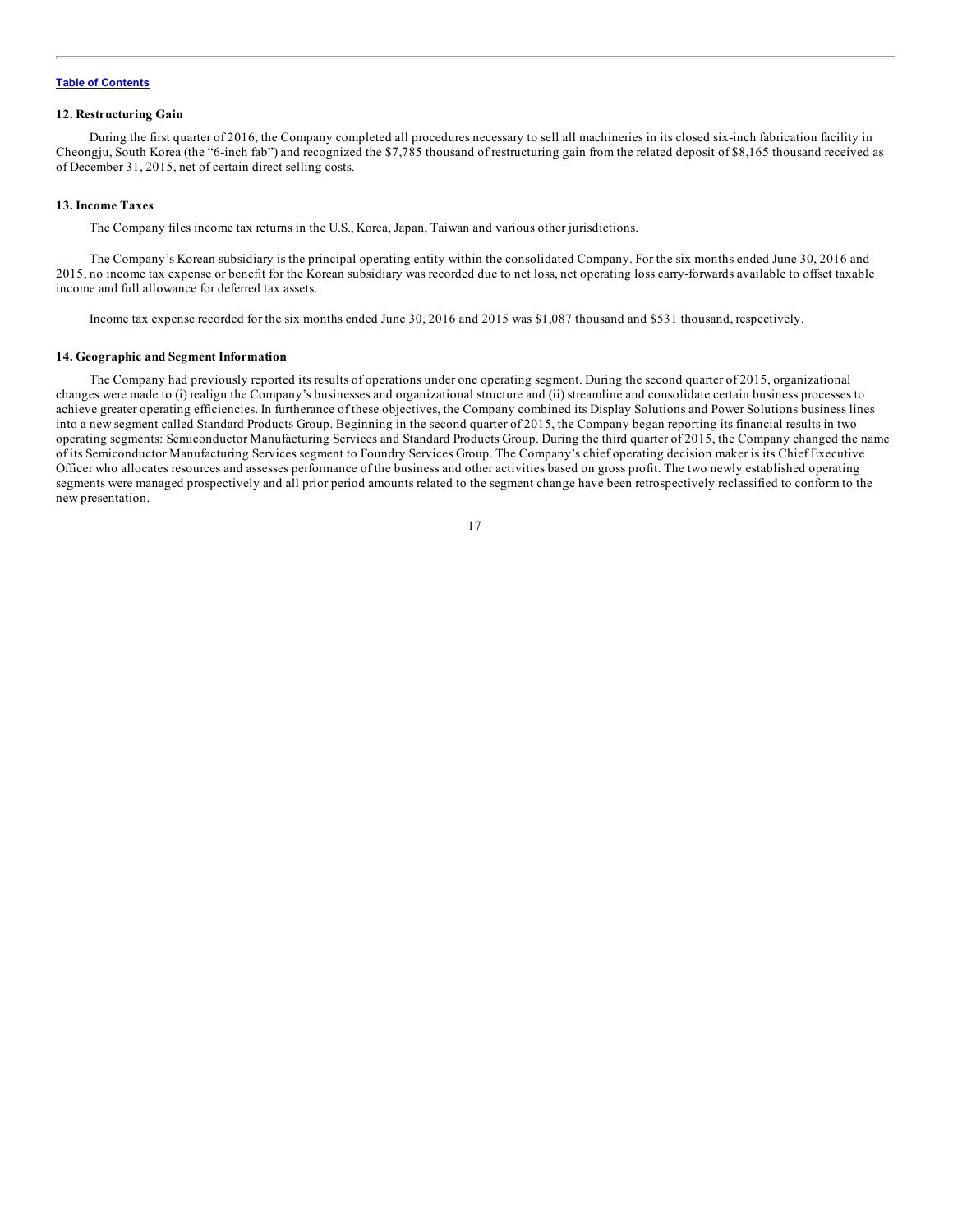The following sets forth information relating to the operating segment:

|                                      |                         | <b>Three Months Ended</b> |                         | <b>Six Months Ended</b> |
|--------------------------------------|-------------------------|---------------------------|-------------------------|-------------------------|
|                                      | <b>June 30,</b><br>2016 | <b>June 30,</b><br>2015   | June 30,<br>2016        | <b>June 30,</b><br>2015 |
| <b>Net Sales</b>                     |                         |                           |                         |                         |
| Foundry Services Group               | \$62,310                | \$78,962                  | \$122,289               | \$153,482               |
| <b>Standard Products Group</b>       |                         |                           |                         |                         |
| Display Solutions                    | 74,406                  | 48,918                    | 132,465                 | 105,271                 |
| Power Solutions                      | 30,213                  | 33,995                    | 60,131                  | 67,832                  |
| <b>Total Standard Products Group</b> | 104,619                 | 82,913                    | 192,596                 | 173,103                 |
| All other                            | 177                     | 140                       | 326                     | 315                     |
| Total net sales                      | \$167,106               | \$162,015                 | \$315,211               | \$326,900               |
|                                      |                         | <b>Three Months Ended</b> |                         | <b>Six Months Ended</b> |
|                                      | <b>June 30,</b><br>2016 | <b>June 30,</b><br>2015   | <b>June 30,</b><br>2016 | <b>June 30,</b><br>2015 |
| <b>Gross Profit</b>                  |                         |                           |                         |                         |
| Foundry Services Group               | \$14,187                | \$17,183                  | \$28,480                | \$ 32,560               |
| <b>Standard Products Group</b>       | 22,385                  | 17,963                    | 43,145                  | 37,388                  |
| All other                            | 177                     | 140                       | (627)                   | 315                     |

The following is a summary of net sales by geographic region, based on the location to which the products are billed:

|                                 |                         | <b>Three Months Ended</b> |
|---------------------------------|-------------------------|---------------------------|
|                                 | <b>June 30,</b><br>2016 | <b>June 30,</b><br>2015   |
| Korea                           | \$46,822                | \$61,755                  |
| Asia Pacific (other than Korea) | 100,107                 | 75,582                    |
| U.S.A.                          | 8.338                   | 20,310                    |
| Europe                          | 11.749                  | 3,708                     |
| Others                          | 90                      | 660                       |
| Total                           | \$167,106               | \$162,015                 |

Total gross profit 8 36,749 \$ 36,749 \$ 35,286 \$ 70,998 \$ 70,263

|                                 |                         | <b>Six Months Ended</b> |
|---------------------------------|-------------------------|-------------------------|
|                                 | <b>June 30,</b><br>2016 | <b>June 30,</b><br>2015 |
| Korea                           | \$97,450                | \$124,225               |
| Asia Pacific (other than Korea) | 181,900                 | 154,759                 |
| U.S.A.                          | 13,114                  | 39,680                  |
| Europe                          | 22,266                  | 7,361                   |
| Others                          | 481                     | 875                     |
| Total                           | \$315,211               | \$326,900               |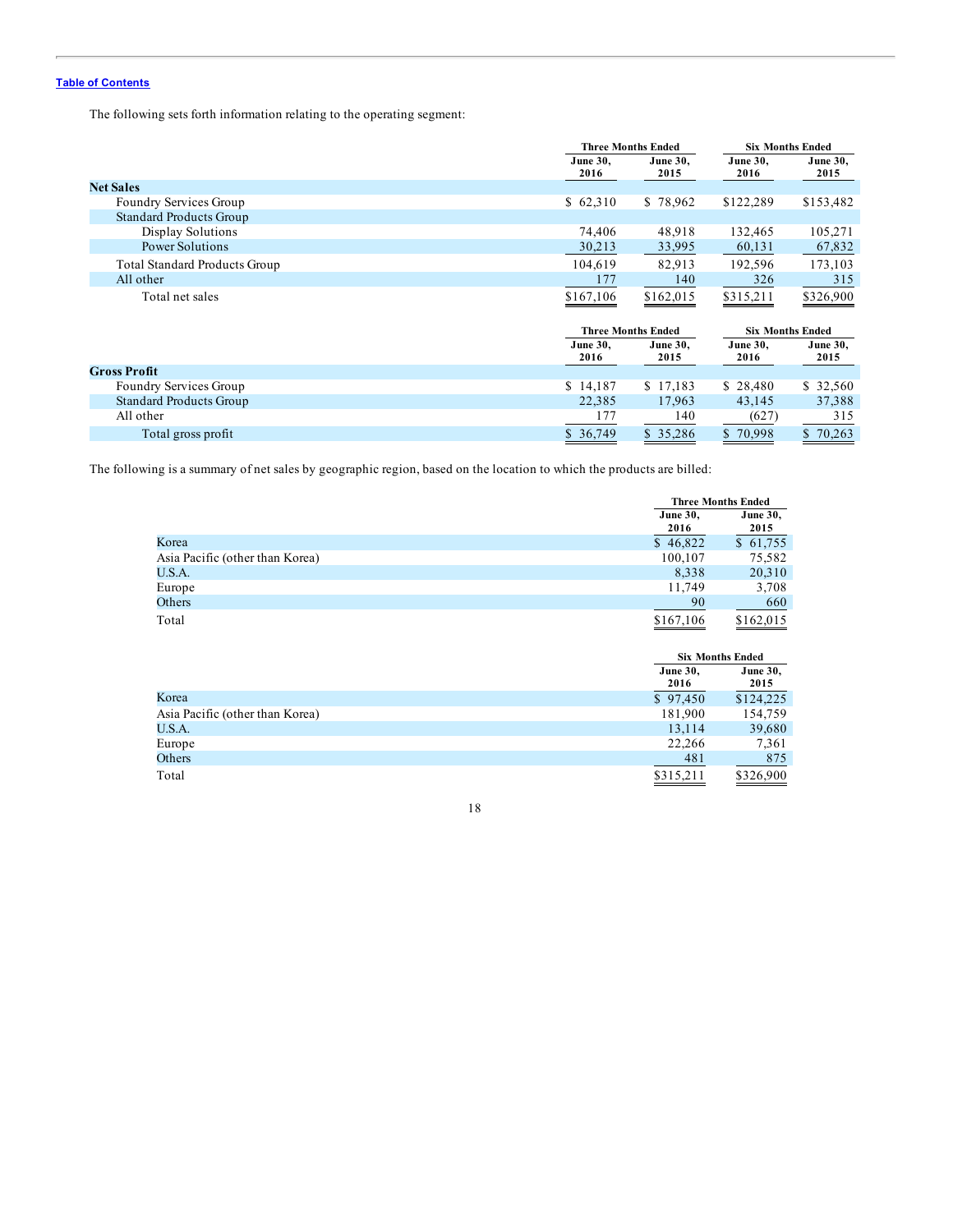Net sales from the Company's top ten largest customers accounted for 68% and 65% for the three months ended June 30, 2016 and 2015, respectively, and 65% and 66% for the six months ended June 30, 2016 and 2015, respectively.

For the three months ended June 30, 2016, the Company had one customer that represented 29.4% of its net sales, and for the six months ended June 30, 2016, the Company had two customers that represented 24.3% and 11.0%, respectively.

For the three months ended June 30, 2015, the Company had two customers that represented 14.8% and 10.8% of its net sales, respectively. For the six months ended June 30, 2015, the Company had three customers that represented 15.1%, 11.3% and 10.1% of its net sales, respectively.

96% of the Company's property, plant and equipment are located in Korea as of June 30, 2016.

### **15. Accumulated Other Comprehensive Loss**

Accumulated other comprehensive loss consists of the following as of June 30, 2016 and December 31, 2015, respectively:

|                                          | <b>June 30.</b> | December 31, |  |  |
|------------------------------------------|-----------------|--------------|--|--|
|                                          | 2016            | 2015         |  |  |
| Foreign currency translation adjustments | (43)            | 190)         |  |  |
| Derivative adjustments                   |                 | (41)         |  |  |
| Total                                    | (43             |              |  |  |

Changes in accumulated other comprehensive loss for the three months ended June 30, 2016 and 2015 are as follows:

| Three Months Ended June 30, 2016                                 | Foreign<br>currency<br>translation<br>adjustments | <b>Derivative</b><br>adjustments | Total   |
|------------------------------------------------------------------|---------------------------------------------------|----------------------------------|---------|
| Beginning balance                                                | (6,210)                                           | 24                               | (6,186) |
| Other comprehensive income (loss) before reclassifications       | 6.167                                             | (24)                             | 6,143   |
| Amounts reclassified from accumulated other comprehensive income |                                                   |                                  |         |
| Net current-period other comprehensive income (loss)             | 6,167                                             | (24)                             | 6,143   |
| Ending balance                                                   | (43)                                              |                                  | (43)    |

|                                                                  | Foreign<br>currency<br>translation | <b>Derivative</b> |              |
|------------------------------------------------------------------|------------------------------------|-------------------|--------------|
| Three Months Ended June 30, 2015                                 | adjustments                        | adjustments       | Total        |
| Beginning balance                                                | (32, 495)                          |                   | $$$ (32,495) |
| Other comprehensive income (loss) before reclassifications       | 10.123                             | (1, 417)          | 8,706        |
| Amounts reclassified from accumulated other comprehensive income |                                    |                   |              |
| Net current-period other comprehensive income (loss)             | 10,123                             | (1, 417)          | 8,706        |
| Ending balance                                                   | (22.372)                           | (1, 417)          | \$(23,789)   |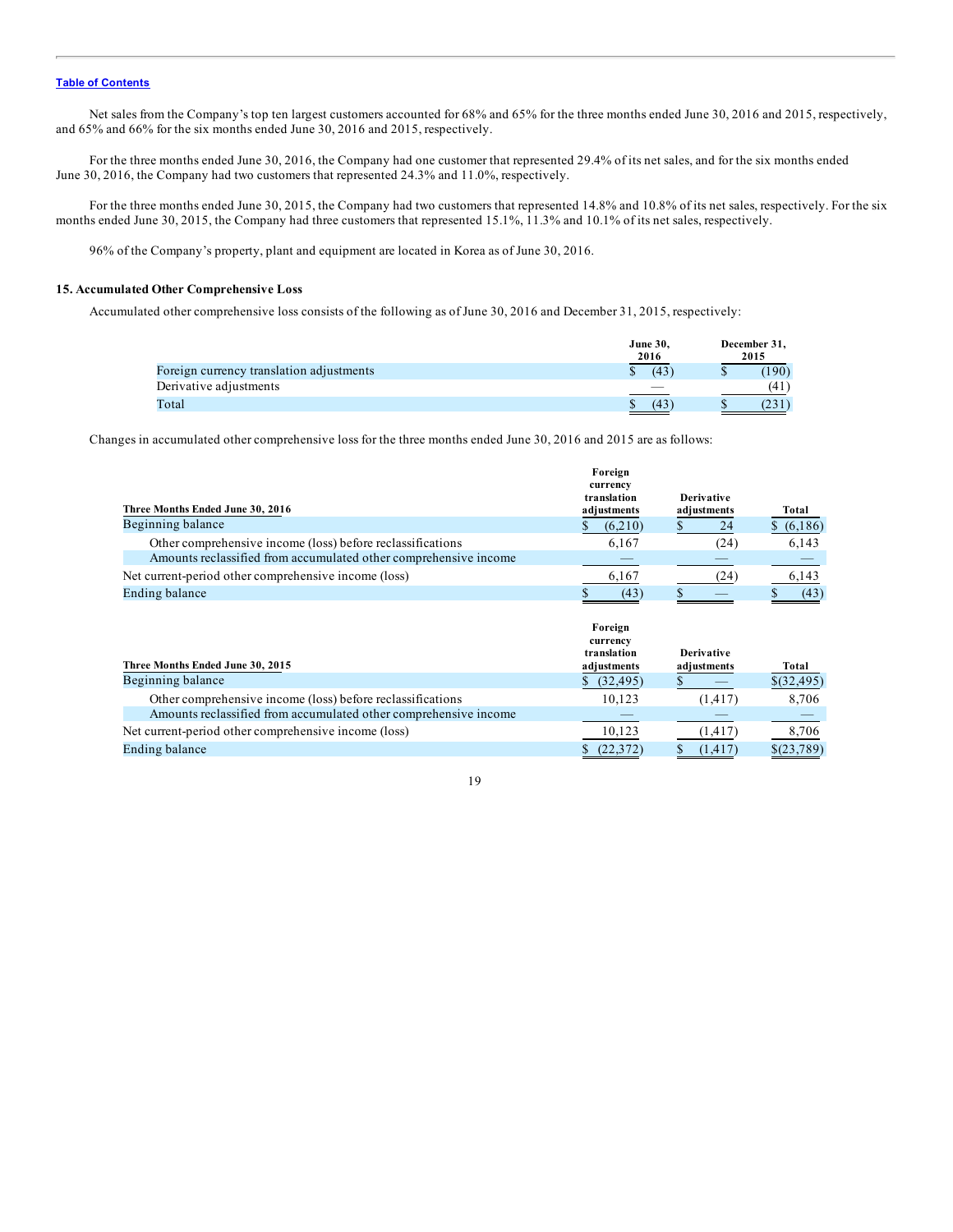Changes in accumulated other comprehensive loss for the six months ended June 30, 2016 and 2015 are as follows:

|                                                                  | Foreign<br>currency<br>translation | <b>Derivative</b> |                 |
|------------------------------------------------------------------|------------------------------------|-------------------|-----------------|
| Six Months Ended June 30, 2016                                   | adjustments                        | adjustments       | Total           |
| Beginning balance                                                | (190)                              | (41)              | $\sqrt{$(231)}$ |
| Other comprehensive income before reclassifications              | 147                                | 41                | 188             |
| Amounts reclassified from accumulated other comprehensive income |                                    |                   |                 |
| Net current-period other comprehensive income                    | 147                                | 4                 | <u>188</u>      |
| Ending balance                                                   | (43)                               |                   | \$ (43)         |

| Six Months Ended June 30, 2015                                   | Foreign<br>currency<br>translation<br>adjustments | <b>Derivative</b><br>adjustments | Total        |
|------------------------------------------------------------------|---------------------------------------------------|----------------------------------|--------------|
| Beginning balance                                                | (35,551)                                          | 485                              | $$$ (35,066) |
| Other comprehensive income (loss) before reclassifications       | 13.179                                            | (1, 417)                         | 11,762       |
| Amounts reclassified from accumulated other comprehensive income |                                                   | (485)                            | (485)        |
| Net current-period other comprehensive income (loss)             | 13,179                                            | (1.902)                          | 11,277       |
| Ending balance                                                   | (22, 372)                                         | (1, 417)                         | \$(23,789)   |

# **16. Loss per Share**

The following table illustrates the computation of basic and diluted loss per common share:

|                                           |                         | <b>Three Months Ended</b> |
|-------------------------------------------|-------------------------|---------------------------|
|                                           | <b>June 30,</b><br>2016 | <b>June 30,</b><br>2015   |
| Net loss                                  | (17, 816)               | (30,626)<br>\$            |
| Weighted average common stock outstanding |                         |                           |
| Basic                                     | 34,716,081              | 34,092,402                |
| Diluted                                   | 34,716,081              | 34,092,402                |
| Loss per share                            |                         |                           |
| Basic                                     | S<br>(0.51)             | \$<br>(0.90)              |
| Diluted                                   | (0.51)                  | \$<br>(0.90)              |

|                                           | <b>Six Months Ended</b> |                         |  |  |
|-------------------------------------------|-------------------------|-------------------------|--|--|
|                                           | <b>June 30,</b><br>2016 | <b>June 30,</b><br>2015 |  |  |
| Net loss                                  | (9,691)<br>\$           | (50,655)<br>\$          |  |  |
| Weighted average common stock outstanding |                         |                         |  |  |
| Basic                                     | 34,707,492              | 34,074,534              |  |  |
| Diluted                                   | 34,707,492              | 34,074,534              |  |  |
| Loss per share                            |                         |                         |  |  |
| Basic                                     | \$<br>(0.28)            | \$<br>(1.49)            |  |  |
| Diluted                                   | \$<br>(0.28)            | \$<br>(1.49)            |  |  |

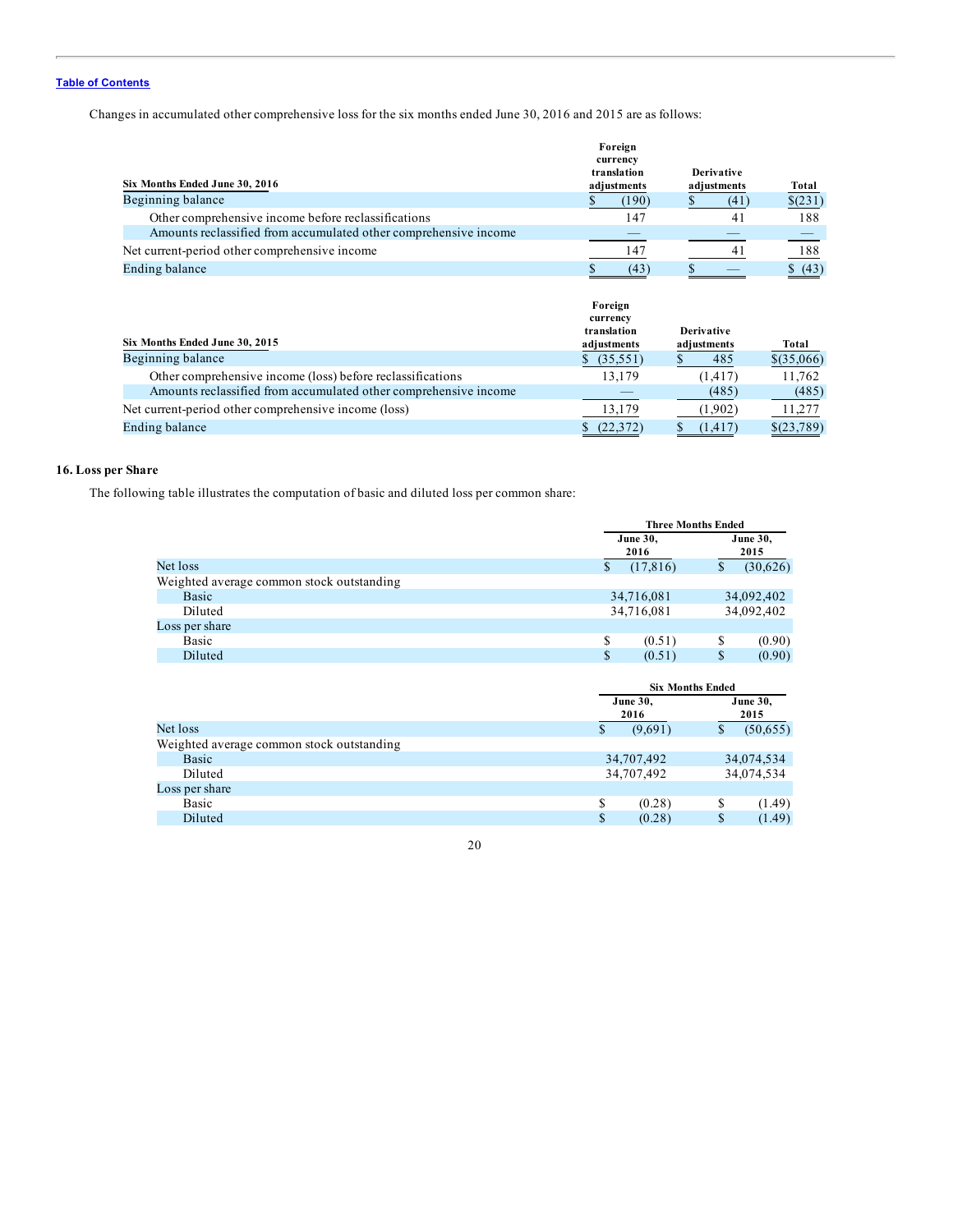The following outstanding instruments were excluded from the computation of diluted loss per share, as they have an anti-dilutive effect on the calculation:

|                               | <b>Three Months Ended</b> |                         | <b>Six Months Ended</b> |                         |
|-------------------------------|---------------------------|-------------------------|-------------------------|-------------------------|
|                               | <b>June 30.</b><br>2016   | <b>June 30.</b><br>2015 | <b>June 30.</b><br>2016 | <b>June 30,</b><br>2015 |
| Options                       | 3.752.331                 | 3.341.700               | 3.752.331               | 3.341.700               |
| <b>Restricted Stock Units</b> | 515.795                   | 129.962                 | 515.795                 | 129.962                 |

# *Rights Plan*

On March 5, 2015, the Company entered into a Rights Agreement, dated as of March 5, 2015 between the Company and American Stock Transfer & Trust Company, LLC, as rights agent (the "Rights Agreement"), and the Board of Directors of the Company authorized and declared a dividend of one preferred stock purchase right (a "Right" and collectively, the "Rights") for each share of the Company's common stock, par value \$0.01 per share, outstanding at the close of business on March 16, 2015. On March 2, 2016, the Company entered into an amendment to the Rights Agreement. As amended, each Right, once exercisable, will entitle the registered holder to purchase from the Company one one-thousandth of a share of Series A Junior Participating Preferred Stock, par value \$0.01 per share, at a purchase price of \$12, subject to adjustment (the "Purchase Price"). The Rights are not presently exercisable and remain attached to the shares of common stock unless and until the occurrence of the earlier of the following (the "Distribution Date"): (i) the tenth day after the public announcement or disclosure by the Company or any person or group of affiliated or associated persons that any person or group of affiliated or associated persons has become an "Acquiring Person" by obtaining beneficial ownership of 12.5% (or 20% in the case of a "passive institutional investor," which is defined generally as any person who has reported beneficial ownership of shares of common stock on Schedule 13G under the Securities Exchange Act of 1934) or more of the Company's outstanding common stock, subject to certain exceptions; or (ii) the tenth business day (or such later date as the Company's Board of Directors may designate before a person or group of affiliated or associated persons becomes an Acquiring Person) after the commencement of, or first public announcement of the intent of any person to commence, a tender or exchange offer by any person or group of affiliated or associated persons, which would, if consummated, result in such person or group becoming an Acquiring Person. The Board of Directors may redeem all of the Rights for \$0.001 per Right at any time before any person or group of affiliated or associated persons becomes an Acquiring Person. In addition, at any time on or after any person or group of affiliated or associated persons becomes an Acquiring Person (but before any person or group of affiliated or associated persons becomes the owner of 50% or more of the Company's outstanding common stock), the Board of Directors may exchange all or part of the Rights (other than the Rights beneficially owned by the Acquiring Person and certain affiliated persons) for shares of common stock at an exchange ratio of one share of common stock per Right. The Rights will expire at the close of business on September 5, 2016, unless redeemed or exchanged prior to that time.

If any person or group of affiliated or associated persons becomes an Acquiring Person, then, after the Distribution Date, each Right (other than Rights beneficially owned by the Acquiring Person and certain affiliated persons or transferees thereof) will entitle the holder to purchase, for the Purchase Price, a number of shares of common stock having a market value of twice the Purchase Price. Alternatively, if, after any person or group of affiliated or associated persons becomes an Acquiring Person, (1) the Company is involved in a merger or other business combination in which the Company is not the surviving corporation or its common stock is changed into or exchanged for other securities or assets; or (2) the Company or one or more of its subsidiaries sell or otherwise transfer assets or earning power aggregating more than 50% of the assets or earning power of the Company and its subsidiaries, taken as a whole, then each Right will entitle the holder to purchase, for the Purchase Price, a number of shares of common stock of the other party to such business combination or sale (or in certain circumstances, an affiliate) having a market value of twice the Purchase Price.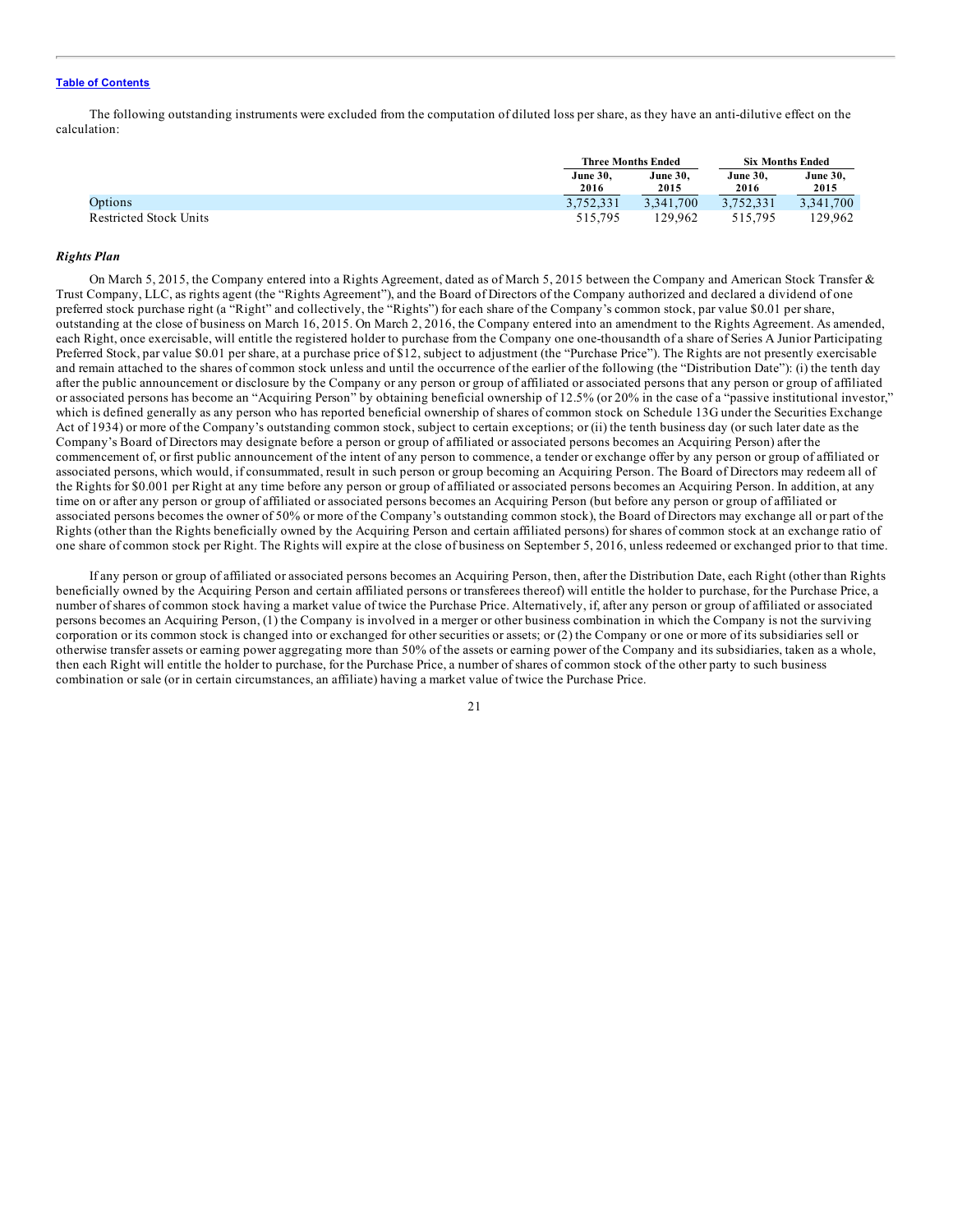### **17. Commitments and Contingencies**

### *Securities Class Action Complaints*

On March 12, 2014, a purported class action was filed against the Company and certain of the Company's now-former officers. On April 21, 2015, a related purported class action lawsuit (Okla. Police Pension & Retirement Sys. v. MagnaChip Semiconductor Corp., et al., No. 3:15-cv-01797) was filed against the Company, certain of the Company's current directors and former and now-former officers, a shareholder of the Company, and certain financial firms that acted as underwriters of the Company's public stock offerings. On June 15, 2015, these two class action lawsuits were consolidated. On June 26, 2015, an amended complaint was filed in the consolidated action, against the Company, certain of the Company's current directors and former officers, a shareholder of the Company, and certain financial firms that acted as underwriters of the Company's public stock offerings on behalf of a putative class consisting of all persons other than the defendants who purchased or acquired the Company's securities between February 1, 2012 and February 12, 2015 and a putative subclass consisting of all purchasers of the Company's common stock pursuant to or traceable to a shelf registration statement and prospectus issued in connection with the Company's February 6, 2013 public stock offering. The consolidated amended complaint asserts claims on behalf of the putative class for (i) alleged violations of Section 10(b) of the Exchange Act and Rule 10b-5 promulgated thereunder by the Company and certain of the Company's current directors and former officers, (ii) alleged violations of Section 20(a) of the Exchange Act by certain of the Company's current directors and former officers, and (iii) alleged violations of Sections 20(a) and 20(A) of the Exchange Act by a shareholder. The consolidated amended complaint also asserts claims on behalf the subclass for (i) alleged violations of Section 11 of the Securities Act by the Company, certain of the Company's current directors and former officers, and certain financial firms that acted as underwriters of the Company's public stock offerings, (ii) alleged violations of Section 12 of the Securities Act by the Company, certain of the Company's current directors and former officers, a shareholder of the Company, and certain financial firms that acted as underwriters of the Company's public stock offerings, (iii) alleged violations of Section 15 of the Securities Act by the Company, certain of the Company's former officers, and a shareholder of the Company.

On December 10, 2015, the Company and certain of its current and former officers and directors entered into a Memorandum of Understanding with the plaintiffs' representatives to memorialize an agreement in principle to settle the consolidated securities class action lawsuit, Thomas, et al. v. MagnaChip Semiconductor Corp. et al., Civil Action No. 3:14-CV-01160-JST, pending in the United States District Court for the Northern District of California (the "Class Action Litigation"). On February 5, 2016, the plaintiffs in the consolidated securities class action filed a motion for preliminary approval of the settlement, as well as the stipulation and agreement of settlement and related exhibits. The stipulation and agreement of settlement releases all claims asserted against all defendants in the Class Action Litigation except for Avenue Capital Management II, L.P. and does not release claims asserted in the derivative actions Hemmingson, et al. v. Elkins, et al., No. 1-15-CV-278614 (PHK) (Cal. Super. Ct. Santa Clara Cnty.) and Bushansky v. Norby, et al., No. 1-15-CV-281284 (PHK) (Cal. Super. Ct. Santa Clara Cnty.). The stipulation and agreement of settlement provides for an aggregate settlement payment by the Company of \$23.5 million, which includes all attorneys' fees, costs of administration and plaintiffs' out-of-pocket expenses, lead plaintiff compensatory awards and disbursements. The Company expects the settlement will be fully funded by insurance proceeds. The settlement includes the dismissal of all claims against the Company and the named individuals in the Class Action Litigation without any liability or wrongdoing attributed to them.

On April 13, 2016, plaintiffs filed a renewed motion for preliminary approval of the settlement. On July 18, 2016, the court granted plaintiffs' renewed motion for preliminary approval of the settlement. The court has scheduled the fairness hearing for November 21, 2016. The settlement remains subject to stockholder notice, court approval and other customary conditions.

The Company has recorded the \$23.5 million of the obligation as accrued expenses in the consolidated balance sheets as of December 31, 2015 and as selling, general and administrative expenses in the consolidated statements of operations for the year ended December 31, 2015. The Company has recorded \$29.6 million of the proceeds from the insurers as other receivables in the consolidated balance sheets as of December 31, 2015 and as a deduction of the selling, general and administrative expenses in the consolidated statements of operations for the year ended December 31, 2015. The proceeds from the insurers of \$29.6 million were deposited into the Company's escrow account during the first quarter of 2016. As a result, the Company reclassified the \$29.6 million deposits recorded in other receivables into restricted cash as of March 31, 2016.

#### *SEC Enforcement Staf Review*

In March 2014, the Company voluntarily reported to the SEC that the Company's Audit Committee had determined that the Company incorrectly recognized revenue on certain transactions and as a result would restate its financial statements, and that the Audit Committee had commenced an independent investigation. Over the course of 2014 and the first two quarters of 2015, the Company voluntarily produced documents to the SEC regarding the various accounting issues identified during the independent investigation, and whether the Company's hiring of an accountant from the Company's independent registered public accounting firm impacted that accounting firm's independence. On July 22, 2014, the Staff of the SEC's Division of Enforcement obtained a Formal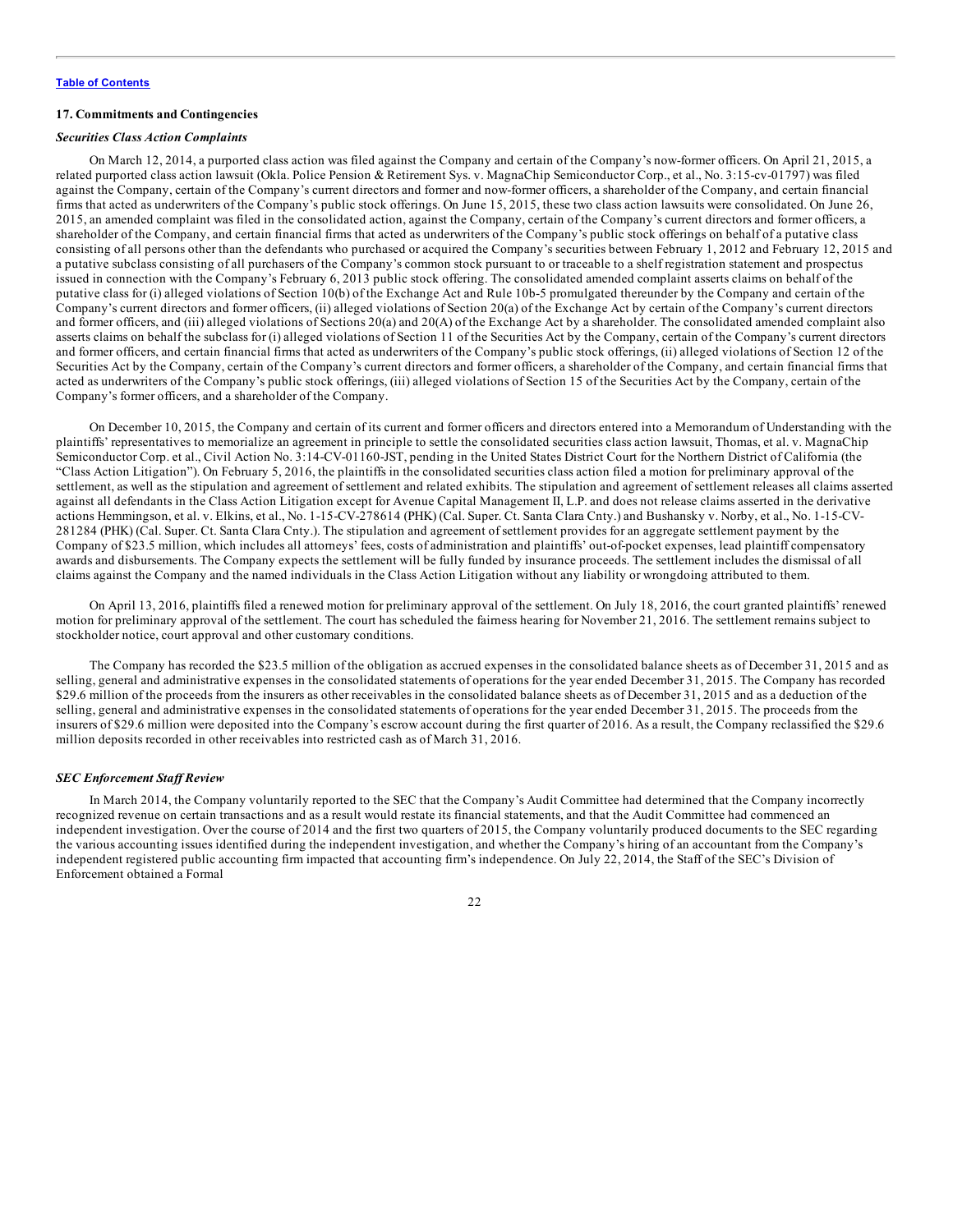Order of Investigation. On March 12, 2015, the SEC issued a subpoena for documents to the Company in connection with its investigation. The Company will continue to cooperate with the SEC in this investigation, and has produced documents in response to the subpoena. At this time, the Company is unable to estimate any reasonably possible loss, or range of reasonably possible losses, with respect to the matters described above.

#### *Shareholder Derivative Complaints*

A shareholder derivative action, styled Hemmingson et al. v. Elkins et al., Case No. 1-15-cv-278614, was filed in the Superior Court of the State of California in and for Santa Clara County on March 25, 2015, naming as defendants certain of the Company's current directors and former and now-former officers, as well as a shareholder of the Company, and naming the Company as a nominal defendant. The complaint in this action asserts claims for (i) alleged breaches of fiduciary duty by certain of the Company's current directors and former and now-former officers for purportedly knowingly failing to maintain adequate internal controls over its accounting and reporting functions and disseminating to shareholders certain alleged materially false and misleading statements, (ii) alleged breaches of fiduciary duty by certain of the Company's current directors and a current shareholder of the Company for purported insider trading, and (iii) alleged unjust enrichment by a shareholder of the Company for purported insider trading.

On June 1, 2015, a shareholder derivative action was filed in the Superior Court of the State of California, Santa Clara County styled Bushansky v. Norby, et al., No. 1-15-CV-281284 (PHK) (Cal. Super. Ct. Santa Clara Cnty.). The complaint names as defendants certain of the Company's current directors and former officers, and a shareholder of the Company, with the Company being named as a nominal defendant. The complaint asserts claims for (i) alleged breaches of fiduciary duties by certain of the Company's current directors and former officers for knowingly failing to maintain adequate internal controls over the Company's accounting and reporting functions and disseminating to shareholders certain alleged materially false and misleading statements; and (ii) alleged aiding and abetting of such breaches of fiduciary duties by all defendants.

On January 22, 2016, the Company and the plaintiffs in the Hemmingson and Bushansky actions entered into and filed a stipulation of settlement with the Superior Court of the State of California, Santa Clara County. The settlement provides for the resolution of all of the pending claims in both shareholder derivative actions against the Company and the individual defendants, without any liability or wrongdoing attributed to them. The settlement provides for an aggregate payment from the Company defendants' directors and officers insurance policies of \$3.0 million to be made to an escrow account, which will be remitted to the Company once the settlement becomes final, less (i) any applicable costs of such escrow account, (ii) any amount awarded by the court to the plaintiff's counsel for attorney's fees and litigation expenses and (iii) the cost of providing notice of the settlement to the Company's stockholders. The proposed settlement also requires that the Company implement certain corporate governance measures. On February 22, 2016, plaintiffs filed an unopposed motion for preliminary approval of the proposed derivative settlement. On June 10, 2016, the court granted plaintiffs' motion for preliminary approval of the proposed settlement. The court has scheduled a hearing on final approval of the proposed settlement for October 7, 2016. The proposed settlement remains subject to final court approval and other customary conditions.

#### **18. Subsequent Events**

#### *Securities Class Action Complaints*

As more fully disclosed in Note 17, "Commitments and Contingencies", on December 10, 2015, the Company and certain of its current and former officers and directors entered into a Memorandum of Understanding with the plaintiffs' representatives to memorialize an agreement in principle to settle the Class Action Litigation. On July 18, 2016, the court granted plaintiffs' renewed motion for preliminary approval of the settlement. The court has scheduled the fairness hearing for November 21, 2016. The settlement remains subject to stockholder notice, court approval and other customary conditions.

#### *Derivative Contracts*

In August 2016, the Company and the counterparty, Nomura Financial Investment (Korea) Co., Ltd., entered into derivative contracts of zero cost collars for September and the fourth quarter of the year ending December 31, 2016. The total notional amount of these derivatives is \$40 million. In connection with these contracts, the Company paid \$2.5 million in cash deposits to the counterparty in August 2016.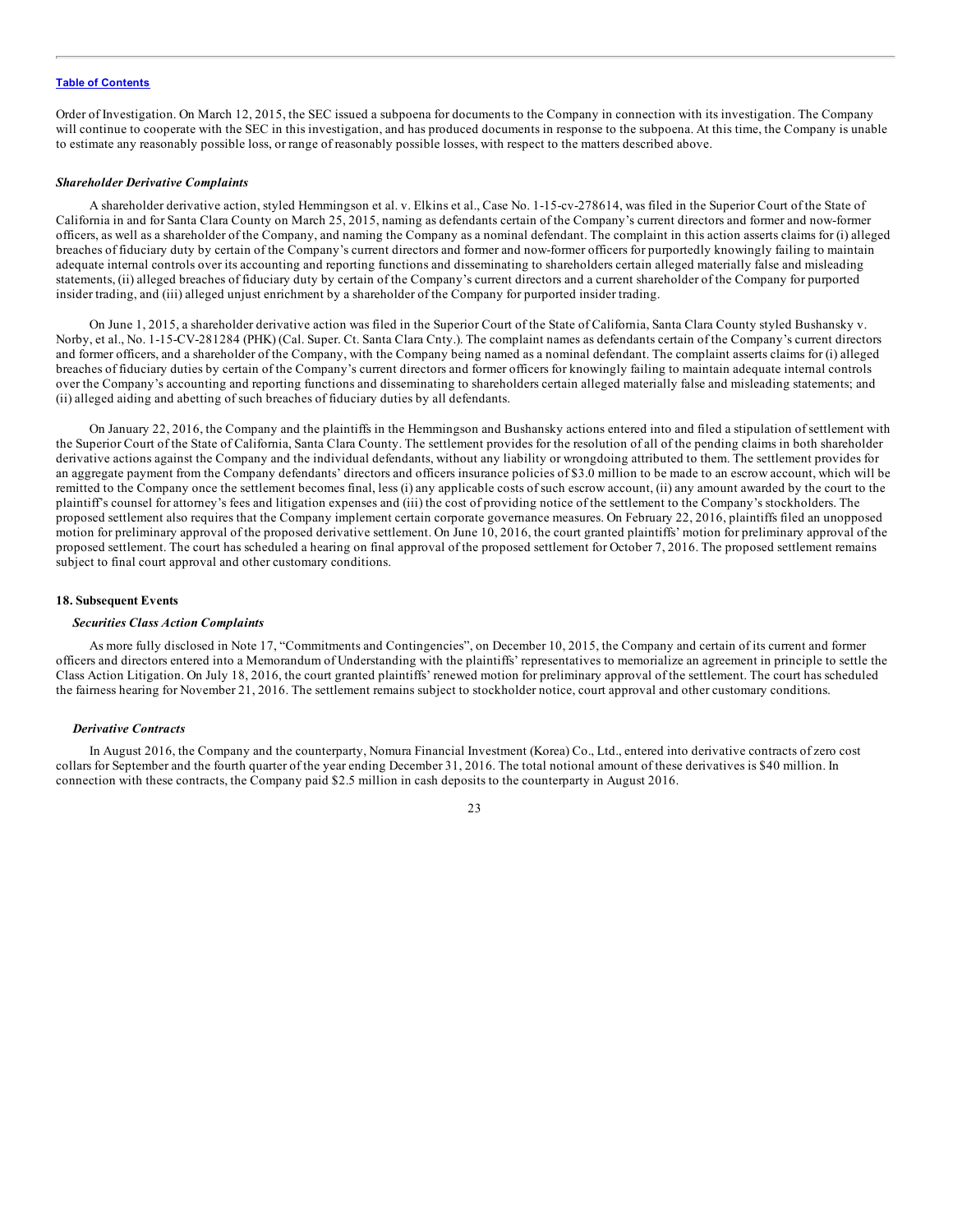#### FORWARD LOOKING STATEMENTS

The following Management's Discussion and Analysis of Financial Condition and Results of Operations contains forward-looking statements within the meaning of Section 21E of the Securities Exchange Act of 1934, as amended, and Section 27A of the Securities Act of 1933, as amended, that involve risks and uncertainties. Forward-looking statements give our current expectations and projections relating to our financial condition, results of operations, plans, objectives, future performance and business. You can identify these statements by the fact that they do not relate strictly to historical or current facts. These statements may include words such as "anticipate," "estimate," "expect," "project," "intend," "plan," "believe" and other words and terms of similar meaning in connection with any discussion of the timing or nature of future operating or financial performance or other events. All statements other than statements of historical facts included in this report that address activities, events or developments that we expect, believe or anticipate will or may occur in the future are forward-looking statements.

These forward-looking statements are largely based on our expectations and beliefs concerning future events, which reflect estimates and assumptions made by our management. These estimates and assumptions reflect our best judgment based on currently known market conditions and other factors relating to our operations and business environment, all of which are difficult to predict and many of which are beyond our control. Although we believe our estimates and assumptions to be reasonable, they are inherently uncertain and involve a number of risks and uncertainties that are beyond our control. In addition, management's assumptions about future events may prove to be inaccurate. Management cautions all readers that the forward-looking statements contained in this report are not guarantees of future performance, and we cannot assure any reader that those statements will be realized or the forwardlooking events and circumstances will occur. Actual results may differ materially from those anticipated or implied in the forward-looking statements due to the factors listed in this section and in "Part II: Item 1A. Risk Factors" in our annual report on Form 10-K for the fiscal year ended December 31, 2015.

All forward-looking statements speak only as of the date of this report. We do not intend to publicly update or revise any forward-looking statements as a result of new information or future events or otherwise, except as required by law. These cautionary statements qualify all forward-looking statements attributable to us or persons acting on our behalf.

Statements made in this Quarterly Report on Form 10-Q (this "Report"), unless the context otherwise requires, that include the use of the terms "we," "us," "our" and "MagnaChip" refer to MagnaChip Semiconductor Corporation and its consolidated subsidiaries. The term "Korea" refers to the Republic of Korea or South Korea.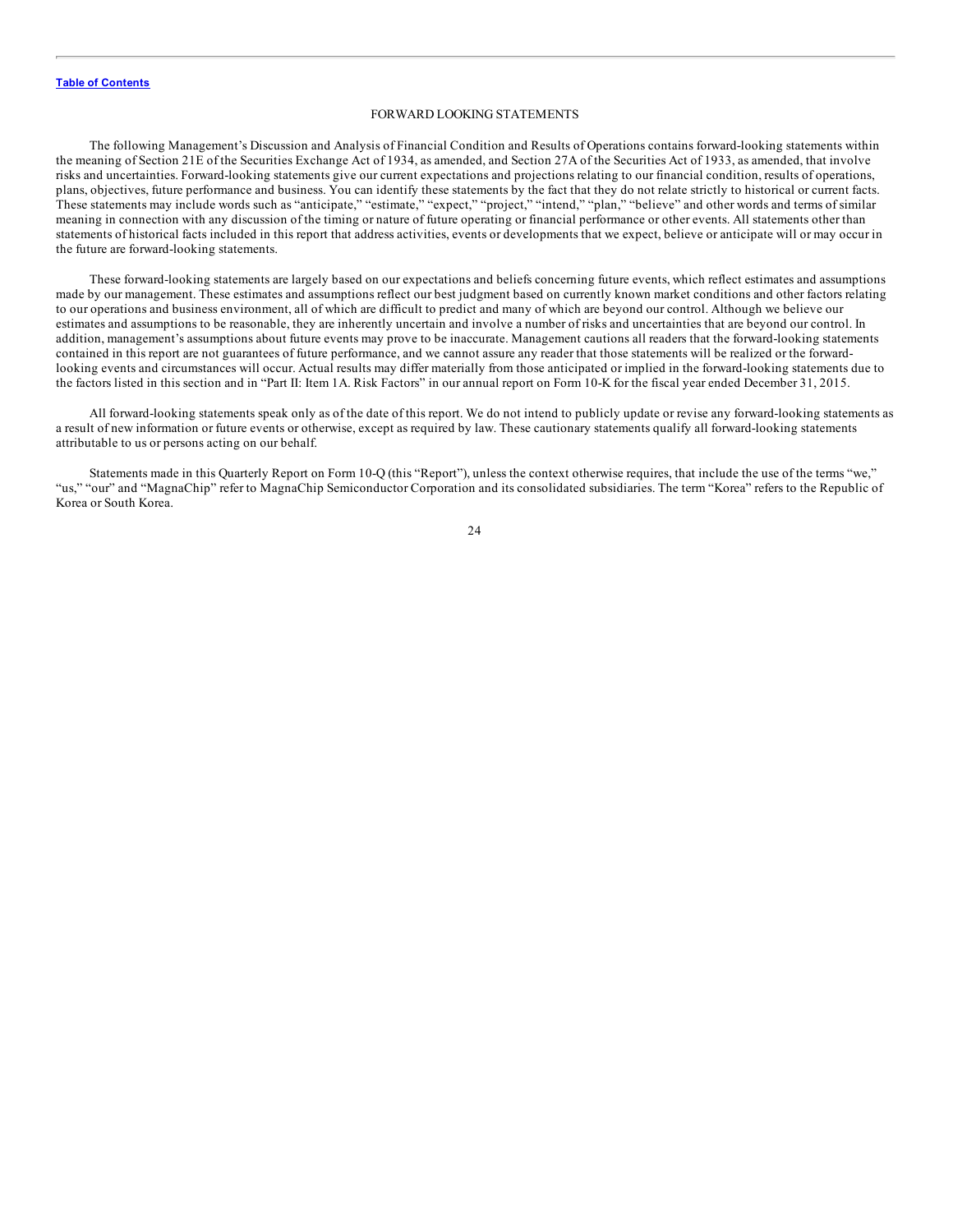### <span id="page-24-0"></span>**Item 2. Management's Discussion and Analysis of Financial Condition and Results of Operations**

The following discussion and analysis should be read in conjunction with the unaudited consolidated financial statements and the related notes *included elsewhere in this Report.*

### **Overview**

We are a Korea-based designer and manufacturer of analog and mixed-signal semiconductor products for consumer, computing, communication, industrial, automotive and IoT applications. We provide technology platforms for analog, mixed-signal, power, high voltage, non-volatile memory, and RF applications. We have a proven record with a 30-year operating history, large portfolio of 2,277 registered novel patents and 159 pending novel patent applications and extensive engineering and manufacturing process expertise.

Our Foundry Services Group provides specialty analog and mixed-signal foundry services mainly for fabless and IDM semiconductor companies that primarily serve consumer, computing, communication, industrial, automotive and IoT applications. Our Standard Products Group includes our Display Solutions and Power Solutions business lines. Our Display Solutions products provide flat panel display solutions to major suppliers of large and small flat panel displays and include our sensor products for mobile applications, industrial applications and home appliances. Our Power Solutions products include discrete and integrated circuit solutions for power management in consumer, computing, communication and industrial applications.

Our wide variety of analog and mixed-signal semiconductor products and manufacturing services combined with our mature technology platform allow us to address multiple high-growth end markets and to rapidly develop and introduce new products and services in response to market demands. Our design center and substantial manufacturing operations in Korea place us at the core of the global electronics device supply chain. We believe this enables us to quickly and efficiently respond to our customers' needs and allows us to better serve and capture additional demand from existing and new customers.

To maintain and increase our profitability, we must accurately forecast trends in demand for electronics devices that incorporate semiconductor products we produce. We must understand our customers' needs as well as the likely end market trends and demand in the markets they serve. We must balance the likely manufacturing utilization demand of our product businesses and foundry business to optimize our capacity utilization. We must also invest in relevant research and development activities and manufacturing capacity and purchase necessary materials on a timely basis to meet our customers' demand while maintaining our target margins and cash flow.

The semiconductor markets in which we participate are highly competitive. The prices of our products tend to decrease regularly over their useful lives, and such price decreases can be significant as new generations of products are introduced by us or our competitors. We strive to offset the impact of declining selling prices for existing products through cost reductions and the introduction of new products that command selling prices above the average selling price of our existing products. In addition, we seek to manage our inventories and manufacturing capacity so as to mitigate the risk of losses from product obsolescence.

Demand for our products and services is driven by overall demand for consumer, computing, communication, industrial, automotive and IoT products and can be adversely affected by periods of weak consumer and enterprise spending or by market share losses by our customers. In order to mitigate the impact of market volatility on our business, we are diversifying our portfolio of products, customers, and target applications. We also expect that new competitors will emerge in these markets that may place increased pressure on the pricing for our products and services. While we believe we are well positioned competitively to compete in these markets and against these new competitors as a result of our long operating history, existing manufacturing capacity and our Korea-based operations, if we are not effective in competing in these markets our operating results may be adversely affected.

Within our Foundry Services Group, net sales are driven by customers' decisions on which manufacturing services provider to use for a particular product. Most of our Foundry Services Group customers are fabless, while some are IDM customers. A customer will often have more than one supplier of manufacturing services. In any given period, our net sales depend heavily upon the end-market demand for the goods in which the products we manufacture for customers are used, the inventory levels maintained by our customers and in some cases, allocation of demand for manufacturing services among selected qualified suppliers.

Within our Standard Products Group, net sales are driven by design wins in which we are selected by an electronics original equipment manufacturer (OEM) or other potential customer to supply its demand for a particular product. A customer will often have more than one supplier designed in to multisource components for a particular product line. Once we have design wins and the products enter into mass production, we often specify the pricing of a particular product for a set period of time, with periodic discussions and renegotiations of pricing with our customers. In any given period, our net sales depend heavily upon the end-market demand for the goods in which our products are used, the inventory levels maintained by our customers and in some cases, allocation of demand for components for a particular product among selected qualified suppliers.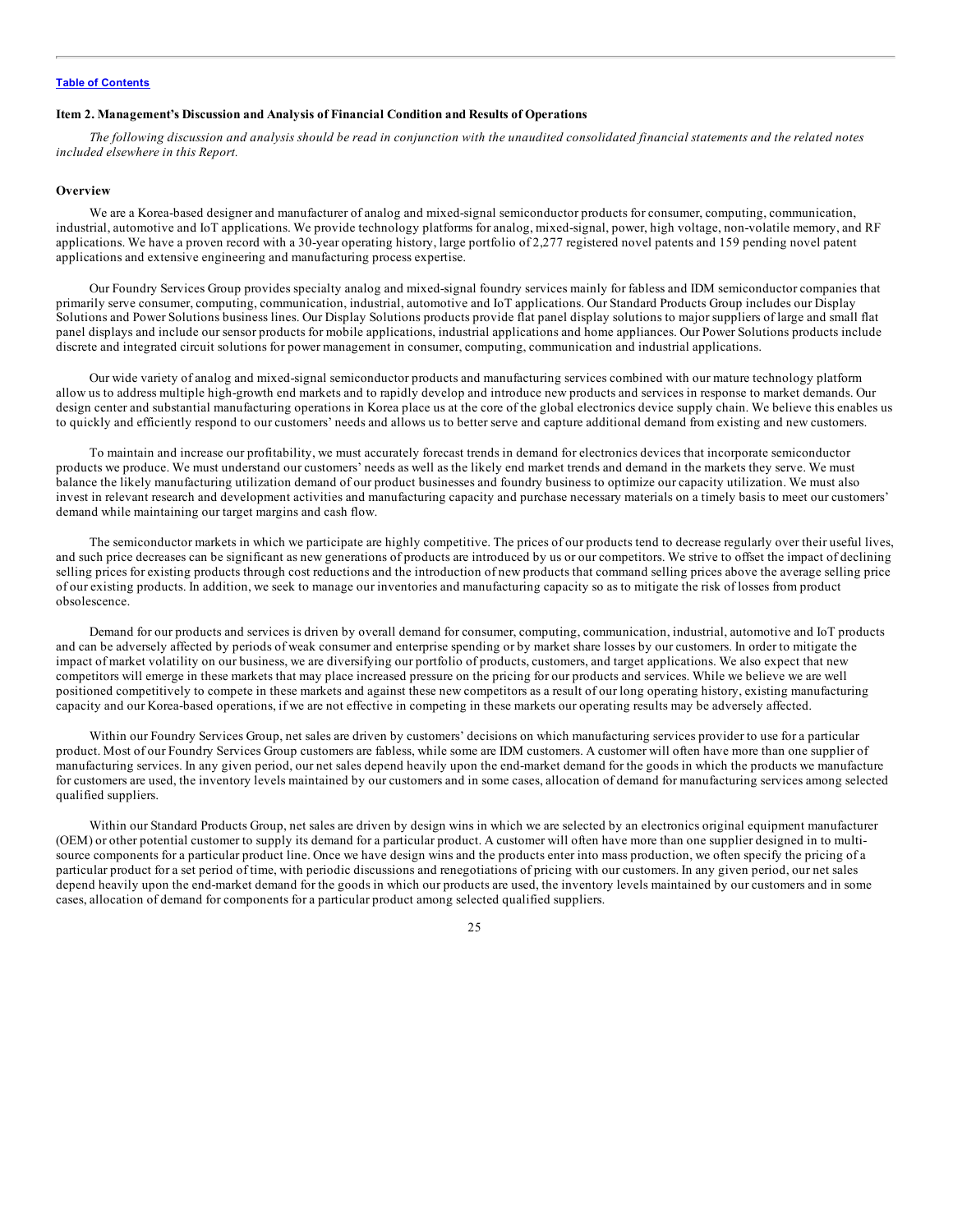In contrast to completely fabless semiconductor companies, our internal manufacturing capacity provides us with greater control over manufacturing costs and the ability to implement process and production improvements for our internally manufactured products, which can favorably impact gross profit margins. Our internal manufacturing capacity also allows for better control over delivery schedules, improved consistency over product quality and reliability and improved ability to protect intellectual property from misappropriation on these products. However, having internal manufacturing capacity exposes us to the risk of under-utilization of manufacturing capacity that results in lower gross profit margins, particularly during downturns in the semiconductor industry.

Our products and services require investments in capital equipment. Analog and mixed-signal manufacturing facilities and processes are typically distinguished by the design and process implementation expertise rather than the use of the most advanced equipment. Many of these processes also tend to migrate more slowly to smaller geometries due to technological barriers and increased costs. For example, some of our products use high-voltage technology that requires larger geometries and that may not migrate to smaller geometries for several years, if at all. As a result, our manufacturing base and strategy do not require substantial investment in leading edge process equipment for those products, allowing us to utilize our facilities and equipment over an extended period of time with moderate required capital investments. Generally, incremental capacity expansions in our business of the market result in more moderate industry capacity expansion as compared to leading edge processes. As a result, we are less likely to experience significant industry overcapacity, which can cause product prices to decline significantly. In general, we seek to invest in manufacturing capacity that can be used for multiple high-value applications over an extended period of time. In addition, we outsource manufacturing of those products which do require advanced technology and 12-inch wafer capacity. We believe this capital investment strategy enables us to optimize our capital investments and facilitates more diversified product and service offerings.

Since 2007, we have designed and manufactured active matrix organic light emitting diodes (AMOLED) display driver ICs in our internal manufacturing facilities. Recently, as we expanded our design capabilities to products that require lower geometries unavailable at our existing manufacturing facilities, we began outsourcing manufacturing of certain AMOLED display driver ICs to an external foundry. This additional source of manufacturing is an increasingly important part of our supply chain management, accounting for a growing portion of our revenue. By outsourcing manufacturing of advanced AMOLED products to external foundries, we are able to dynamically adapt to the changing customer requirements and address growing markets without substantial capital investments by us. Both at the internal and external foundries, we apply our unique AMOLED process patents as well as other intellectual property, proprietary process design kits and custom design-flow methodologies.

Our success going forward will depend upon our ability to adapt to future challenges such as the emergence of new competitors for our products and services or the consolidation of current competitors. Additionally, we must innovate to remain ahead of, or at least rapidly adapt to, technological breakthroughs that may lead to a significant change in the technology necessary to deliver our products and services. We believe that our established relationships and close collaboration with leading customers enhance our awareness of new product opportunities, market and technology trends and improve our ability to adapt and grow successfully. In our Foundry Services Group, we strive to maintain competitiveness by offering high-value added processes, high-flexibility and excellent service by tailoring existing standard processes to meet customers' design needs and porting customers' own process technologies into our fabrication facilities.

#### *Recent Developments*

In December 2014, we announced that our Board of Directors had adopted a plan to close our 6-inch fab. During the fourth quarter of 2015, we received \$8.2 million deposit for sale of machinery in conjunction with the planned closure of 6-inch fab. According to this plan, the 6-inch fab was closed on February 29, 2016. During the first of 2016, we completed all procedures necessary to sell all machineries in our closed 6-inch fab and recognized the \$7.8 million of restructuring gain from this related deposit of \$8.2 million, net of certain direct selling costs. On April 4, 2016, we commenced a voluntary resignation program (the "Program"), which was available to certain manufacturing employees, including our 6-inch fab employees, through April 29, 2016.

As of April 29, 2016, 169 employees elected to resign under the terms of the Program, from which we expect to save approximately \$8 million in spending per year. We paid approximately \$8 million for severance benefits, which are required by law and had already been fully accrued in our financial statements, in a lump sum during the second quarter of 2016. Beginning in May 2016, we also began to pay a portion of the \$4.2 million in aggregate other termination benefits under the Program, which are being paid in equal monthly installments over twelve months. We recorded the \$4.2 million charge related to the full amount of these other termination benefits payable under the Program during the second quarter of 2016.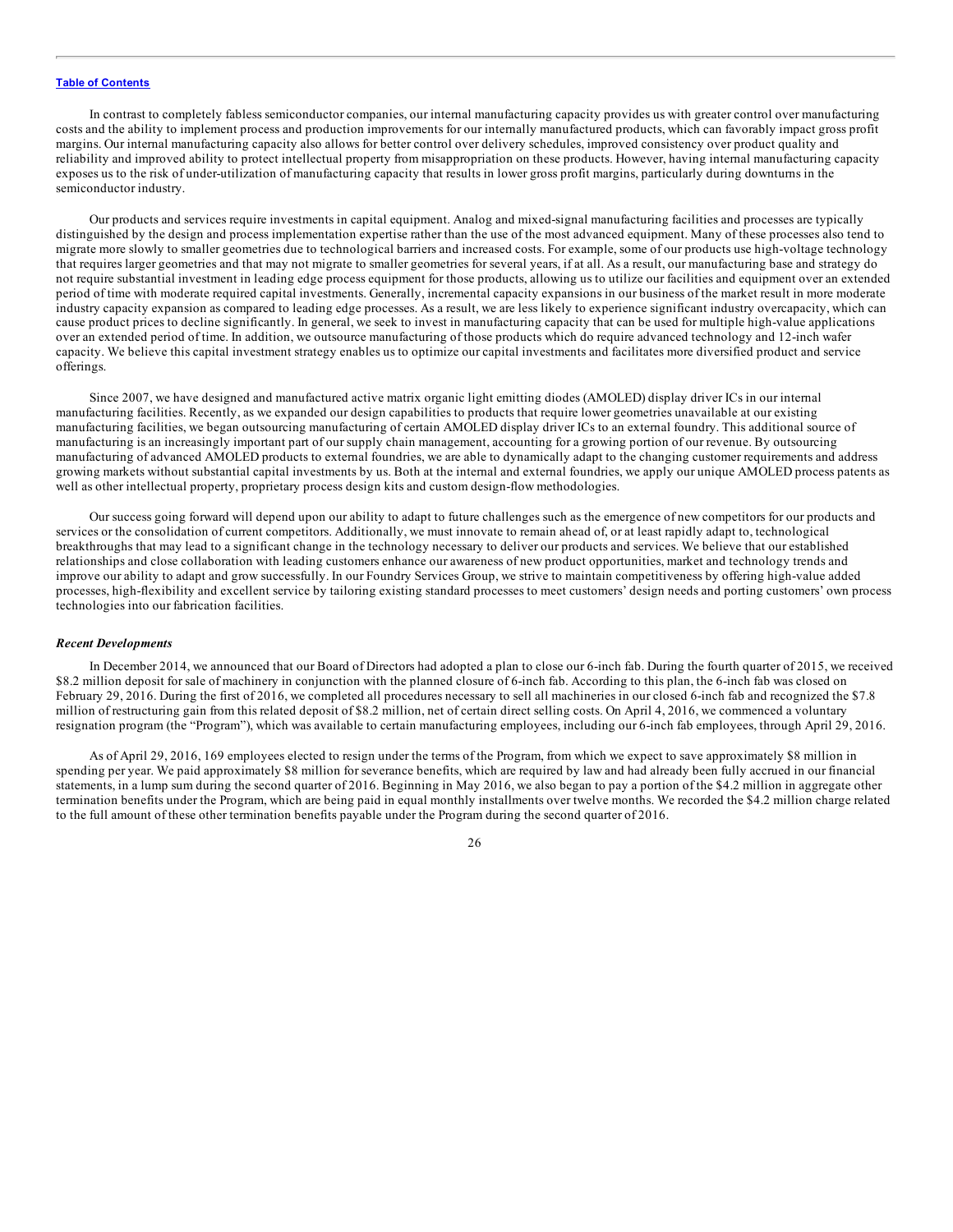#### *Restatement*

In January 2014, our Audit Committee commenced an independent investigation that resulted in the restatement of certain financial statements for prior periods. As a result of the restatement, we have incurred substantial external accounting, legal and other related costs associated with the restatement and certain litigation and other regulatory investigations and actions related thereto. We incurred restatement related costs of \$5.9 million, primarily attributable to certain litigation, for the six months ended June 30, 2016, compared to \$11.4 million for the six months ended June 30, 2015. On December 10, 2015, we entered into a Memorandum of Understanding with the plaintiffs' representatives to settle the Class Action Litigation, as defined and detailed in "Item 1. Interim Consolidated Financial Statements—Notes to Consolidated Financial Statements—Note 17. Commitments and Contingencies" in this Report, for an aggregate settlement payment of \$23.5 million. This settlement payment is expected to be fully funded by insurance proceeds that were received in the first quarter of 2016 and recorded as restricted cash as of June 30, 2016.

### *Segments*

We had previously reported our results of operations under one operating segment. During the second quarter of 2015, organizational changes were made to (i) realign our businesses and organizational structure and (ii) streamline and consolidate certain business processes to achieve greater operating efficiencies. Accordingly, we combined our business lines of Display Solutions and Power Solutions into a new segment called Standard Products Group. Beginning in the second quarter of 2015, we began to report our financial results in two operating segments: Semiconductor Manufacturing Services and Standard Products Group. During the third quarter of 2015, we changed the name of our Semiconductor Manufacturing Services segment to Foundry Services Group. We identified these segments based on how we allocate resources and assess our performance.

- *Foundry Services Group:* Our Foundry Services Group provides specialty analog and mixed-signal foundry services to fabless semiconductor companies and IDMs that serve consumer, computing, communication, industrial, automotive and IoT applications. We manufacture wafers based on our customers' product designs. We do not market these products directly to end customers but rather supply manufactured wafers and products to our customers to market to their end customers. We offer approximately 473 process flows to our foundry services customers. We also often partner with key customers to jointly develop or customize specialized processes that enable our customers to improve their products and allow us to develop unique manufacturing expertise. Our foundry services target customers who require differentiated, specialty analog and mixed-signal process technologies such as high voltage complementary metal-oxide-semiconductor (CMOS), embedded memory or bipolar-CMOS-DMOS (BCD). These customers typically serve the consumer, computing, communication, industrial, automotive and IoT applications. Our Foundry Services Group business represented 38.8% and 47.0% of our net sales for the six months ended June 30, 2016 and June 30, 2015, respectively. Gross profit from our Foundry Services Group business was \$28.5 million and \$32.6 million for the six months ended June 30, 2016 and June 30, 2015, respectively.
- *Standard Products Group:* Our Standard Products Group includes our Display Solutions and Power Solutions business lines. Our Display Solutions products include source and gate drivers and timing controllers that cover a wide range of flat panel displays used in ultra high definition (UHD), high definition (HD), light emitting diode (LED), 3D and OLED televisions and displays, notebooks and mobile communications and entertainment devices. Our Display Solutions products support the industry's most advanced display technologies, such as active matrix organic light emitting diodes (AMOLEDs), and low temperature polysilicons (LTPS), as well as high-volume display technologies such as thin film transistors (TFT). Since 2007, we have designed and manufactured AMOLED display driver IC products. Our current portfolio of AMOLED solutions address a wide range of resolutions ranging from HD to Wide Quad High Definition (WQHD) for applications including smartphones, TVs, and other mobile devices. According to IHS, we were the second largest manufacturer of the mobile AMOLED display driver ICs in the fourth quarter of 2015 based on unit shipments. We believe we have a unique intellectual property portfolio and mixed-signal design and manufacturing expertise in the AMOLED industry. We provide a full range of intelligent sensor product families featuring 0.18 micron analog and mixed-signal technology with low power consumption. Our sensor families target the growing market for applications ranging from smartphone, tablet PC and other consumer electronics to industrial devices. Our Power Solutions business line produces power management semiconductor products including discrete and integrated circuit solutions for power management in high-volume consumer applications. These products include metal oxide semiconductor field effect transistors (MOSFETs), insulated-gate bipolar transistors (IGBTs), power modules, AC-DC converters, DC-DC converters, LED drivers, switching regulators and linear regulators for a range of devices, including televisions, smartphones, mobile phones, desktop PCs, notebooks, tablet PCs, other consumer electronics, and industrial applications such as power suppliers, LED lighting, motor control and home appliances. Our Standard Products Group, which includes our Display Solutions and Power Solutions business lines, represented 61.1% and 53.0% of our net sales for the six months ended June 30, 2016 and June 30, 2015, respectively. Gross profit from our Standard Products Group was \$43.1 million and \$37.4 million for the six months ended June 30, 2016 and June 30, 2015, respectively.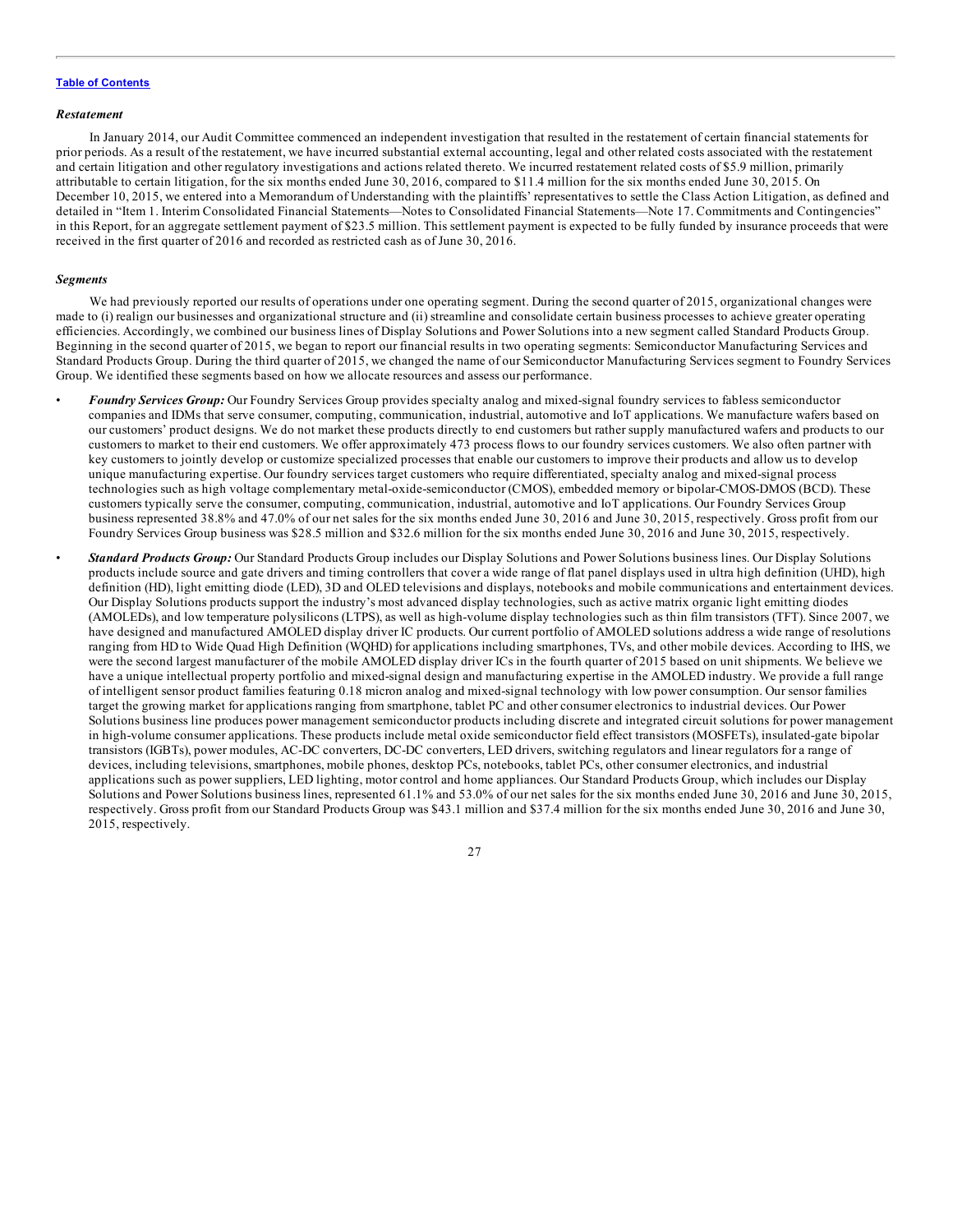### **Explanation and Reconciliation of Non-US GAAP Measures**

# *Adjusted EBITDA and Adjusted Net Loss*

We use the terms Adjusted EBITDA and Adjusted Net Loss throughout this Report. Adjusted EBITDA, as we define it, is a non-US GAAP measure. We define Adjusted EBITDA for the periods indicated as EBITDA (as defined below), adjusted to exclude (i) restructuring and other (gain), net, (ii) equity-based compensation expense, (iii) foreign currency loss (gain), net, (iv) derivative valuation loss (gain), net and (v) restatement related expenses. EBITDA for the periods indicated is defined as net income (loss) before interest expense, net, income tax expenses (benefits), and depreciation and amortization.

See the footnotes to the table below for further information regarding these items. We present Adjusted EBITDA as a supplemental measure of our performance because:

- Adjusted EBITDA eliminates the impact of a number of items that may be either one time or recurring items that we do not consider to be indicative of our core ongoing operating performance;
- we believe that Adjusted EBITDA is an enterprise level performance measure commonly reported and widely used by analysts and investors in our industry;
- our investor and analyst presentations will include Adjusted EBITDA; and
- we believe that Adjusted EBITDA provides investors with a more consistent measurement of period to period performance of our core operations.

We use Adjusted EBITDA in a number of ways, including:

- for planning purposes, including the preparation of our annual operating budget;
- to evaluate the effectiveness of our enterprise level business strategies;
- in communications with our Board of Directors concerning our consolidated financial performance; and
- in certain of our compensation plans as a performance measure for determining incentive compensation payments.

We encourage you to evaluate each adjustment and the reasons we consider them appropriate. In evaluating Adjusted EBITDA, you should be aware that in the future we may incur expenses similar to the adjustments in this presentation. Adjusted EBITDA is not a measure defined in accordance with US GAAP and should not be construed as an alternative to income from continuing operations, cash flows from operating activities or net income (loss), as determined in accordance with US GAAP. A reconciliation of net income (loss) to Adjusted EBITDA is as follows:

|                                              | <b>Three Months</b><br><b>Ended</b><br><b>June 30,</b><br>2016 |        | <b>Six Months</b><br>Ended<br><b>June 30,</b><br>2016 |       |               |        | <b>Three Months</b><br><b>Six Months</b><br>Ended<br>Ended<br><b>June 30,</b><br><b>June 30,</b><br>2015<br>2015 |        |
|----------------------------------------------|----------------------------------------------------------------|--------|-------------------------------------------------------|-------|---------------|--------|------------------------------------------------------------------------------------------------------------------|--------|
|                                              |                                                                |        |                                                       |       | (In millions) |        |                                                                                                                  |        |
| Net loss                                     | \$                                                             | (17.8) | \$                                                    | (9.7) | \$            | (30.6) | \$                                                                                                               | (50.7) |
| Interest expense, net                        |                                                                | 4.0    |                                                       | 8.0   |               | 3.9    |                                                                                                                  | 8.0    |
| Income tax expenses (benefits)               |                                                                | 0.3    |                                                       | 1.1   |               | (0.6)  |                                                                                                                  | 0.5    |
| Depreciation and amortization                |                                                                | 6.2    |                                                       | 12.3  |               | 6.8    |                                                                                                                  | 13.7   |
| <b>EBITDA</b>                                | \$                                                             | (7.3)  | \$                                                    | 11.6  | \$            | (20.5) | S.                                                                                                               | (28.5) |
| Adjustments:                                 |                                                                |        |                                                       |       |               |        |                                                                                                                  |        |
| Restructuring and other $(gain)$ , net $(a)$ |                                                                | 5.5    |                                                       | (1.3) |               |        |                                                                                                                  |        |
| Equity-based compensation expense(b)         |                                                                | 1.0    |                                                       | 1.5   |               | 1.8    |                                                                                                                  | 2.0    |
| Foreign currency loss $(gain)$ , net $(c)$   |                                                                | 7.1    |                                                       | (1.1) |               | 12.3   |                                                                                                                  | 15.5   |
| Derivative valuation gain, net(d)            |                                                                | 0.0    |                                                       | 0.0   |               | 0.3    |                                                                                                                  | 0.3    |
| Restatement related expenses(e)              |                                                                | 2.3    |                                                       | 5.9   |               | 5.2    |                                                                                                                  | 11.4   |
| <b>Adjusted EBITDA</b>                       |                                                                | 8.6    |                                                       | 16.6  |               | (0.9)  |                                                                                                                  | 0.7    |

(a) This adjustment eliminates the impact associated with the closure of our 6-inch fab. For the six months ended June 30, 2016, the adjustment eliminates the \$7.8 million restructuring gain on sale of machinery in connection with the closure of our 6-inch fab, net of the \$4.2 million other termination benefits payable under the voluntary resignation program and \$2.3 million training and transition costs related to our 6-inch fab employees. For the three months ended June 30, 2016, the adjustment eliminates the \$4.2 million other termination benefits payable under the voluntary resignation program and \$1.3 million training and transition costs related to our 6-inch fab employees.

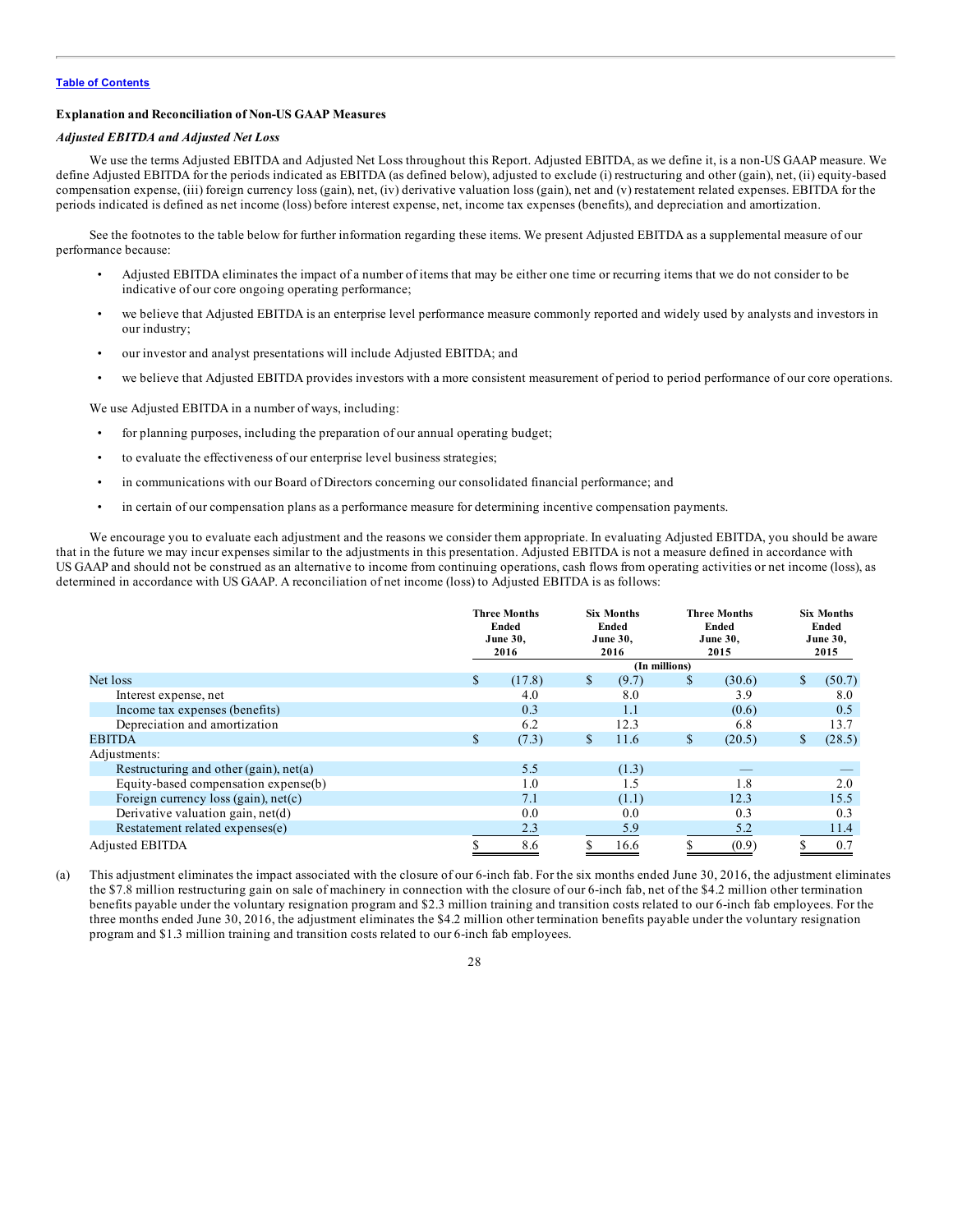- (b) This adjustment eliminates the impact of non-cash equity-based compensation expenses. Although we expect to incur non-cash equity-based compensation expenses in the future, we believe that analysts and investors will find it helpful to review our operating performance without the effects of these non-cash expenses, as supplemental information.
- (c) This adjustment eliminates the impact of non-cash foreign currency translation associated with intercompany debt obligations and foreign currency denominated receivables and payables, as well as the cash impact of foreign currency transaction gains or losses on collection of such receivables and payment of such payables. Although we expect to incur foreign currency translation gains or losses in the future, we believe that analysts and investors will find it helpful to review our operating performance without the effects of these primarily non-cash gains or losses, as supplemental information.
- (d) This adjustment eliminates the impact of gain or loss recognized in income on derivatives, which represents hedge ineffectiveness or derivatives value changes excluded from the risk being hedged. We enter into derivative transactions to mitigate foreign exchange risks. As our derivative transactions are limited to a certain portion of our expected cash flows denominated in U.S. dollars, and we do not enter into derivative transactions for trading or speculative purposes, we do not believe that these charges or gains are indicative of our core operating performance.
- (e) This adjustment eliminates expenses in connection with the Audit Committee's independent investigation and related restatement and litigation, primarily comprised of legal, audit and consulting fees. Partially offsetting the restatement related expenses for the six months ended June 30, 2015 was proceeds from an insurance claim for defense costs. This amount does not include any allocation of internal costs related to the restatement.

There was no tax impact from the adjustments to net loss to calculate our Adjusted EBITDA for the three and six months ended June 30, 2016 and 2015 due to net operating loss carry-forwards available to offset taxable income and full allowance for deferred tax assets.

Adjusted EBITDA has limitations as an analytical tool, and you should not consider it in isolation, or as a substitute for analysis of our results as reported under US GAAP. Some of these limitations are:

- Adjusted EBITDA does not reflect our cash expenditures, or future requirements, for capital expenditures or contractual commitments;
- Adjusted EBITDA does not reflect changes in, or cash requirements for, our working capital needs;
- Adjusted EBITDA does not reflect the interest expense, or the cash requirements necessary to service interest or principal payments, on our debt;
- although depreciation and amortization are non-cash charges, the assets being depreciated and amortized will often have to be replaced in the future, and Adjusted EBITDA does not reflect any cash requirements for such replacements;
- Adjusted EBITDA does not consider the potentially dilutive impact of issuing equity-based compensation to our management team and employees;
- Adjusted EBITDA does not reflect the costs of holding certain assets and liabilities in foreign currencies; and
- other companies in our industry may calculate Adjusted EBITDA differently than we do, limiting its usefulness as a comparative measure.

Because of these limitations, Adjusted EBITDA should not be considered as a measure of discretionary cash available to us to invest in the growth of our business. We compensate for these limitations by relying primarily on our US GAAP results and using Adjusted EBITDA only supplementally.

We present Adjusted Net Loss as a further supplemental measure of our performance. We prepare Adjusted Net Loss by adjusting net income (loss) to eliminate the impact of a number of non-cash expenses and other items that may be either one time or recurring that we do not consider to be indicative of our core ongoing operating performance. We believe that Adjusted Net Loss is particularly useful because it reflects the impact of our asset base and capital structure on our operating performance. We present Adjusted Net Loss for a number of reasons, including:

- we use Adjusted Net Loss in communications with our Board of Directors concerning our consolidated financial performance;
- we believe that Adjusted Net Loss is an enterprise level performance measure commonly reported and widely used by analysts and investors in our industry; and
- our investor and analyst presentations may include Adjusted Net Loss.

Adjusted Net Loss is not a measure defined in accordance with US GAAP and should not be construed as an alternative to income from continuing operations, cash flows from operating activities or net income (loss), as determined in accordance with US GAAP. We encourage you to evaluate each adjustment and the reasons we consider them appropriate. Other companies in our industry may calculate Adjusted Net Loss differently than we do, limiting its usefulness as a comparative measure. In addition, in evaluating Adjusted Net Loss, you should be aware that in the future we may incur expenses similar to the adjustments in this presentation. We define Adjusted Net Loss for the periods indicated as net income (loss), adjusted to exclude (i) restructuring and other (gain), net, (ii) equity-based compensation expense, (iii) foreign currency loss (gain), net, (iv) derivative valuation loss (gain), net and (v) restatement related expenses.

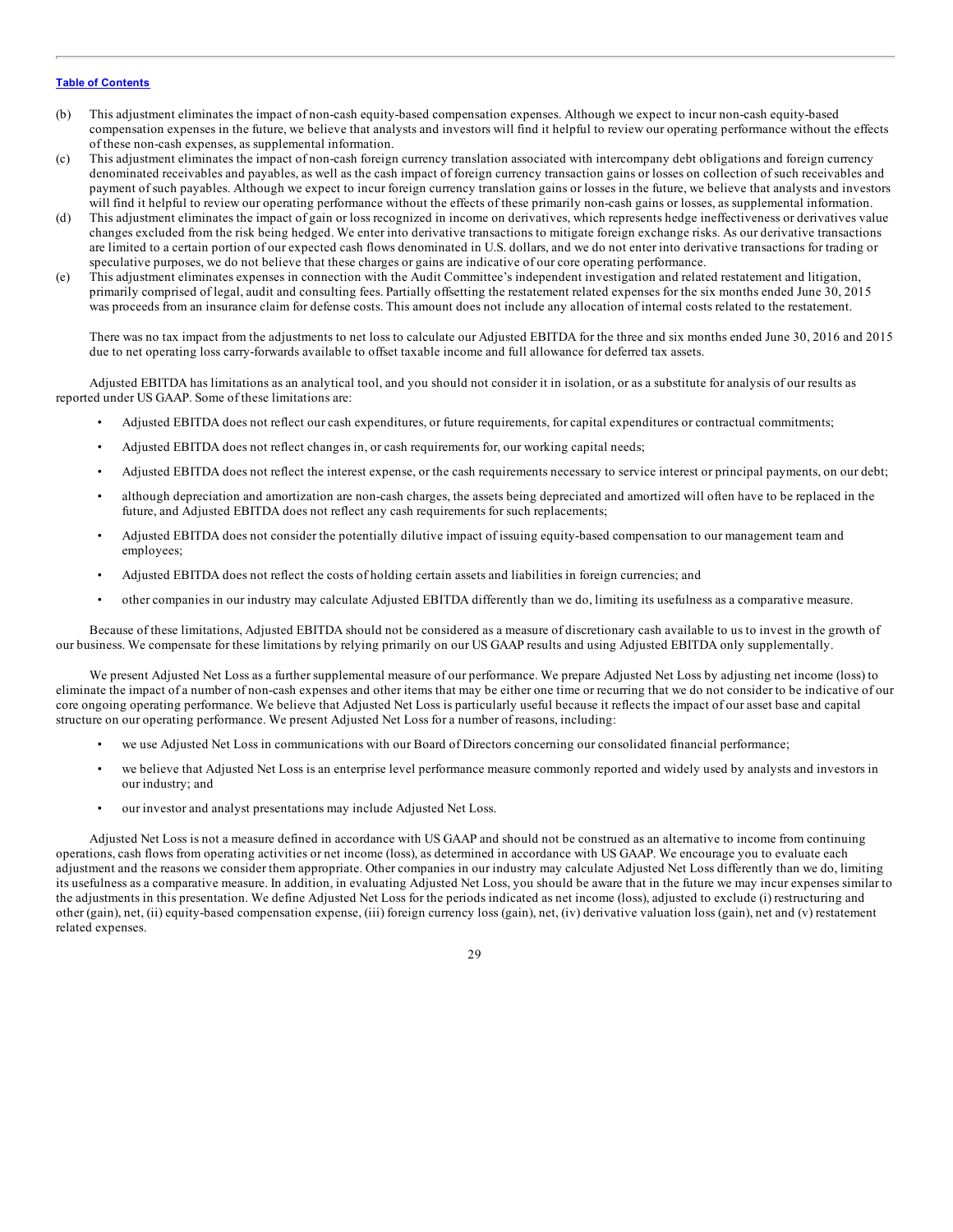The following table summarizes the adjustments to net loss that we make in order to calculate Adjusted Net Loss for the periods indicated:

|                                              | <b>Three Months</b><br>Ended<br><b>June 30,</b><br>2016 |        | <b>Six Months</b><br>Ended<br><b>June 30.</b><br>2016 |       | <b>Three Months</b><br>Ended<br><b>June 30.</b><br>2015 |        |  | <b>Six Months</b><br>Ended<br>June 30,<br>2015 |  |
|----------------------------------------------|---------------------------------------------------------|--------|-------------------------------------------------------|-------|---------------------------------------------------------|--------|--|------------------------------------------------|--|
|                                              |                                                         |        |                                                       |       | (In millions)                                           |        |  |                                                |  |
| Net loss                                     | S                                                       | (17.8) | \$                                                    | (9.7) | \$                                                      | (30.6) |  | (50.7)                                         |  |
| Adjustments:                                 |                                                         |        |                                                       |       |                                                         |        |  |                                                |  |
| Restructuring and other $(gain)$ , net $(a)$ |                                                         | 5.5    |                                                       | (1.3) |                                                         |        |  |                                                |  |
| Equity-based compensation expense(b)         |                                                         | 1.0    |                                                       | 1.5   |                                                         | 1.8    |  | 2.0                                            |  |
| Foreign currency loss (gain), $net(c)$       |                                                         | 7.1    |                                                       | (1.1) |                                                         | 12.3   |  | 15.5                                           |  |
| Derivative valuation loss (gain), $net(d)$   |                                                         | 0.0    |                                                       | 0.0   |                                                         | 0.3    |  | 0.3                                            |  |
| Restatement related expenses(e)              |                                                         | 2.3    |                                                       | 5.9   |                                                         | 5.2    |  | 11.4                                           |  |
| <b>Adjusted Net Loss</b>                     |                                                         | (1.9)  |                                                       | (4.7) |                                                         | (11.1) |  | (21.5)                                         |  |

- (a) This adjustment eliminates the impact associated with the closure of our 6-inch fab. For the six months ended June 30, 2016, the adjustment eliminates the \$7.8 million restructuring gain on sale of machinery in connection with the closure of our 6-inch fab, net of the \$4.2 million other termination benefits payable under the voluntary resignation program and \$2.3 million training and transition costs related to our 6-inch fab employees. For the three months ended June 30, 2016, the adjustment eliminates the \$4.2 million other termination benefits payable under the voluntary resignation program and \$1.3 million training and transition costs related to our 6-inch fab employees.
- (b) This adjustment eliminates the impact of non-cash equity-based compensation expenses. Although we expect to incur non-cash equity-based compensation expenses in the future, we believe that analysts and investors will find it helpful to review our operating performance without the effects of these non-cash expenses, as supplemental information.
- (c) This adjustment eliminates the impact of non-cash foreign currency translation associated with intercompany debt obligations and foreign currency denominated receivables and payables, as well as the cash impact of foreign currency transaction gains or losses on collection of such receivables and payment of such payables. Although we expect to incur foreign currency translation gains or losses in the future, we believe that analysts and investors will find it helpful to review our operating performance without the effects of these primarily non-cash gains or losses, as supplemental information.
- (d) This adjustment eliminates the impact of gain or loss recognized in income on derivatives, which represents hedge ineffectiveness or derivatives value changes excluded from the risk being hedged. We enter into derivative transactions to mitigate foreign exchange risks. As our derivative transactions are limited to a certain portion of our expected cash flows denominated in U.S. dollars, and we do not enter into derivative transactions for trading or speculative purposes, we do not believe that these charges or gains are indicative of our core operating performance.
- (e) This adjustment eliminates expenses in connection with the Audit Committee's independent investigation and related restatement and litigation, primarily comprised of legal, audit and consulting fees. Partially offsetting the restatement related expenses for the six months ended June 30, 2015 was proceeds from an insurance claim for defense costs. This amount does not include any allocation of internal costs related to the restatement.

There was no tax impact from the adjustments to net loss to calculate our Adjusted Net Loss for the three and six months ended June 30, 2016 and 2015 due to net operating loss carry-forwards available to offset taxable income and full allowance for deferred tax assets.

Adjusted Net Loss has limitations as an analytical tool, and you should not consider it in isolation, or as a substitute for analysis of our results as reported under US GAAP. Some of these limitations are:

- Adjusted Net Loss does not reflect our cash expenditures, or future requirements, for capital expenditures or contractual commitments;
- Adjusted Net Loss does not reflect changes in, or cash requirements for, our working capital needs;
- Adjusted Net Loss does not consider the potentially dilutive impact of issuing equity-based compensation to our management team and employees;
- Adjusted Net Loss does not reflect the costs of holding certain assets and liabilities in foreign currencies; and
- other companies in our industry may calculate Adjusted Net Loss differently than we do, limiting its usefulness as a comparative measure.

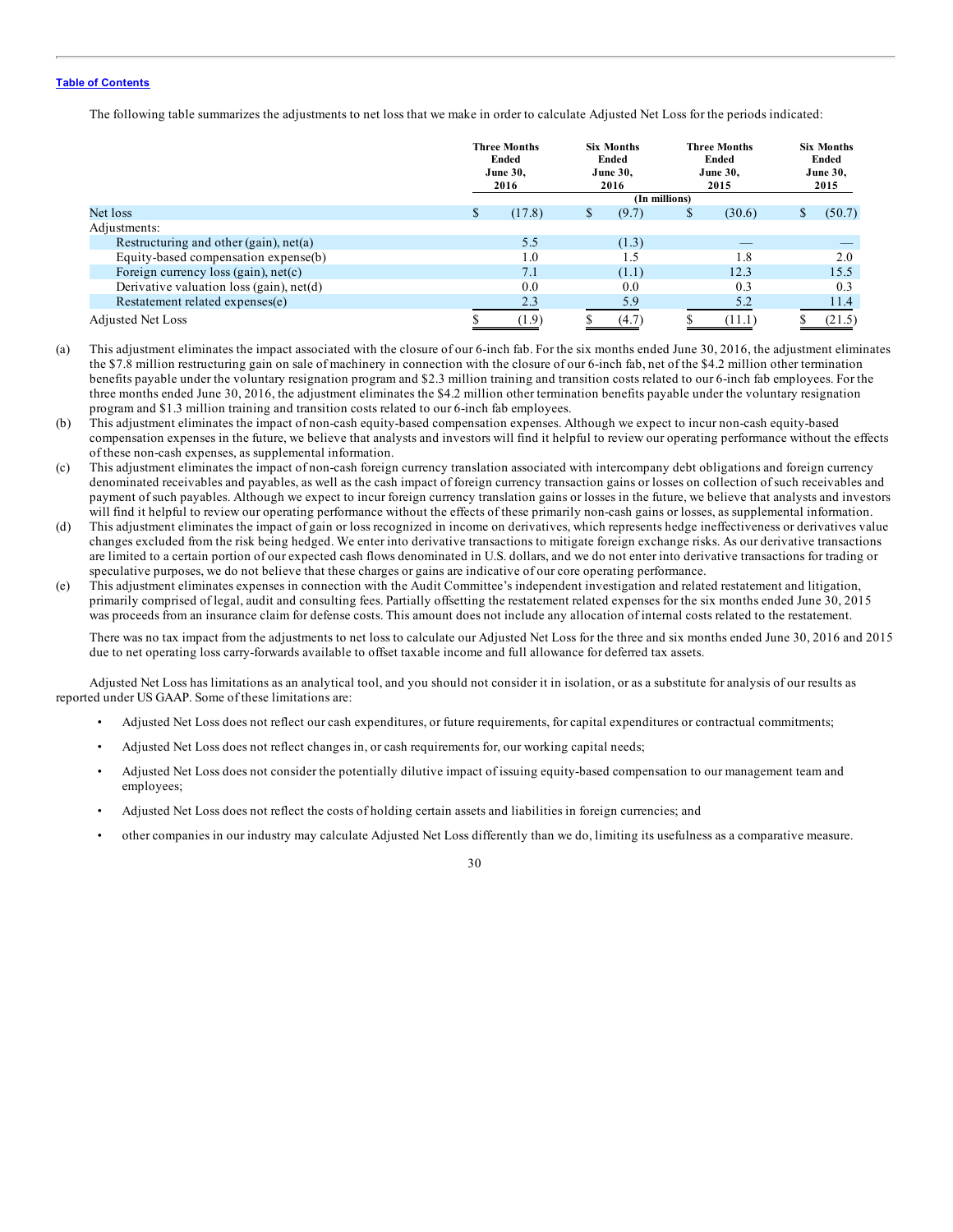Because of these limitations, Adjusted Net Loss should not be considered as a measure of discretionary cash available to us to invest in the growth of our business. We compensate for these limitations by relying primarily on our US GAAP results and using Adjusted Net Loss only supplementally.

### **Factors Affecting Our Results of Operations**

*Net Sales.* We derive virtually all of our sales (net of sales returns and allowances) from two segments: Foundry Services Group and Standard Products Group. Our product inventory is primarily located in Korea and is available for drop shipment globally. Outside of Korea, we maintain limited product inventory, and our sales representatives generally relay orders to our factories in Korea for fulfillment. We have strategically located our sales and technical support offices near concentrations of major customers. Our sales offices are located in Korea, the United States, Japan and Greater China. Our network of authorized agents and distributors consists of agents in the United States and Europe and distributors and agents in the Asia Pacific region. Our net sales from All other consist principally of the disposal of waste materials.

We recognize revenue when risk and reward of ownership pass to the customer either upon shipment, upon product delivery at the customer's location or upon customer acceptance, depending on the terms of the arrangement. For the six months ended June 30, 2016 and 2015, we sold products to 277 and 268 customers, respectively, and our net sales to our ten largest customers represented 65% and 66% of our net sales, respectively. We have a combined production capacity of approximately 115,000 semiconductor wafers per month. We believe our large-scale, cost-effective fabrication facilities enable us to rapidly adjust our production levels to meet shifts in demand by our end customers.

*Gross Profit.* Our overall gross profit generally fluctuates as a result of changes in overall sales volumes and in the average selling prices of our products and services. Other factors that influence our gross profit include changes in product mix, the introduction of new products and services and subsequent generations of existing products and services, shifts in the utilization of our manufacturing facilities and the yields achieved by our manufacturing operations, changes in material, labor and other manufacturing costs including outsourced manufacturing expenses, and variation in depreciation expense.

*Average Selling Prices.* Average selling prices for our products tend to be highest at the time of introduction of new products which utilize the latest technology and tend to decrease over time as such products mature in the market and are replaced by next generation products. We strive to offset the impact of declining selling prices for existing products through our product development activities and by introducing new products that command selling prices above the average selling price of our existing products. In addition, we seek to manage our inventories and manufacturing capacity so as to preclude losses from product and productive capacity obsolescence.

*Material Costs.* Our cost of material consists of costs of raw materials, such as silicon wafers, chemicals, gases and tape and packaging supplies. We use processes that require specialized raw materials, such as silicon wafers, that are generally available from a limited number of suppliers. If demand increases or supplies decrease, the costs of our raw materials could significantly increase.

Labor Costs. A significant portion of our employees are located in Korea. Under Korean labor laws, most employees and certain executive officers with one or more years of service are entitled to severance benefits upon the termination of their employment based on their length of service and rate of pay. As of June 30, 2016, approximately 98% of our employees were eligible for severance benefits.

*Depreciation Expense.* We periodically evaluate the carrying values of long-lived assets, including property, plant and equipment and intangible assets, as well as the related depreciation periods. We depreciate our property, plant and equipment using the straight-line method over the estimated useful lives of our assets. Depreciation rates vary from 30-40 years on buildings to 5 to 12 years for certain equipment and assets. Our evaluation of carrying values is based on various analyses including cash flow and profitability projections. If our projections indicate that future undiscounted cash flows are not sufficient to recover the carrying values of the related long-lived assets, the carrying value of the assets is impaired and will be reduced, with the reduction charged to expense so that the carrying value is equal to fair value.

*Selling Expenses.* We sell our products worldwide through a direct sales force as well as a network of sales agents and representatives to OEMs, including major branded customers and contract manufacturers, and indirectly through distributors. Selling expenses consist primarily of the personnel costs for the members of our direct sales force, a network of sales representatives and other costs of distribution. Personnel costs include base salary, benefits and incentive compensation.

*General and Administrative Expenses.* General and administrative expenses consist of the costs of various corporate operations, including finance, legal, human resources and other administrative functions. These expenses primarily consist of payroll-related expenses, consulting and other professional fees and office facility-related expenses.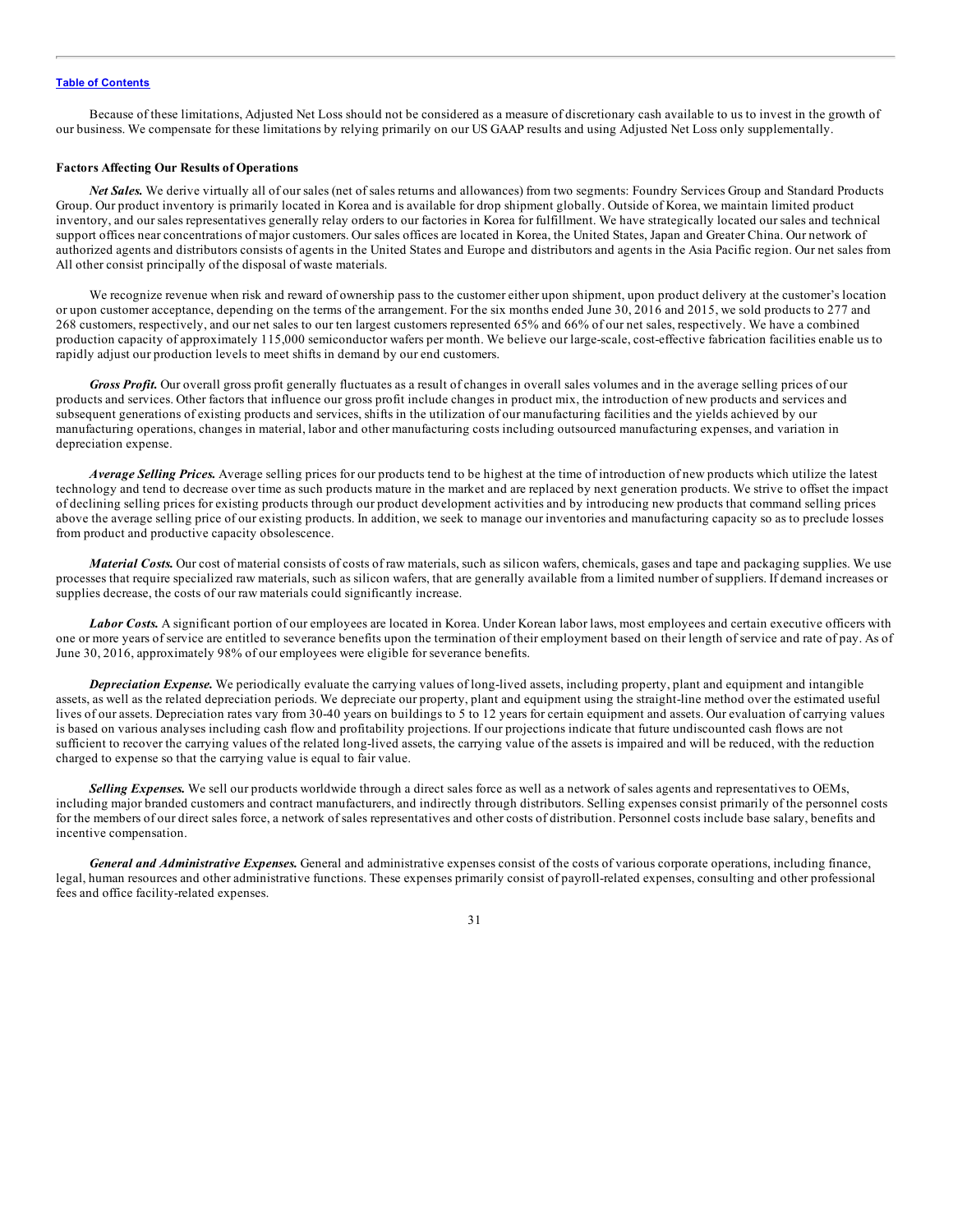*Research and Development.* The rapid technological change and product obsolescence that characterize our industry require us to make continuous investments in research and development. Product development time frames vary but, in general, we incur research and development costs one to two years before generating sales from the associated new products. These expenses include personnel costs for members of our engineering workforce, cost of photomasks, silicon wafers and other non-recurring engineering charges related to product design. Additionally, we develop base line process technology through experimentation and through the design and use of characterization wafers that help achieve commercially feasible yields for new products. The majority of research and development expenses are for process development that serves as a common technology platform for all of our product lines.

*Interest Expense.* Our interest expense is incurred primarily under the 2021 Notes.

*Impact of Foreign Currency Exchange Rates on Reported Results of Operations.* Historically, a portion of our revenues and greater than the majority of our operating expenses and costs of sales have been denominated in non-U.S. currencies, principally the Korean won, and we expect that this will remain true in the future. Because we report our results of operations in U.S. dollars converted from our non-U.S. revenues and expenses based on monthly average exchange rates, changes in the exchange rate between the Korean won and the U.S. dollar could materially impact our reported results of operations and distort period to period comparisons. In particular, because of the difference in the amount of our consolidated revenues and expenses that are in U.S. dollars relative to Korean won, depreciation in the U.S. dollar relative to the Korean won could result in a material increase in reported costs relative to revenues, and therefore could cause our profit margins and operating income (loss) to appear to decline materially, particularly relative to prior periods. The converse is true if the U.S. dollar were to appreciate relative to the Korean won. Moreover, our foreign currency gain or loss would be affected by changes in the exchange rate between the Korean won and the U.S. dollar as a substantial portion of non-cash translation gain or loss is associated with the intercompany long-term loans to our Korean subsidiary, which is denominated in U.S. dollars. As of June 30, 2016, the outstanding intercompany loan balance including accrued interests between our Korean subsidiary and our Dutch subsidiary was \$594 million. As a result of such foreign currency fluctuations, it could be more difficult to detect underlying trends in our business and results of operations. In addition, to the extent that fluctuations in currency exchange rates cause our results of operations to differ from our expectations or the expectations of our investors, the trading price of our stock could be adversely affected.

From time to time, we may engage in exchange rate hedging activities in an effort to mitigate the impact of exchange rate fluctuations. Our Korean subsidiary enters into foreign currency forward and zero cost collar contracts in order to mitigate a portion of the impact of U.S. dollar-Korean won exchange rate fluctuations on our operating results. Obligations under these foreign currency forward and zero cost collar contracts must be cash collateralized if our exposure exceeds certain specified thresholds. These forward and zero cost collar contracts may be terminated by the counterparty in a number of circumstances, including if our total cash and cash equivalents is less than \$30.0 million at the end of a fiscal quarter unless a waiver is obtained from the counterparty. We cannot assure that any hedging technique we implement will be effective. If our hedging activities are not effective, changes in currency exchange rates may have a more significant impact on our results of operations.

*Foreign Currency Gain or Loss.* Foreign currency translation gains or losses on transactions by us or our subsidiaries in a currency other than our or our subsidiaries' functional currency are included in our statements of operations as a component of other income (expense). A substantial portion of this net foreign currency gain or loss relates to non-cash translation gain or loss related to the principal balance of intercompany balances at our Korean subsidiary that are denominated in U.S. dollars. This gain or loss results from fluctuations in the exchange rate between the Korean won and U.S. dollar.

*Income Taxes*. We record our income taxes in each of the tax jurisdictions in which we operate. This process involves using an asset and liability approach whereby deferred tax assets and liabilities are recorded for differences in the financial reporting bases and tax bases of our assets and liabilities. We exercise significant management judgment in determining our provision for income taxes, deferred tax assets and liabilities. We assess whether it is more likely than not that the deferred tax assets existing at the period-end will be realized in future periods. In such assessment, we consider all available positive and negative evidence, including scheduled reversals of deferred tax liabilities, projected future taxable income, tax planning strategies and recent results of operations. In the event we were to determine that we would be able to realize the deferred income tax assets in the future in excess of their net recorded amount, we would adjust the valuation allowance, which would reduce the provision for income taxes.

Our operations are subject to income and transaction taxes in the United States and in multiple foreign jurisdictions, including Korea. Significant estimates and judgments are required in determining our worldwide provision for income taxes. Some of these estimates are based on interpretations of existing tax laws or regulations. The ultimate amount of tax liability may be uncertain as a result.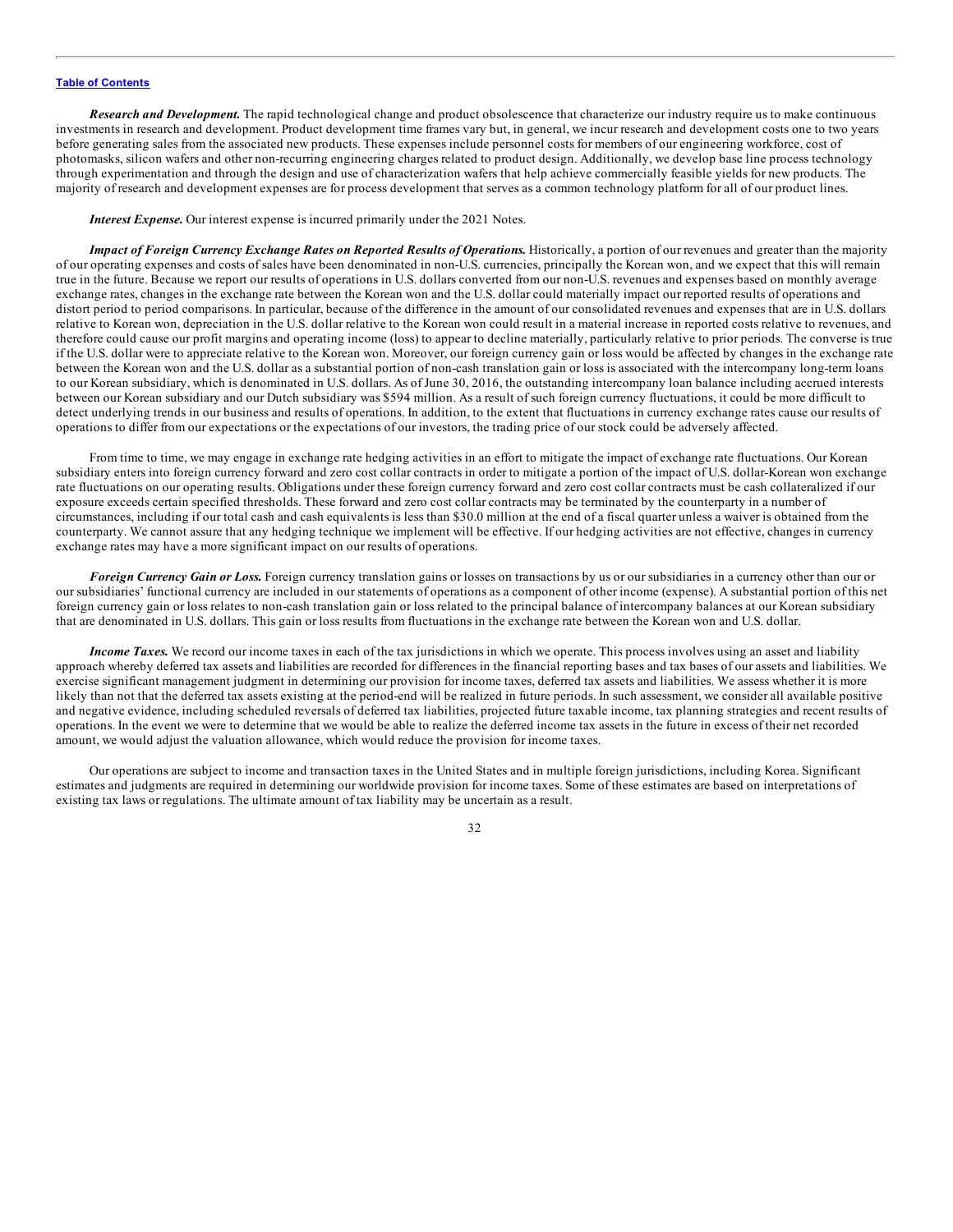*Capital Expenditures.* We invest in manufacturing equipment, software design tools and other tangible and intangible assets for capacity expansion and technology improvement. Capacity expansions and technology improvements typically occur in anticipation of increases in demand. We typically pay for capital expenditures in partial installments with portions due on order, delivery and final acceptance. Our capital expenditures include our payments for the purchase of property, plant and equipment as well as payments for the registration of intellectual property rights.

*Inventories.* We monitor our inventory levels in light of product development changes and market expectations. We may be required to take additional charges for quantities in excess of demand, cost in excess of market value and product age. Our analysis may take into consideration historical usage, expected demand, anticipated sales price, new product development schedules, the effect new products might have on the sales of existing products, product age, customer design activity, customer concentration and other factors. These forecasts require us to estimate our ability to predict demand for current and future products and compare those estimates with our current inventory levels and inventory purchase commitments. Our forecasts for our inventory may differ from actual inventory use.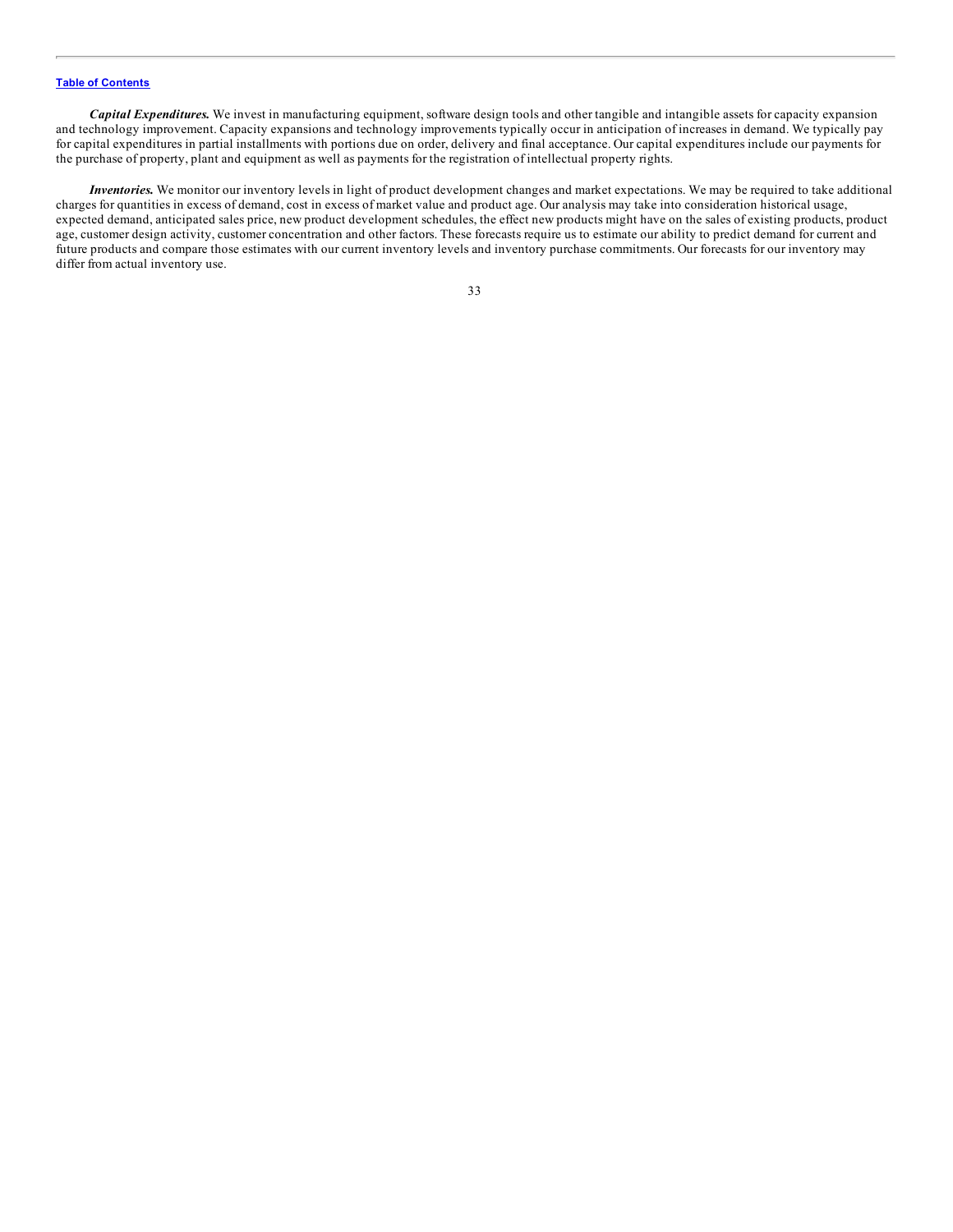# **Results of Operations – Comparison of Three Months Ended June 30, 2016 and 2015**

The following table sets forth consolidated results of operations for the three months ended June 30, 2016 and 2015:

|                                              |          | <b>Three Months Ended</b><br>June 30, 2016 |               | <b>Three Months Ended</b><br>June 30, 2015 |                  |
|----------------------------------------------|----------|--------------------------------------------|---------------|--------------------------------------------|------------------|
|                                              | Amount   | $%$ of<br><b>Net Sales</b>                 | Amount        | $%$ of<br><b>Net Sales</b>                 | Change<br>Amount |
|                                              |          |                                            | (In millions) |                                            |                  |
| Net sales                                    | \$167.1  | $100.0\%$                                  | \$162.0       | $100.0\%$                                  | \$.<br>-5.1      |
| Cost of sales                                | 130.4    | 78.0                                       | 126.7         | 78.2                                       | 3.6              |
| Gross profit                                 | 36.7     | 22.0                                       | 35.3          | 21.8                                       | 1.5              |
| Selling, general and administrative expenses | 25.9     | 15.5                                       | 28.6          | 17.6                                       | (2.6)            |
| Research and development expenses            | 18.2     | 10.9                                       | 21.9          | 13.5                                       | (3.8)            |
| Operating loss                               | (7.4)    | (4.4)                                      | (15.2)        | (9.4)                                      | 7.9              |
| Interest expense                             | (4.1)    | (2.4)                                      | (4.0)         | (2.5)                                      | (0.1)            |
| Foreign currency gain (loss), net            | (7.1)    | (4.2)                                      | (12.3)        | (7.6)                                      | 5.2              |
| Others, net                                  | 1.0      | 0.6                                        | 0.3           | 0.2                                        | 0.7              |
|                                              | (10.2)   | (6.1)                                      | (16.0)        | (9.9)                                      | 5.8              |
| Loss before income taxes                     | (17.5)   | (10.5)                                     | (31.2)        | (19.3)                                     | 13.7             |
| Income tax expenses (benefits)               | 0.3      | (0.2)                                      | (0.6)         | (0.4)                                      | 0.9              |
| Net loss                                     | \$(17.8) | (10.7)                                     | \$ (30.6)     | (18.9)                                     | 12.8             |

# *Results by segment*

|                                      | <b>Three Months Ended</b><br>June 30, 2016 |                  | <b>Three Months Ended</b><br>June 30, 2015 |                  |            |
|--------------------------------------|--------------------------------------------|------------------|--------------------------------------------|------------------|------------|
|                                      |                                            | $%$ of           |                                            | $%$ of           | Change     |
|                                      | Amount                                     | <b>Net Sales</b> | Amount                                     | <b>Net Sales</b> | Amount     |
|                                      |                                            |                  | (In millions)                              |                  |            |
| <b>Net Sales</b>                     |                                            |                  |                                            |                  |            |
| Foundry Services Group               | \$62.3                                     | 37.3%            | \$79.0                                     | 48.7%            | \$(16.7)   |
| <b>Standard Products Group</b>       |                                            |                  |                                            |                  |            |
| Display Solutions                    | 74.4                                       | 44.5             | 48.9                                       | 30.2             | 25.5       |
| Power Solutions                      | 30.2                                       | 18.1             | 34.0                                       | 21.0             | (3.8)      |
| <b>Total Standard Products Group</b> | 104.6                                      | 62.6             | 82.9                                       | 51.2             | 21.7       |
| All other                            | $\boxed{0.2}$                              | 0.1              | 0.1                                        | 0.1              |            |
| Total net sales                      | \$167.1                                    | 100.0%           | \$162.0                                    | 100.0%           | 5.1<br>\$. |

|                                |        | <b>Three Months Ended</b><br>June 30, 2016 |               | <b>Three Months Ended</b><br>June 30, 2015 |        |  |
|--------------------------------|--------|--------------------------------------------|---------------|--------------------------------------------|--------|--|
|                                |        | $%$ of                                     |               | $%$ of                                     | Change |  |
|                                | Amount | <b>Net Sales</b>                           | Amount        | <b>Net Sales</b>                           | Amount |  |
|                                |        |                                            | (In millions) |                                            |        |  |
| <b>Gross Profit</b>            |        |                                            |               |                                            |        |  |
| Foundry Services Group         | \$14.2 | 22.8%                                      | \$17.2        | 21.8%                                      | (3.0)  |  |
| <b>Standard Products Group</b> | 22.4   | 21.4                                       | 18.0          | 21.7                                       | 4.4    |  |
| All other                      | 0.2    | 100.0                                      | 0.1           | 100.0                                      | 0.1    |  |
| Total gross profit             | \$36.7 | 22.0                                       | \$35.3        | 21.8                                       | 1.5    |  |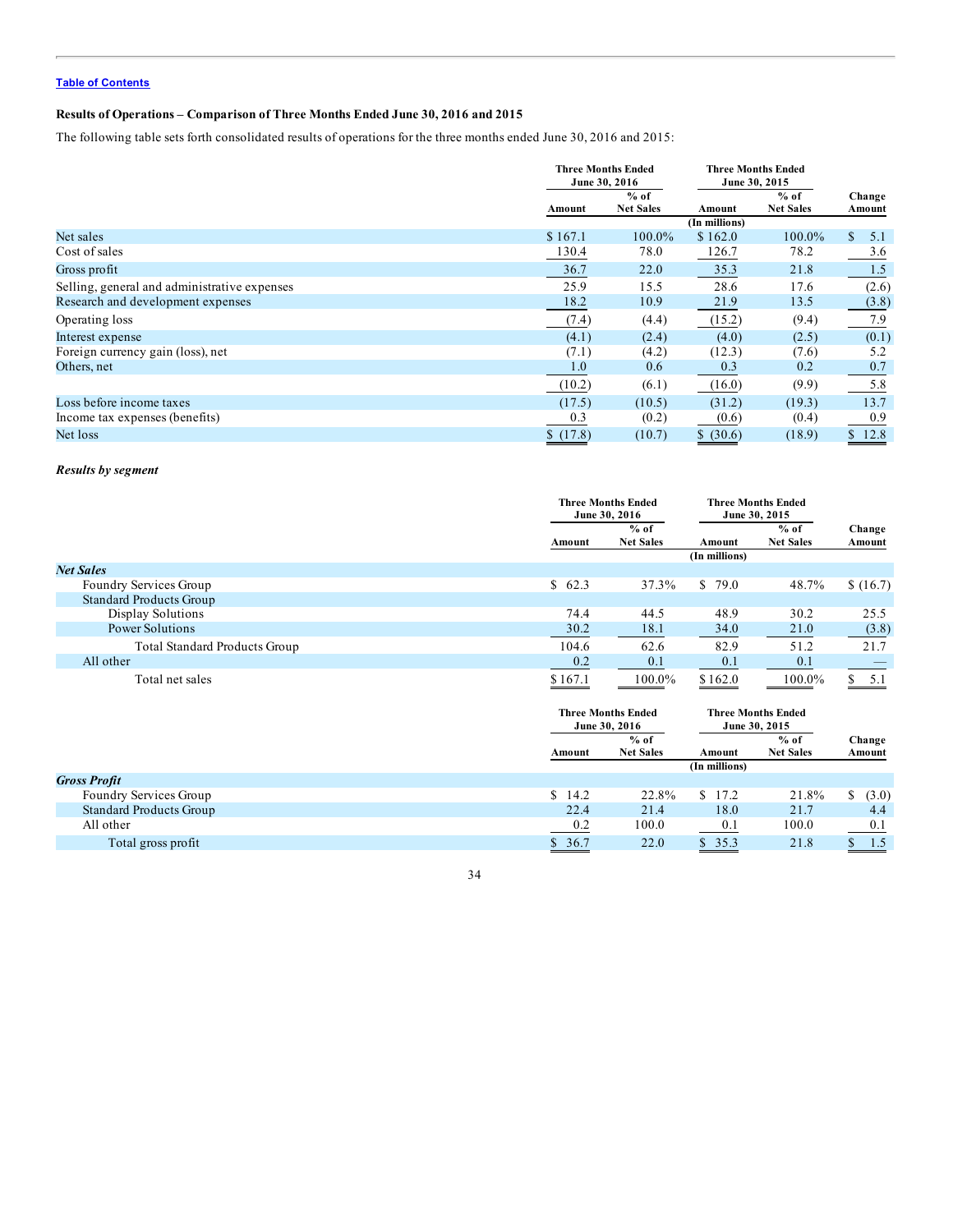#### *Net Sales*

Net sales were \$167.1 million for the three months ended June 30, 2016, a \$5.1 million, or 3.1%, increase compared to \$162.0 million for the three months ended June 30, 2015. This increase was primarily due to an increase in revenue related to our Standard Products Group, which was offset in part by a decrease in net sales from our Foundry Services Group as described below.

*Foundry Services Group.* Net sales from our Foundry Services Group segment were \$62.3 million for the three months ended June 30, 2016, a \$16.7 million, or 21.1%, decrease compared to \$79.0 million for the three months ended June 30, 2015. The decrease was primarily attributable to an \$11.1 million revenue decline due to the closure of our 6-inch fab in the first quarter of 2016 and a \$10.3 million decrease caused by reduced levels of demand for our foundry services from customers serving the high-end and mid-range smartphone markets. These decreases were partially offset by a \$6.5 million increase in sales of certain products from new global power management IC foundry customers.

*Standard Products Group.* Net sales from our Standard Products Group segment were \$104.6 million for the three months ended June 30, 2016, a \$21.7 million, or 26.2%, increase compared to \$82.9 million for the three months ended June 30, 2015. This increase was primarily due to an increase in revenue related to our Display Solutions business line, partially offset by a decrease in revenue related to our Power Solutions business line as described below.

Net sales from our Display Solutions business line were \$74.4 million for the three months ended June 30, 2016, a \$25.5 million, or 52.1%, increase from \$48.9 million for the three months ended June 30, 2015. This significant increase in sales was primarily attributable to \$35.1 million higher sales of mobile AMOLED display driver IC, which was partially offset by an \$8.6 million decrease due to reduced demand for source drivers among large display products, primarily for TVs and notebooks. Net sales from our Power Solutions business line were \$30.2 million for the three months ended June 30, 2016, a \$3.8 million, or 11.1%, decrease from \$34.0 million for the three months ended June 30, 2015. The decrease in sales was primarily due to reduction of low margin MOSFET products as part of our product portfolio optimization process.

*All Other.* All other net sales were \$0.2 million for the three months ended June 30, 2016 and \$0.1 million for the three months ended June 30, 2015, respectively.

#### *Gross Profit*

Total gross profit was \$36.7 million for the three months ended June 30, 2016 compared to \$35.3 million for the three months ended June 30, 2015, a \$1.5 million, or 4.1%, increase. Gross profit as a percentage of net sales for the three months ended June 30, 2016 increased to 22.0% compared to 21.8% for the three months ended June 30, 2015. The slight increase in gross profit as a percentage of net sales was primarily due to an increase in gross profit from our Foundry Services Group segment, partially offset by a decrease in gross profit from our Standard Products Group segment as described below.

*Foundry Services Group.* Gross profit from our Foundry Services Group segment was \$14.2 million for the three months ended June 30, 2016, a \$3.0 million, or 17.4%, decrease compared to \$17.2 million for the three months ended June 30, 2015. Gross profit as a percentage of net sales for the three months ended June 30, 2016 increased to 22.8% compared to 21.8% for the three months ended June 30, 2015. The increase in gross profit as a percentage of net sales was mainly attributable to better product mix without legacy low margin products that were manufactured in our closed 6-inch fab.

*Standard Products Group.* Gross profit from our Standard Products Group segment was \$22.4 million for the three months ended June 30, 2016, a \$4.4 million, or 24.6%, increase from \$18.0 million for the three months ended June 30, 2015. Gross profit as a percentage of net sales for the three months ended June 30, 2016 slightly decreased to 21.4% compared to 21.7% for the three months ended June 30, 2015. The slight decrease in gross profit as a percentage of net sales was attributable to a decrease in the average selling price of legacy products, partially offset by an increase in the volume of products manufactured at an external foundry.

*All Other.* All other gross profit was \$0.2 million for the three months ended June 30, 2016 and \$0.1 million for the three months ended June 30, 2015, respectively.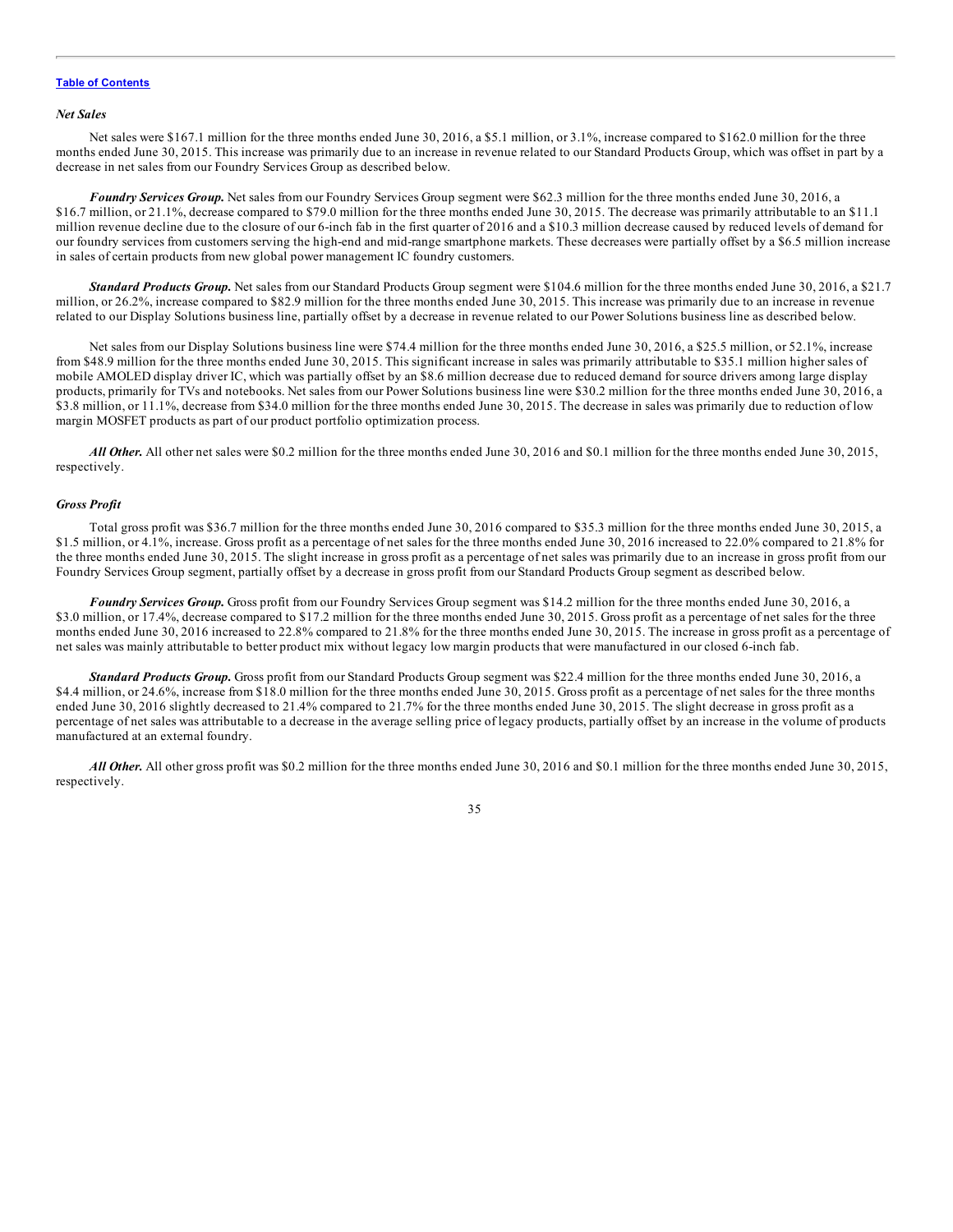# *Net Sales by Geographic Region*

We report net sales by geographic region based on the location to which the products are billed. The following table sets forth our net sales by geographic region and the percentage of total net sales represented by each geographic region for the three months ended June 30, 2016 and 2015:

|                                 |         | <b>Three Months Ended</b><br>June 30, 2016 |                            | <b>Three Months Ended</b><br>June 30, 2015 |          |
|---------------------------------|---------|--------------------------------------------|----------------------------|--------------------------------------------|----------|
|                                 |         | $%$ of                                     |                            | $%$ of                                     | Change   |
|                                 | Amount  | <b>Net Sales</b>                           | <b>Net Sales</b><br>Amount |                                            | Amount   |
|                                 |         |                                            | (In millions)              |                                            |          |
| Korea                           | \$46.7  | 28.0%                                      | \$61.7                     | 38.1%                                      | \$(14.9) |
| Asia Pacific (other than Korea) | 100.1   | 59.9                                       | 75.6                       | 46.7                                       | 24.5     |
| <b>United States</b>            | 8.3     | 5.0                                        | 20.3                       | 12.5                                       | (12.0)   |
| Europe                          | 11.7    | 7.0                                        | 3.7                        | 2.3                                        | 8.0      |
| Others                          | 0.1     | 0.1                                        | 0.7                        | 0.4                                        | (0.6)    |
|                                 | \$167.1 | 100.0%                                     | \$162.0                    | 100.0%                                     | 5.1      |

Net sales in Korea for the three months ended June 30, 2016 decreased from \$61.7 million to \$46.7 million compared to the three months ended June 30, 2015, or by \$14.9 million, or 24.2%, primarily due to reduced demand of large display applications primarily for TVs and notebooks and due to a decrease in sales in connection with the closure of our 6-inch fab in the first quarter of 2016.

Net sales in Asia Pacific (other than Korea) for the three months ended June 30, 2016 increased from \$75.6 million to \$100.1 million compared to the three months ended June 30, 2015, or by \$24.5 million, or 32.4%, primarily due to higher sales of mobile AMOLED display products driver IC, which was partially offset by reduced demand for MOSFET products and decrease in sales in connection with the closure of our 6-inch fab in the first quarter of 2016.

Net sales in the United States for the three months ended June 30, 2016 decreased from \$20.3 million to \$8.3 million compared to the three months ended June 30, 2015, or by \$12.0 million, or 58.9%, primarily due to the change in billing location from the United States to Europe by a foundry customer serving the high-end smartphone market and the decrease in demand of the foundry customer.

Net sales in Europe for the three months ended June 30, 2016 increased from \$3.7 million to \$11.7 million compared to the three months ended June 30, 2015, or by \$8.0 million, or 216.9%, primarily due to the change in billing location from the United States to Europe by a foundry customer serving the high-end smartphone market.

### *Operating Expenses*

*Selling, General and Administrative Expenses.* Selling, general and administrative expenses were \$25.9 million, or 15.5% of net sales, for the three months ended June 30, 2016, compared to \$28.6 million, or 17.6% of net sales, for the three months ended June 30, 2015. The decrease of \$2.6 million, or 9.2%, was attributable to a \$3.6 million decrease in professional fees mainly comprised of legal and consulting fees, a \$1.3 million decrease in separation cost and a \$1.1 million decrease in equity-based compensation. These decreases were partially offset by a \$4.2 million increase in other termination benefit expenses under our voluntary resignation program.

*Research and Development Expenses.* Research and development expenses were \$18.2 million, or 10.9% of net sales, for the three months ended June 30, 2016, compared to \$21.9 million, or 13.5% of net sales, for the three months ended June 30, 2015. The decrease of \$3.8 million, or 17.1%, was primarily due to a decrease in material and personnel costs.

## *Operating Loss*

As a result of the foregoing, operating loss decreased by \$7.9 million, or 51.6%, in the three months ended June 30, 2016 compared to the three months ended June 30, 2015. As discussed above, the decrease in operating loss resulted from a \$1.5 million increase in gross profit, a \$2.6 million decrease in selling, general and administrative expenses and a \$3.8 million decrease in research and development expenses.

### *Other Income (Expense)*

*Interest Expense.* Interest expense was \$4.1 million for the three months ended June 30, 2016 and \$4.0 million for the three months ended June 30, 2015.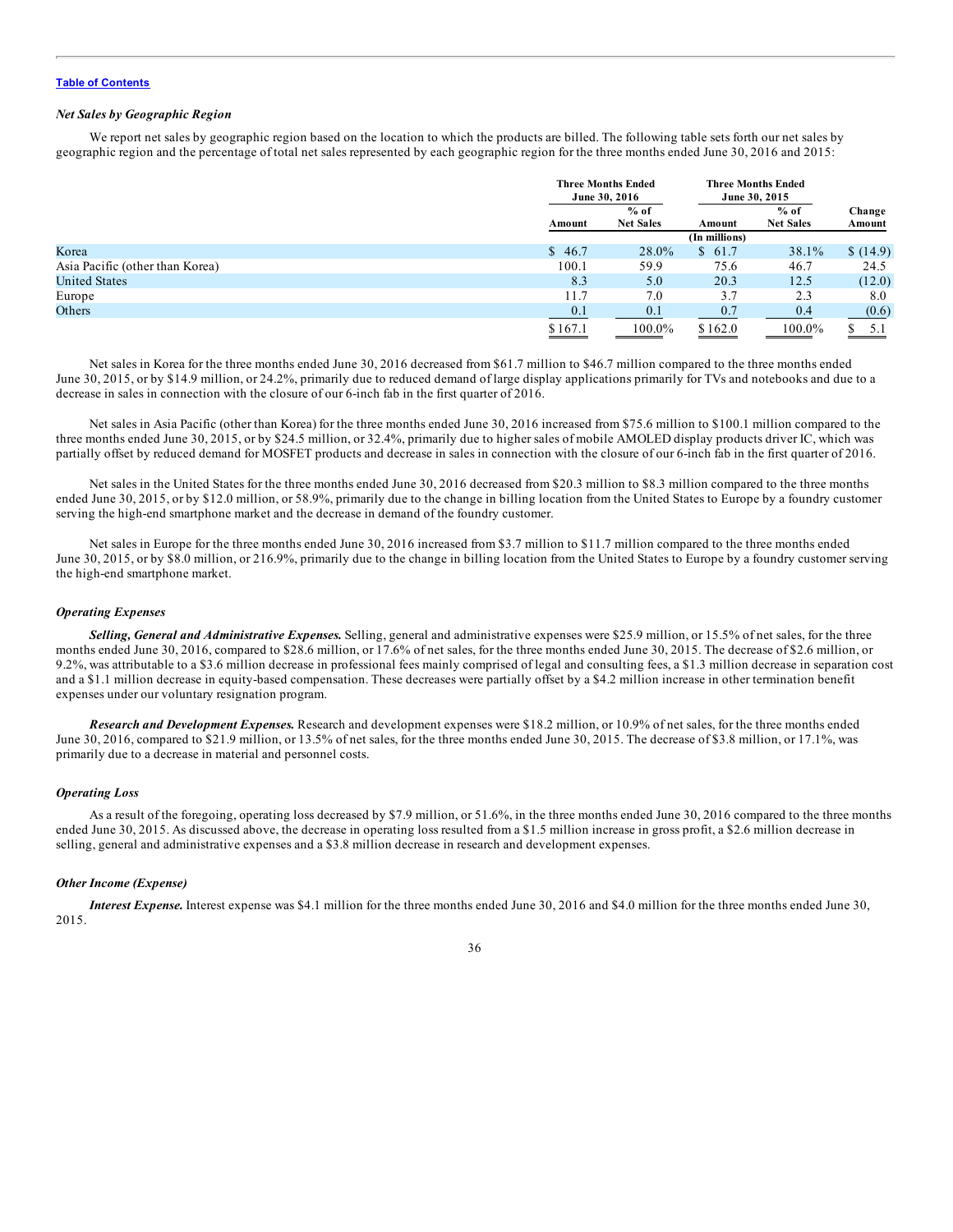*Foreign Currency Loss, Net.* Net foreign currency loss for the three months ended June 30, 2016 was \$7.1 million compared to net foreign currency loss of \$12.3 million for the three months ended June 30, 2015. A substantial portion of our net foreign currency gain or loss is non-cash translation gain or loss associated with intercompany balances at our Korean subsidiary and is affected by changes in the exchange rate between the Korean won and the U.S. dollar. Foreign currency translation gain or loss from intercompany balances was included in determining our consolidated net income since the intercompany balances were not considered long-term investments in nature because management intended to settle these intercompany balances at their respective maturity dates.

*Others, Net.* Others were comprised of gains and losses on valuation of derivatives which were designated as hedging instruments, rental income and interest income. Others for the three months ended June 30, 2016 and June 30, 2015 was \$1.0 million and \$0.3 million, respectively.

### *Income Tax Expenses*

Income tax expenses for the three months ended June 30, 2016 were \$0.3 million and income tax benefits for the three months ended June 30, 2015 were \$0.6 million. The increase in income tax expenses of \$0.9 million was primarily attributable to the decrease in reversal amounts of uncertain tax positions due to a lapse of the applicable statute of limitations in the Korean subsidiary.

#### *Net Loss*

As a result of the foregoing, net loss decreased by \$12.8 million in the three months ended June 30, 2016 compared to the three months ended June 30, 2015. As discussed above, the decrease primarily resulted from a \$7.9 million decrease in operating loss mainly attributable to a reduction in certain operating expenses and a \$5.2 million decrease in net foreign currency loss.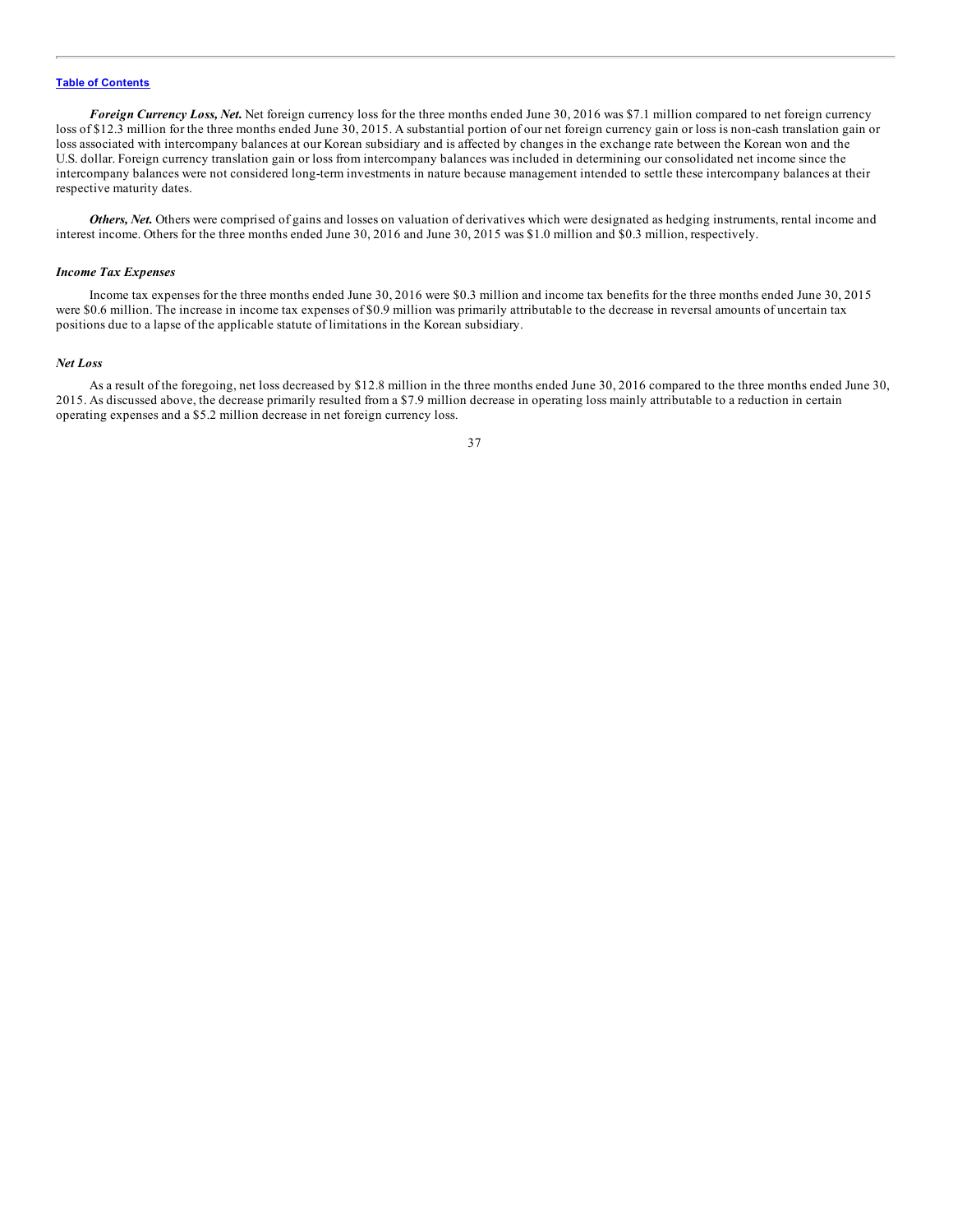# **Results of Operations – Comparison of Six Months Ended June 30, 2016 and 2015**

The following table sets forth consolidated results of operations for the six months ended June 30, 2016 and 2015:

|                                              |             | <b>Six Months Ended</b><br>June 30, 2016 |               | <b>Six Months Ended</b><br>June 30, 2015 |                  |
|----------------------------------------------|-------------|------------------------------------------|---------------|------------------------------------------|------------------|
|                                              | Amount      | $%$ of<br><b>Net Sales</b>               | Amount        | $%$ of<br><b>Net Sales</b>               | Change<br>Amount |
|                                              |             |                                          | (In millions) |                                          |                  |
| Net sales                                    | \$315.2     | 100.0%                                   | \$326.9       | 100.0%                                   | \$(11.7)         |
| Cost of sales                                | 244.2       | 77.5                                     | 256.6         | 78.5                                     | (12.4)           |
| Gross profit                                 | 71.0        | 22.5                                     | 70.3          | 21.5                                     | 0.7              |
| Selling, general and administrative expenses | 45.9        | 14.6                                     | 53.6          | 16.4                                     | (7.7)            |
| Research and development expenses            | 36.0        | 11.4                                     | 44.1          | 13.5                                     | (8.1)            |
| Restructuring gain                           | (7.8)       | (2.5)                                    |               |                                          | (7.8)            |
| Operating loss                               | (3.1)       | (1.0)                                    | (27.4)        | (8.4)                                    | 24.3             |
| Interest expense                             | (8.1)       | (2.6)                                    | (8.0)         | (2.4)                                    | (0.1)            |
| Foreign currency gain (loss), net            | 1.1         | (0.3)                                    | (15.5)        | (4.7)                                    | 16.6             |
| Others, net                                  | 1.5         | 0.5                                      | 0.8           | 0.2                                      | 0.7              |
|                                              | (5.5)       | (1.7)                                    | (22.7)        | (6.9)                                    | 17.2             |
| Loss before income taxes                     | (8.6)       | (2.7)                                    | (50.1)        | (15.3)                                   | 41.5             |
| Income tax expenses                          | 1.1         | 0.3                                      | 0.5           | 0.2                                      | 0.6              |
| Net loss                                     | (9.7)<br>\$ | (3.1)                                    | \$ (50.7)     | (15.5)                                   | 41.0             |

# *Results by segment*

|                                      | <b>Six Months Ended</b><br>June 30, 2016 |                  |               | <b>Six Months Ended</b><br>June 30, 2015 |           |  |
|--------------------------------------|------------------------------------------|------------------|---------------|------------------------------------------|-----------|--|
|                                      |                                          | $%$ of           |               | $%$ of                                   | Change    |  |
|                                      | Amount                                   | <b>Net Sales</b> | Amount        | <b>Net Sales</b>                         | Amount    |  |
|                                      |                                          |                  | (In millions) |                                          |           |  |
| <b>Net Sales</b>                     |                                          |                  |               |                                          |           |  |
| Foundry Services Group               | \$122.3                                  | 38.8%            | \$153.5       | 47.0%                                    | \$ (31.2) |  |
| <b>Standard Products Group</b>       |                                          |                  |               |                                          |           |  |
| Display Solutions                    | 132.5                                    | 42.0             | 105.3         | 32.2                                     | 27.2      |  |
| Power Solutions                      | 60.1                                     | 19.1             | 67.8          | 20.8                                     | (7.7)     |  |
| <b>Total Standard Products Group</b> | 192.6                                    | 61.1             | 173.1         | 53.0                                     | 19.5      |  |
| All other                            | 0.3                                      | 0.1              | 0.3           | 0.1                                      | 0.0       |  |
| Total net sales                      | \$315.2                                  | 100.0%           | \$326.9       | 100.0%                                   | \$(11.7)  |  |

|                                |        | <b>Six Months Ended</b><br>June 30, 2016 |               | <b>Six Months Ended</b><br>June 30, 2015 |                  |
|--------------------------------|--------|------------------------------------------|---------------|------------------------------------------|------------------|
|                                | Amount | $%$ of<br><b>Net Sales</b>               | Amount        | $%$ of<br><b>Net Sales</b>               | Change<br>Amount |
|                                |        |                                          | (In millions) |                                          |                  |
| <b>Gross Profit</b>            |        |                                          |               |                                          |                  |
| Foundry Services Group         | \$28.5 | 23.3%                                    | \$32.6        | 21.2%                                    | (4.1)            |
| <b>Standard Products Group</b> | 43.1   | 22.4                                     | 37.4          | 21.6                                     | 5.8              |
| All other                      | (0.6)  | (192.3)                                  | 0.3           | 100.1                                    | (0.9)            |
| Total gross profit             | \$71.0 | 22.5                                     | \$70.3        | 21.5                                     | 0.7              |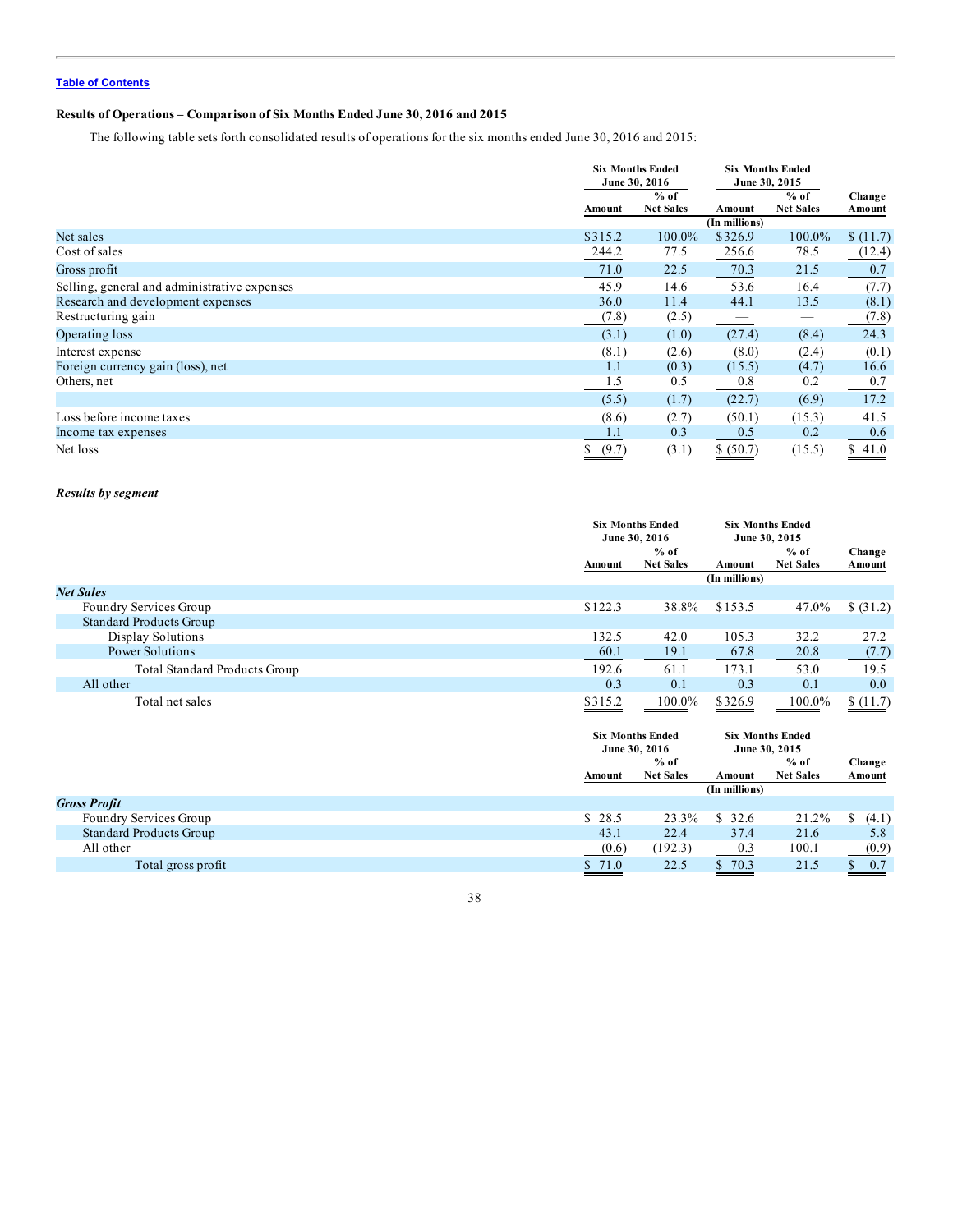#### *Net Sales*

Net sales were \$315.2 million for the six months ended June 30, 2016, an \$11.7 million, or 3.6%, decrease compared to \$326.9 million for the six months ended June 30, 2015. This decrease was primarily attributable to a decrease in revenue from our Foundry Services Group due to the closure of our 6 inch fab in the first quarter of 2016, which was offset in part by an increase in net sales from our Standard Products Group as described below.

*Foundry Services Group.* Net sales from our Foundry Services Group segment were \$122.3 million for the six months ended June 30, 2016, a \$31.2 million, or 20.3%, decrease compared to net sales of \$153.5 million for the six months ended June 30, 2015. The decrease was primarily attributable to a \$14.1 million revenue decline due to the closure of our 6-inch fab in the first quarter of 2016 and \$20.4 million decrease caused by reduced levels of demand of our foundry services from customers serving the high-end and mid-range smartphone markets. These decreases were partially offset by a \$7.5 million increase in sales of certain products from new global power management IC foundry customers.

*Standard Products Group.* Net sales from our Standard Products Group segment were \$192.6 million for the six months ended June 30, 2016, a \$19.5 million, or 11.3%, increase compared to \$173.1 million for the six months ended June 30, 2015. This increase was primarily due to an increase in revenue related to our Display Solutions business line, partially offset by decrease in revenue related to our Power Solutions business line as described below.

Net sales from our Display Solutions business line were \$132.5 million for the six months ended June 30, 2016, a \$27.2 million, or 25.8%, increase from \$105.3 million for the six months ended June 30, 2015. The increase in sales was primarily attributable to \$40.8 million higher sales of mobile AMOLED display driver IC, which was partially offset by a \$14.7 million revenue decrease due to reduced demand for source drivers among large display products, primarily for TVs and notebooks. Net sales from our Power Solutions business line were \$60.1 million for the six months ended June 30, 2016, a \$7.7 million, or 11.4%, decrease from \$67.8 million for the six months ended June 30, 2015. The decrease in sales was primarily due to the reduction of low margin MOSFET products as part of our product portfolio optimization process.

*All Other.* All other net sales were \$0.3 million for the six months ended June 30, 2016 and June 30, 2015.

#### *Gross Profit*

Total gross profit was \$71.0 million for the six months ended June 30, 2016 compared to \$70.3 million for the six months ended June 30, 2015, a \$0.7 million, or 1.0%, increase. Gross profit as a percentage of net sales for the six months ended June 30, 2016 increased to 22.5% compared to 21.5% for the six months ended June 30, 2015. The increase in gross profit as a percentage of net sales was primarily due to an increase in gross profit from our Foundry Services Group segment and Standard Products Group segment as described below.

*Foundry Services Group.* Gross profit from our Foundry Services Group segment was \$28.5 million for the six months ended June 30, 2016, a \$4.1 million, or 12.5%, decrease compared to \$32.6 million for the six months ended June 30, 2015. Gross profit as a percentage of net sales for the six months ended June 30, 2016 increased to 23.3% compared to 21.2% for the six months ended June 30, 2015. The increase in gross profit as a percentage of net sales was mainly attributable to better product mix without legacy low margin products that were manufactured in our closed 6-inch fab.

*Standard Products Group.* Gross profit from our Standard Products Group segment was \$43.1 million for the six months ended June 30, 2016, a \$5.8 million, or 15.4%, increase from \$37.4 million for the six months ended June 30, 2015. Gross profit as a percentage of net sales for the six months ended June 30, 2016 increased to 22.4% compared to 21.6% for the six months ended June 30, 2015. The increase in gross profit as a percentage of net sales was attributable to lower unit costs due to our continuing cost reduction effort and a decrease in inventory reserves as a result of improved inventory management.

*All Other.* All other gross profit for the six months ended June 30, 2016 was negative \$0.6 million mainly attributable to training and transition costs related to our 6-inch fab employees, which was partially offset by revenue from the disposal of waste materials. All other gross profit for the six months ended June 30, 2015 was \$0.3 million related to the disposal of waste materials.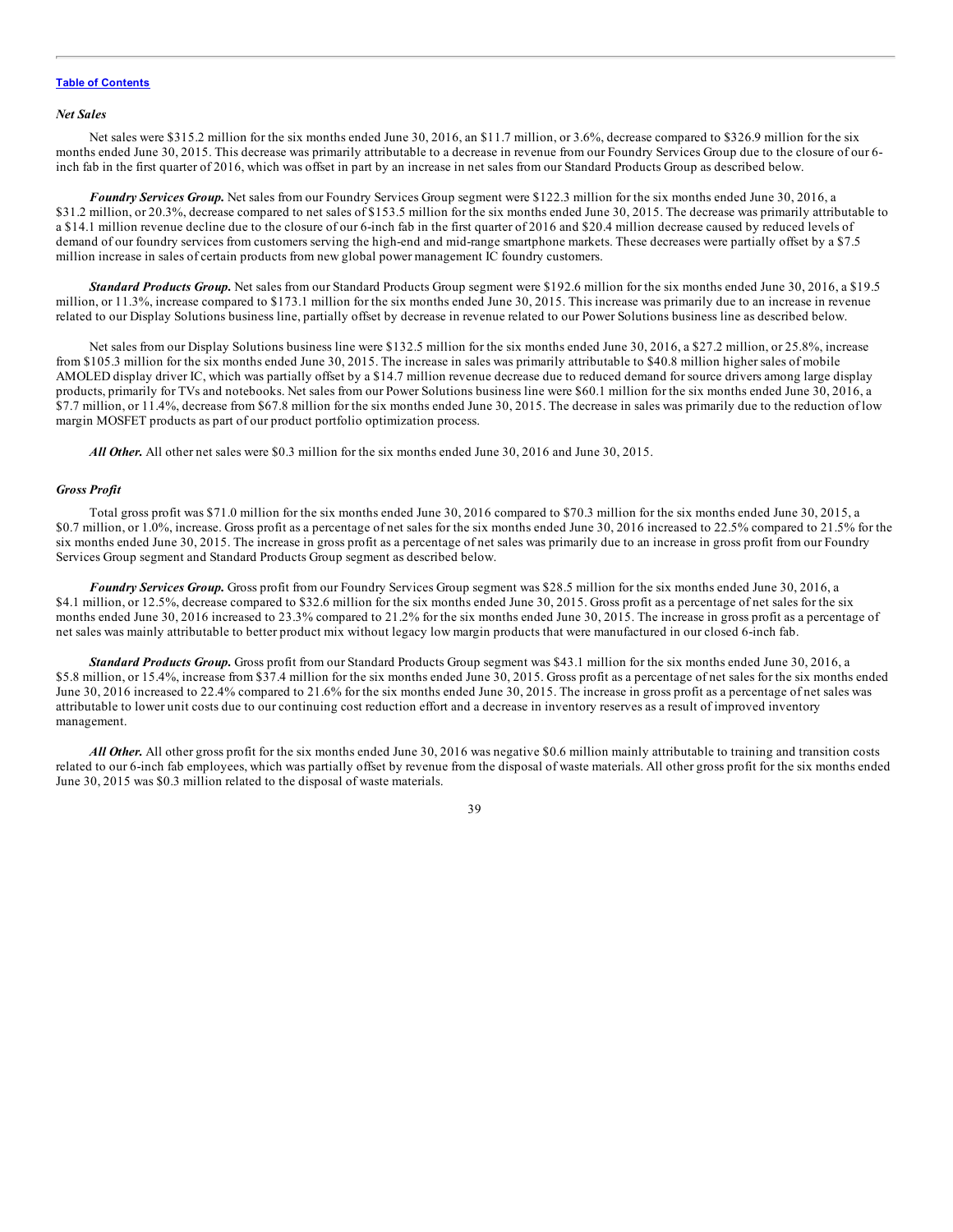# *Net Sales by Geographic Region*

We report net sales by geographic region based on the location to which the products are billed. The following table sets forth our net sales by geographic region and the percentage of total net sales represented by each geographic region for the six months ended June 30, 2016 and 2015:

|                                 |         | <b>Six Months Ended</b><br>June 30, 2016 |         | <b>Six Months Ended</b><br>June 30, 2015 |           |
|---------------------------------|---------|------------------------------------------|---------|------------------------------------------|-----------|
|                                 |         | $%$ of                                   |         | $%$ of                                   | Change    |
|                                 | Amount  | <b>Net Sales</b>                         | Amount  | <b>Net Sales</b>                         | Amount    |
|                                 |         | (In millions)                            |         |                                          |           |
| Korea                           | \$97.5  | 30.9%                                    | \$124.2 | 38.0%                                    | \$ (26.8) |
| Asia Pacific (other than Korea) | 181.9   | 57.7                                     | 154.8   | 47.3                                     | 27.1      |
| <b>United States</b>            | 13.1    | 4.2                                      | 39.7    | 12.1                                     | (26.6)    |
| Europe                          | 22.3    | 7.1                                      | 7.4     | 2.3                                      | 14.9      |
| Others                          | 0.5     | 0.2                                      | 0.9     | 0.3                                      | (0.4)     |
|                                 | \$315.2 | 100.0%                                   | \$326.9 | 100.0%                                   | \$(11.7)  |

Net sales in Korea for the six months ended June 30, 2016 decreased from \$124.2 million to \$97.5 million compared to the six months ended June 30, 2015, or by \$26.8 million, or 21.6%, primarily due to reduced demand of large display applications for TVs and notebooks and a decrease in sales in connection with the closure of our 6-inch fab in the first quarter of 2016.

Net sales in Asia Pacific for the six months ended June 30, 2016 increased from \$154.8 million to \$181.9 million compared to the six months ended June 30, 2015, or by \$27.1 million, or 17.5%, primarily due to higher sales of mobile display products, which was partially offset by reduced sales of MOSFET products and our foundry services due to the closure of our 6-inch fab in the first quarter of 2016.

Net sales in the United States for the six months ended June 30, 2016 decreased from \$39.7 million to \$13.1 million compared to the six months ended June 30, 2015, or by \$26.6 million, or 67.0%, primarily due to the change in billing location from the United States to Europe by a foundry customer serving the high-end smartphone market and a decrease in demand of the foundry customer.

Net sales in Europe for the six months ended June 30, 2016 increased from \$7.4 million to \$22.3 million compared to the six months ended June 30, 2015, or by \$14.9 million, or 202.5%, primarily due to the change in billing location from the United States to Europe by a foundry customer serving the high-end smartphone market.

### *Operating Expenses*

*Selling, General and Administrative Expenses.* Selling, general, and administrative expenses were \$45.9 million, or 14.6% of net sales, for the six months ended June 30, 2016, compared to \$53.6 million, or 16.4% of net sales, for the six months ended June 30, 2015. The decrease of \$7.7 million, or 14.3%, was attributable to a \$6.3 million decrease in professional fees mainly comprised of legal and consulting fees, a \$2.5 million decrease related to a reversal of a non-income-based tax accrual, a \$1.3 million decrease in separation costs and a \$0.7 million decrease in equity-based compensation. These decreases were partially offset by a \$4.2 million increase in other termination benefit expenses under our voluntary resignation program.

*Research and Development Expenses.* Research and development expenses were \$36.0 million, or 11.4% of net sales, for the six months ended June 30, 2016, compared to \$44.1 million, or 13.5% of net sales, for the six months ended June 30, 2015. The decrease of \$8.1 million, or 18.4%, was due to a \$2.9 million decrease in personnel costs, a \$2.0 million decrease in material costs and a \$3.2 million reduction in outside service fees and various overhead expenses.

*Restructuring Gain.* Restructuring gain of \$7.8 million recorded for the six months ended June 30, 2016 resulted from the sale of machinery related to the closure of our 6-inch fab.

#### *Operating Loss*

As a result of the foregoing, operating loss decreased by \$24.3 million in the six months ended June 30, 2016 compared to the six months ended June 30, 2015. As discussed above, the decrease in operating loss resulted from a \$7.7 million decrease in selling, general and administrative expenses, an \$8.1 million decrease in research and development expenses and a \$7.8 million increase in restructuring gain.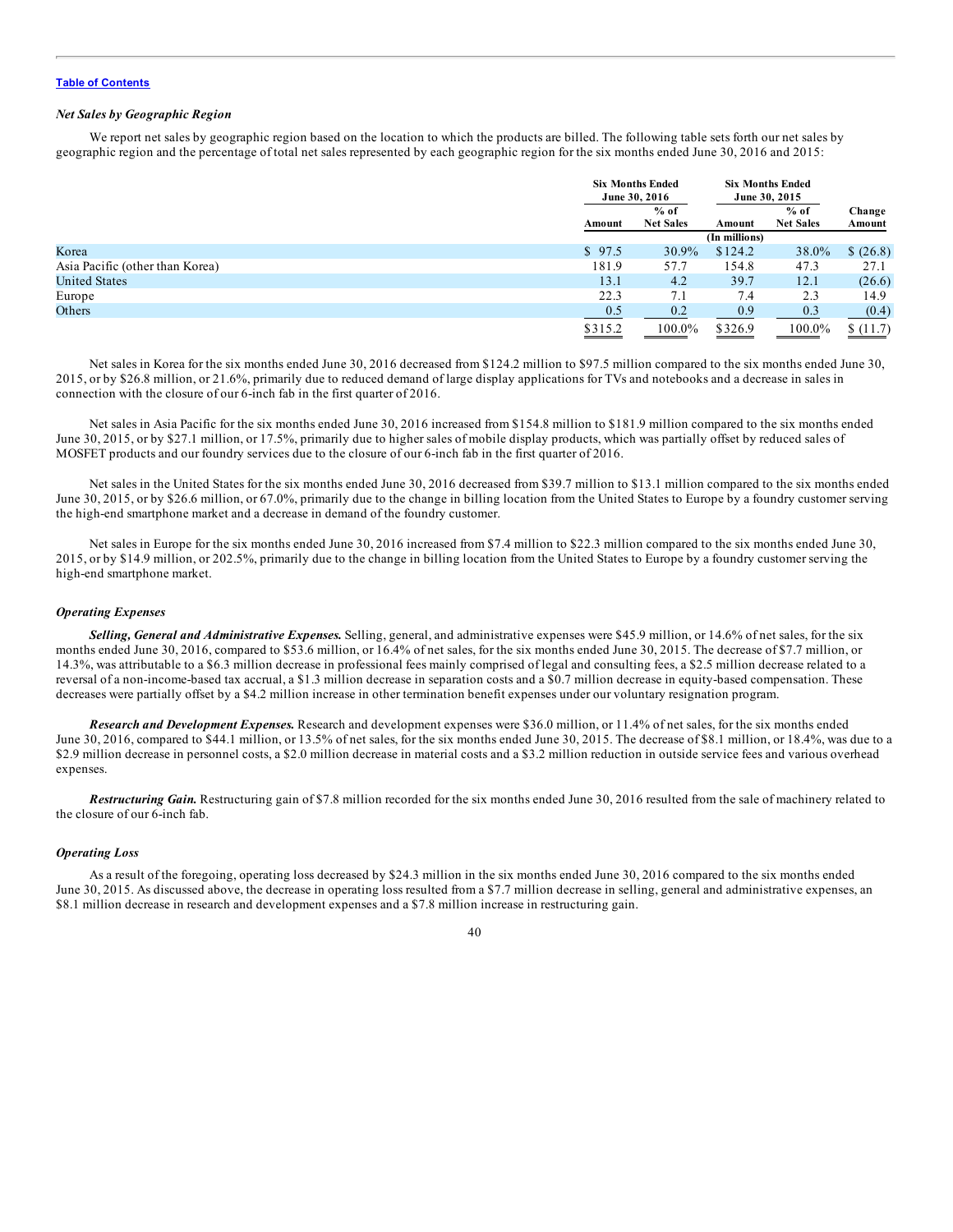#### *Other Income (Expense)*

*Interest Expense.* Interest expense was \$8.1 million for the six months ended June 30, 2016 and \$8.0 million for the six months ended June 30, 2015.

*Foreign Currency Gain (Loss), Net.* Net foreign currency gain for the six months ended June 30, 2016 was \$1.1 million compared to net foreign currency loss of \$15.5 million for the six months ended June 30, 2015. A substantial portion of our net foreign currency gain or loss is non-cash translation gain or loss associated with intercompany balances at our Korean subsidiary and is affected by changes in the exchange rate between the Korean won and the U.S. dollar. Foreign currency translation gain or loss from intercompany balances was included in determining our consolidated net income since the intercompany balances were not considered long-term investments in nature because management intended to settle these intercompany balances at their respective maturity dates.

*Others, Net.* Others were comprised of gains and losses on the valuation of derivatives which were designated as hedging instruments, rental income and interest income. Others for the six months ended June 30, 2016 and June 30, 2015 was \$1.5 million and \$0.9 million, respectively.

#### *Income Tax Expenses*

Income tax expenses for the six months ended June 30, 2016 and 2015 were \$1.1 million and \$0.5 million respectively. The increase in income tax expenses of \$0.6 million was primarily attributable to the decrease in reversal amounts of uncertain tax positions due to a lapse of the applicable statute of limitations in the Korean subsidiary during the second quarter of 2016 and a reversal of deferred tax assets at a foreign subsidiary during the first quarter of 2015.

#### *Net Loss*

As a result of the foregoing, net loss significantly decreased by \$41.0 million in the six months ended June 30, 2016 compared to the six months ended June 30, 2015. As discussed above, the decrease primarily resulted from a \$24.3 million decrease in operating loss attributable to reduction in certain operating expenses and a \$7.8 million restructuring gain, and a \$16.6 million decrease in net foreign currency loss.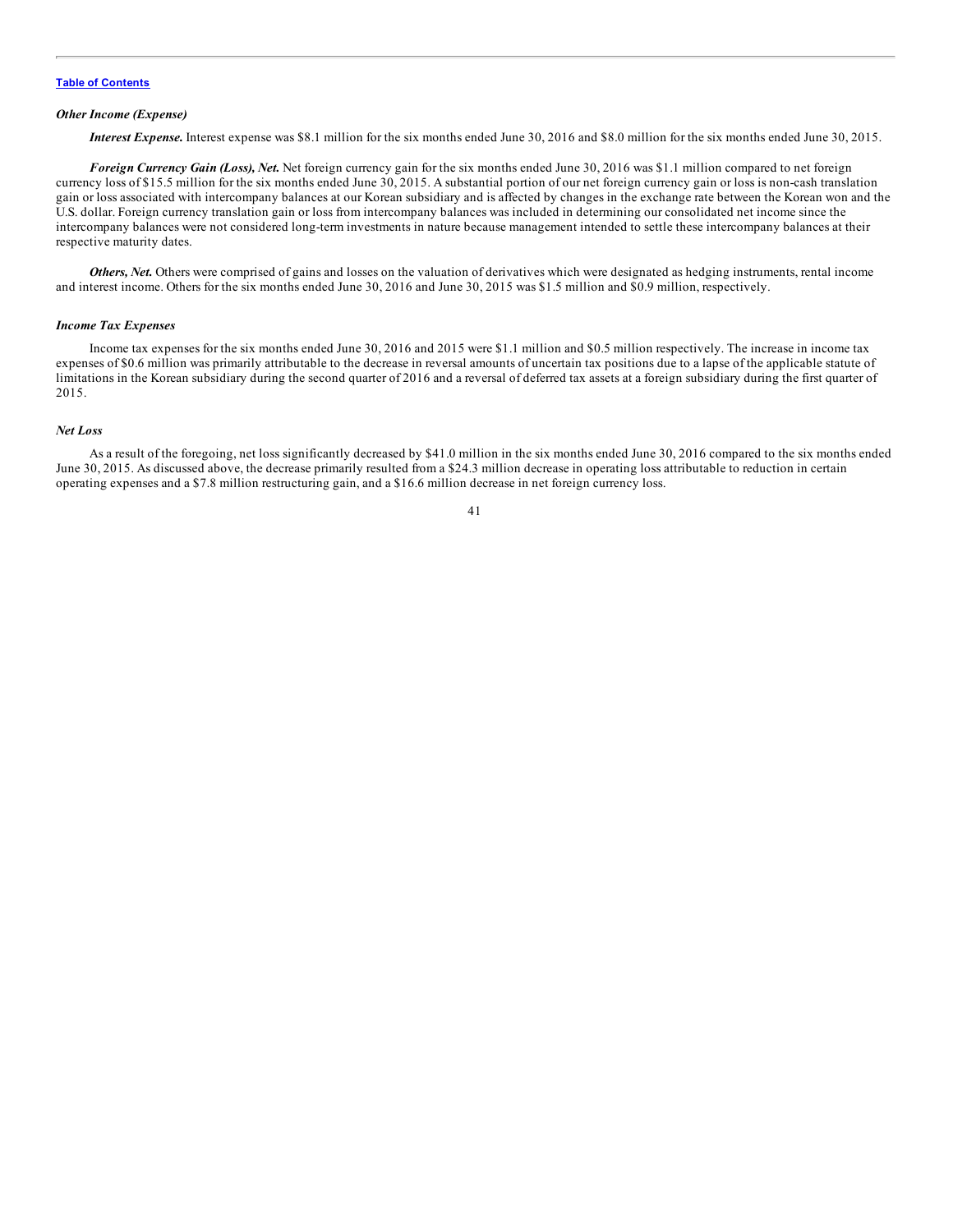### **Liquidity and Capital Resources**

Our principal capital requirements are to fund sales and marketing, invest in research and development and capital equipment, to make debt service payments and to fund working capital needs. We calculate working capital as current assets less current liabilities.

Our principal sources of liquidity are our cash, cash equivalents, our cash flows from operations and our financing activities. Our ability to manage cash and cash equivalents may be limited, as our primary cash flows are dictated by the terms of our sales and supply agreements, contractual obligations, debt instruments and legal and regulatory requirements. From time to time, we may sell accounts receivable to third parties under factoring agreements or engage in accounts receivable discounting to facilitate the collection of cash. For a description of our factoring arrangements and accounts receivable discounting, please see "Item 1. Interim Consolidated Financial Statements—Notes to Consolidated Financial Statements—Note 2. Sales of Accounts Receivable and Receivable Discount Program" included elsewhere in this Report. In addition, from time to time, we may make payments to our vendors on extended terms with their consent. As of June 30, 2016, we do not have any accounts payable on extended terms or payment deferment with our vendors.

Our cash balance at December 31, 2015 was \$90.9 million compared to \$83.9 million at June 30, 2016, both of which were impacted positively by approximately \$10.0 million of customer prepayments, respectively. Those customers paid cash prior to risk of loss of products being transferred based on the terms of the arrangements. Our cash balance at December 31, 2015 was also impacted positively by approximately \$8.2 million as a result of equipment deposits received with respect to the then-planned closure of our 6-inch fabrication facility.

Since fiscal 2015, we have implemented a comprehensive cost reduction program to reduce spending and improve our cash flows. Our ability to maintain sufficient liquidity for the next twelve months to fund our operations and capital expenditures and implement our business plan and strategy will also be dependent on continuing improvement in our operating results. We currently believe that we will have sufficient cash reserves from cash on hand and expected cash from operations to fund our operations and planned capital expenditures for the next twelve months. However, if our operating results do not continue to improve, we may need to seek additional capital. There can be no assurance that any additional equity or debt financing would be available to us, or if available, that such financing would be on favorable terms to us. Accordingly, if we are unable to obtain additional capital or our business does not generate sufficient cash flows from operating activities to fund our working capital needs and planned capital expenditures, and our cash reserves are depleted, we may need to take various actions, such as down-sizing and/or eliminating certain operations, which could include additional exit costs, reducing or delaying capital expenditures, selling assets, or other restructuring actions.

Additionally, many of the aspects of management's plan, growth strategies and cost reduction initiatives to conserve our liquidity position involve management's judgments and estimates that include factors that may be beyond our control, and actual results could differ materially from our current expectations. As a result, these and other factors could cause our business plans, strategies and cost reduction initiatives to be unsuccessful, which could have a material adverse effect on our operating results, financial condition and liquidity.

As of June 30, 2016, cash and cash equivalents held by our Korean subsidiary were \$70.0 million, which represents 83% of our total cash and cash equivalents of \$83.9 million on a consolidated basis. We, as a holding company resident in the United States, issued our 2021 Notes. Payments under our outstanding 2021 Notes are currently funded in part by our Korean subsidiary's repayment of its existing loans from our Dutch subsidiary, with our Dutch subsidiary using such repayments in turn to repay the loans owed to our Luxembourg subsidiary, which repays loans owed to us. Repatriation of funds could have potential adverse tax consequences.

#### *Cash Flows from Operating Activities*

Cash outflow used in operating activities totaled \$8.7 million for the six months ended June 30, 2016, compared to \$27.5 million for the six months ended June 30, 2015. The net operating cash outflow for the six months ended June 30, 2016 reflects our net loss of \$9.7 million, non-cash adjustments of \$15.2 million which mainly consisted of depreciation and amortization, provision for severance benefits and foreign currency gain, and a decrease in net operating liabilities of \$14.2 million.

Our working capital balance as of June 30, 2016 was \$88.7 million compared to \$93.7 million as of December 31, 2015. The \$5.0 million decrease was primarily attributable to an \$8.8 million decrease in accounts receivables and an \$8.8 million increase in accounts payables, which were partially offset by a \$12.8 million increase in inventories.

#### *Cash Flows from Investing Activities*

Cash outflow used in investing activities totaled \$0.01 million for the six months ended June 30, 2016, compared to \$9.2 million for the six months ended June 30, 2015. The decrease was primarily attributable to a \$12.5 million net decrease in hedge collateral and a \$1.0 million net decrease in guarantee deposits, which were partially offset by a \$4.1 million net increase in capital expenditures.

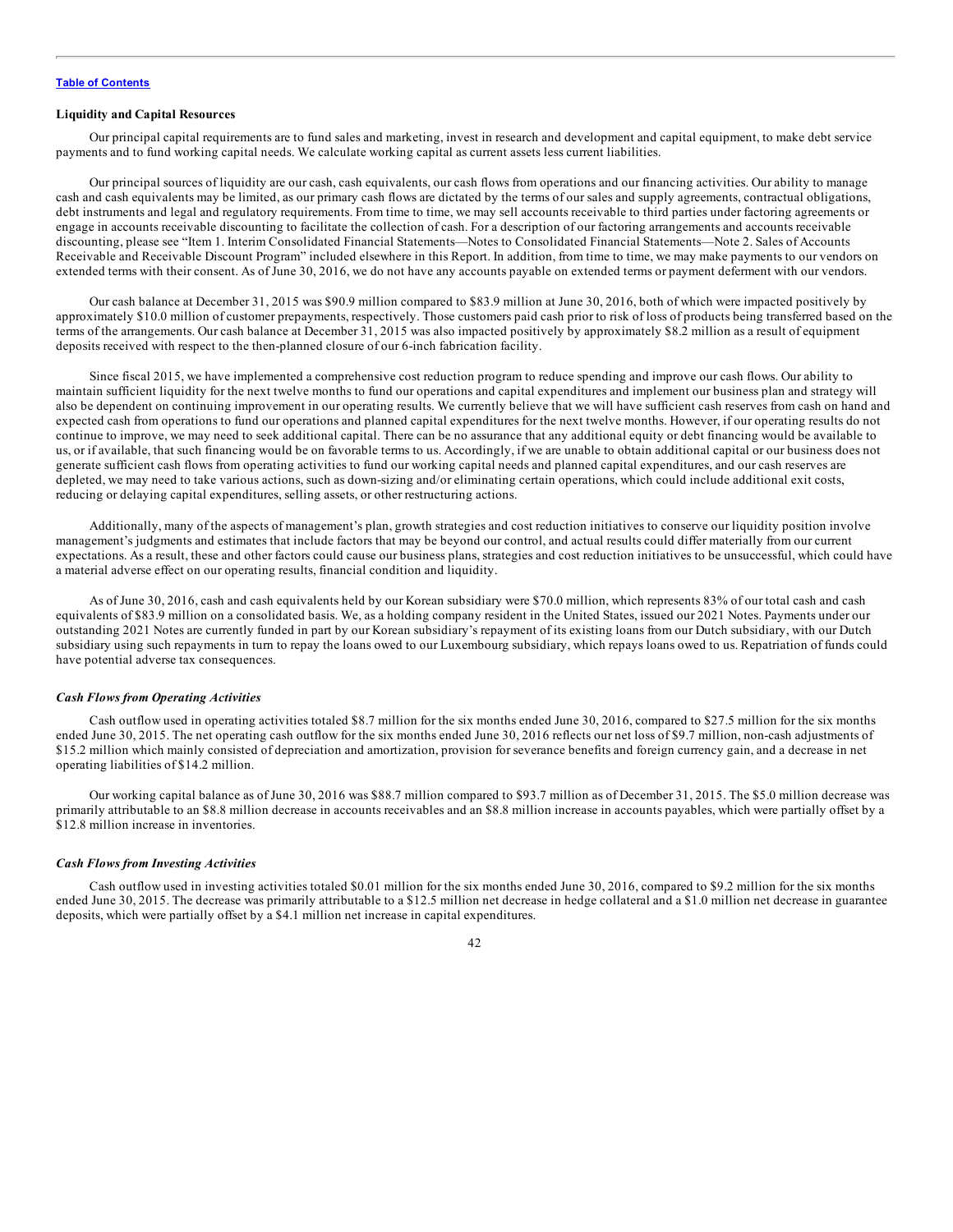### *Cash Flows from Financing Activities*

There were no cash flows generated from financing activities for the six months ended June 30, 2016, compared to \$1.2 million of cash inflow provided by financing activities for the six months ended June 30, 2015. The financing cash inflow for the six months ended June 30, 2015 consists of proceeds received from the issuance of common stock in connection with exercised options.

# *Capital Expenditures*

We routinely make capital expenditures to enhance our existing facilities and reinforce our global research and development capability. For the six months ended June 30, 2016, capital expenditures were \$6.3 million, a \$4.1 million, or 183.4%, increase from \$2.2 million for the six months ended June 30, 2015. The increase was due to supporting technology improvements at our fabrication facilities in anticipation of attaining manufacturing efficiency.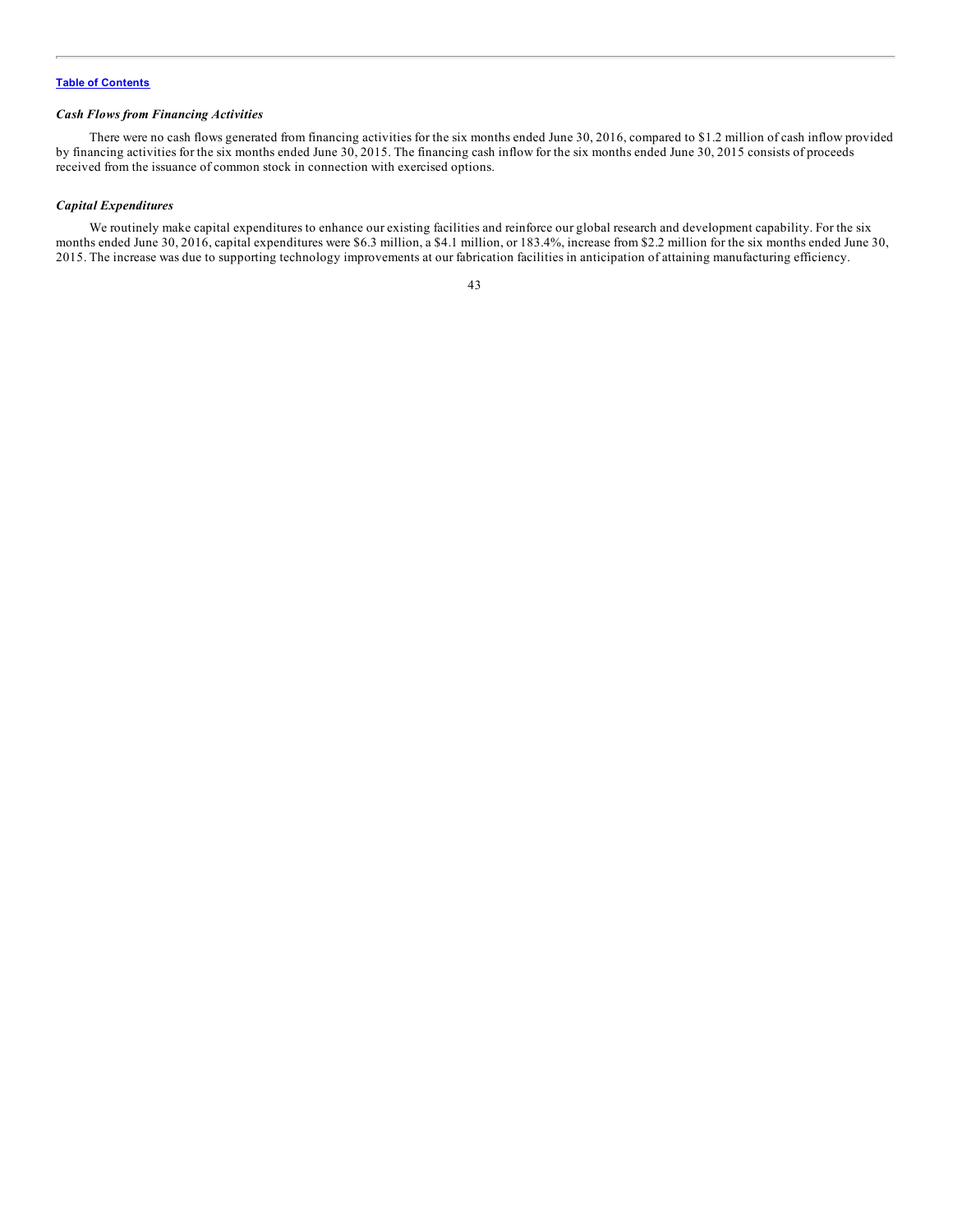### **Contractual Obligations**

The following summarizes our contractual obligations as of June 30, 2016:

|                     |               |                         |      |        | <b>Payments Due by Period</b> |        |        |  |            |
|---------------------|---------------|-------------------------|------|--------|-------------------------------|--------|--------|--|------------|
|                     | Total         | Remainder<br>of<br>2016 |      | 2017   | 2018                          | 2019   | 2020   |  | Thereafter |
|                     | (In millions) |                         |      |        |                               |        |        |  |            |
| Senior notes $(1)$  | \$307.0       |                         | د. ا | \$14.9 | \$14.9                        | \$14.9 | \$14.9 |  | 239.9      |
| Operating leases(2) | 42.0          |                         | 4.0  | 5.3    | 2.9                           | 1.9    | 1.9    |  | 26.0       |
| Others $(3)$        | 14.1          |                         | 2.2  | 7.6    | 4.3                           |        |        |  |            |

(1) Interest payments as well as the \$225.0 million aggregate principal amount of the 2021 Notes outstanding as of June 30, 2016, which bear interest at a rate of 6.625% per annum and are scheduled to mature in 2021.

(2) Assumes constant currency exchange rate for Korean won to U.S. dollars of 1,164.7:1, the exchange rate as of June 30, 2016.

(3) Includes license agreements and other contractual obligations.

The Indenture relating to the 2021 Notes contains covenants that limit our ability and the ability of our restricted subsidiaries to: (i) declare or pay any dividend or make any payment or distribution on account of or purchase or redeem our capital stock or equity interests of the restricted subsidiaries; (ii) make any principal payment on, or redeem or repurchase, prior to any scheduled repayment or maturity, any subordinated indebtedness; (iii) make certain investments; (iv) incur additional indebtedness and issue certain types of capital stock; (v) create or incur any lien (except for permitted liens) that secures obligations under any indebtedness; (vi) merge with or into or sell all or substantially all of our assets to other companies; (vii) enter into certain types of transactions with affiliates; (viii) guarantee the payment of any indebtedness; (ix) enter into sale-leaseback transactions; (x) enter into agreements that would restrict the ability of the restricted subsidiaries to make distributions with respect to their equity to us or other restricted subsidiaries, to make loans to us or other restricted subsidiaries or to transfer assets to us or other restricted subsidiaries; and (xi) designate unrestricted subsidiaries.

These covenants are subject to a number of exceptions and qualifications. Certain of these restrictive covenants will terminate if the 2021 Notes are rated investment grade at any time

We lease land, office space and equipment under various operating lease agreements that expire through 2034.

We follow accounting guidance on uncertain tax positions. Our unrecognized tax benefits totaled \$1.6 million as of June 30, 2016. These unrecognized tax benefits have been excluded from the above table because we cannot estimate the period of cash settlement with the respective taxing authorities.

Although we are obligated to pay severance benefits to eligible employees with one or more years of service upon the termination of their employment based on their length of service and rate pay, we have no obligation to fund the accrued severance benefits. Our accrued severance benefits totaled \$131.8 million as of June 30, 2016. Our obligations in connection with severance benefits have been excluded from the above table because we are unable to reasonably estimate the rate of termination and related cash payments for future period.

#### **Critical Accounting Policies and Estimates**

Preparing financial statements in conformity with US GAAP requires management to make estimates and assumptions that affect the reported amounts of assets and liabilities as of the date of the financial statements, the reported amounts of revenues and expenses during the reporting periods and the related disclosures in our consolidated financial statements and accompanying notes.

We believe that our significant accounting policies, which are described further in Note 1 to our consolidated financial statements in the 2015 Form 10-K, are critical due to the fact that they involve a high degree of judgment and estimates about the effects of matters that are inherently uncertain. We base these estimates and judgments on historical experience, knowledge of current conditions and other assumptions and information that we believe to be reasonable. Estimates and assumptions about future events and their effects cannot be determined with certainty. Accordingly, these estimates may change as new events occur, as more experience is acquired, as additional information is obtained and as the business environment in which we operate changes.

A description of our critical accounting policies that involve significant management judgement appears in the 2015 Form 10-K, under "Management's Discussion and Analysis of Financial Conditions and Reports of Operations—Critical Accounting Policies and Estimates." There have been no material changes to our critical accounting policies and estimates as compared to our critical accounting policies and estimates included in the 2015 Form 10-K, except for the following: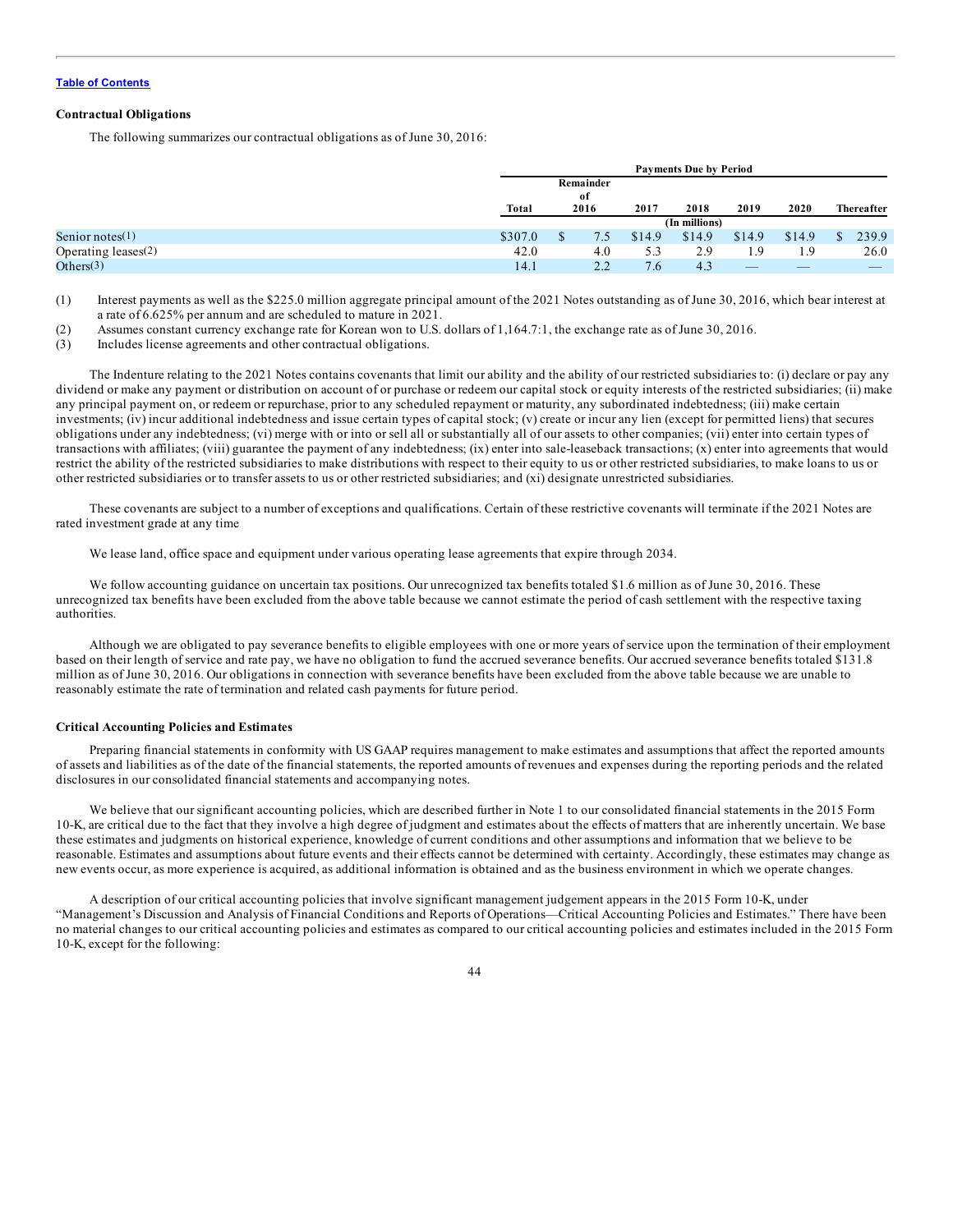*Vendor Rebates*—We, from time to time, entered into arrangements whereby rebates are obtained from vendors when we achieve certain levels of purchases. The vendor rebates are computed at an agreed upon amount or percentage of purchase levels. As these vendor rebates are impacted by actual and estimated purchases for the applicable agreed upon period, we periodically assess the progress of our purchase levels and revise the estimates when necessary. We account for such rebates as a reduction of inventory until we sell the product, at which time such rebates are reflected as a reduction of cost of sales in our consolidated statements of operations. Vendor rebates recorded as a reduction of inventory were \$0.2 million as of June 30, 2016 and as a reduction of cost of sales were \$1.2 million for the six months ended June 30, 2016.

#### *Recent Accounting Pronouncements*

For a full description of new accounting pronouncements and recently adopted accounting pronouncements, including the respective dates and impact of adoption on our consolidated financial statements, please see "Item 1. Interim Consolidated Financial Statements—Notes to Consolidated Financial Statements—Note 1. Business, Basis of Presentation and Significant Accounting Policies" in this Report.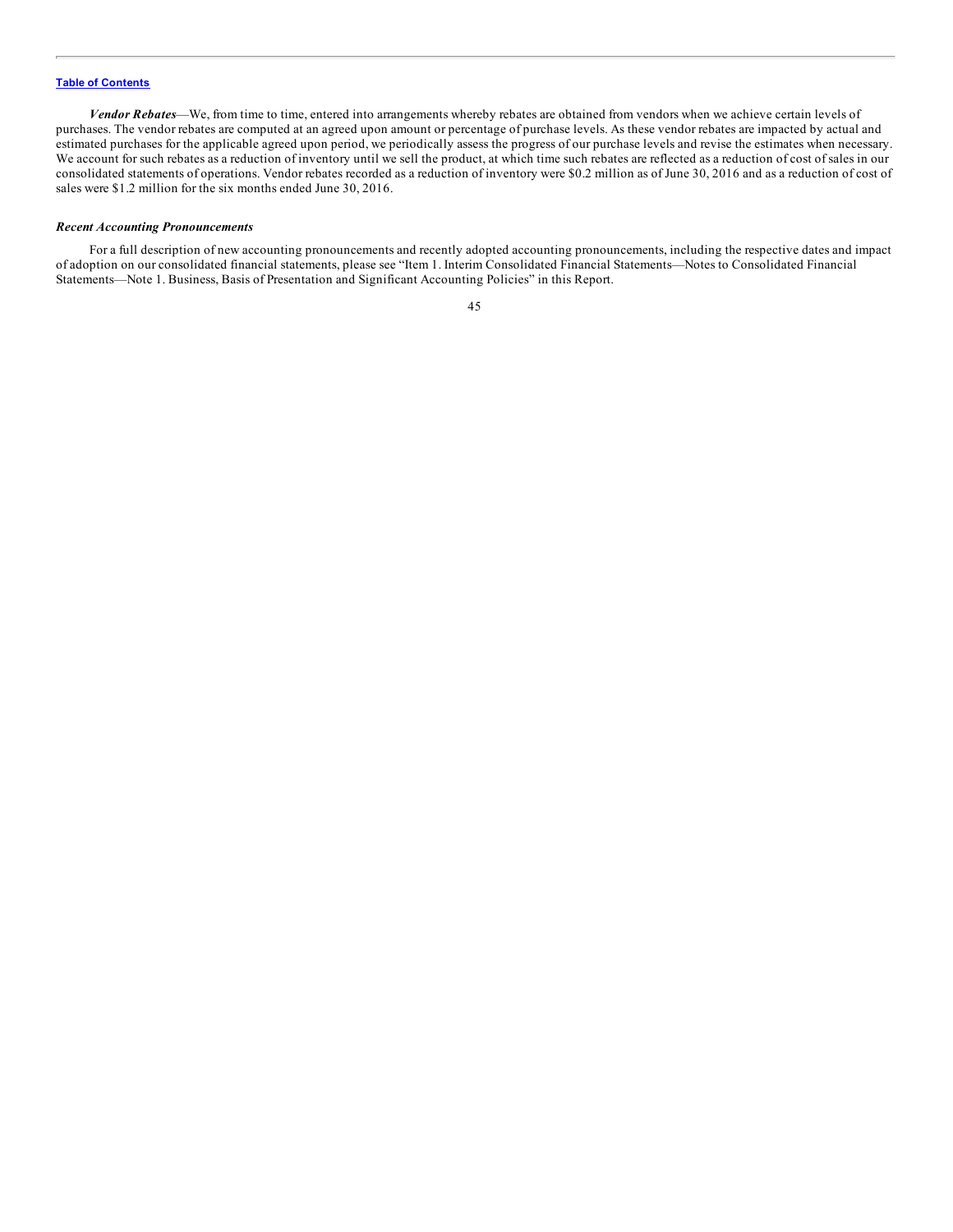#### <span id="page-45-0"></span>**Item 3. Quantitative and Qualitative Disclosures About Market Risk**

We are exposed to the market risk that the value of a financial instrument will fluctuate due to changes in market conditions, primarily from changes in foreign currency exchange rates and interest rates. In the normal course of our business, we are subject to market risks associated with interest rate movements and currency movements on our assets and liabilities.

### *Foreign Currency Exposures*

We have exposure to foreign currency exchange rate fluctuations on net income from our subsidiaries denominated in currencies other than U.S. dollars, as our foreign subsidiaries in Korea, Taiwan, China, Japan and Hong Kong use local currency as their functional currency. From time to time these subsidiaries have cash and financial instruments in local currency. The amounts held in Japan, Taiwan, Hong Kong and China are not material in regards to foreign currency movements. However, based on the cash and financial instruments balance at June 30, 2016 for our Korean subsidiary, a 10% devaluation of the Korean won against the U.S. dollar would have resulted in a decrease of \$1.2 million in our U.S. dollar financial instruments and cash balances.

See "Note 7. Derivative Financial Instruments" to our consolidated financial statements under "Item 1. Interim Consolidated Financial Statements" and "Item 2. Management's Discussion and Analysis of Financial Condition and Results of Operations—Factors Affecting Our Results of Operations—Impact of Foreign Currency Exchange Rates on Reported Results of Operations" for additional information regarding our foreign exchange hedging activities.

#### *Interest Rate Exposures*

As of June 30, 2016, \$225.0 million aggregate principal amount of our 2021 Notes were outstanding. Interest on the 2021 Notes accrues at a fixed rate of 6.625% per annum and is paid semi-annually every January 15 and July 15 of each year until the 2021 Notes mature on July 15, 2021. Since the interest rate is fixed, we have no market risk related to the 2021 Notes.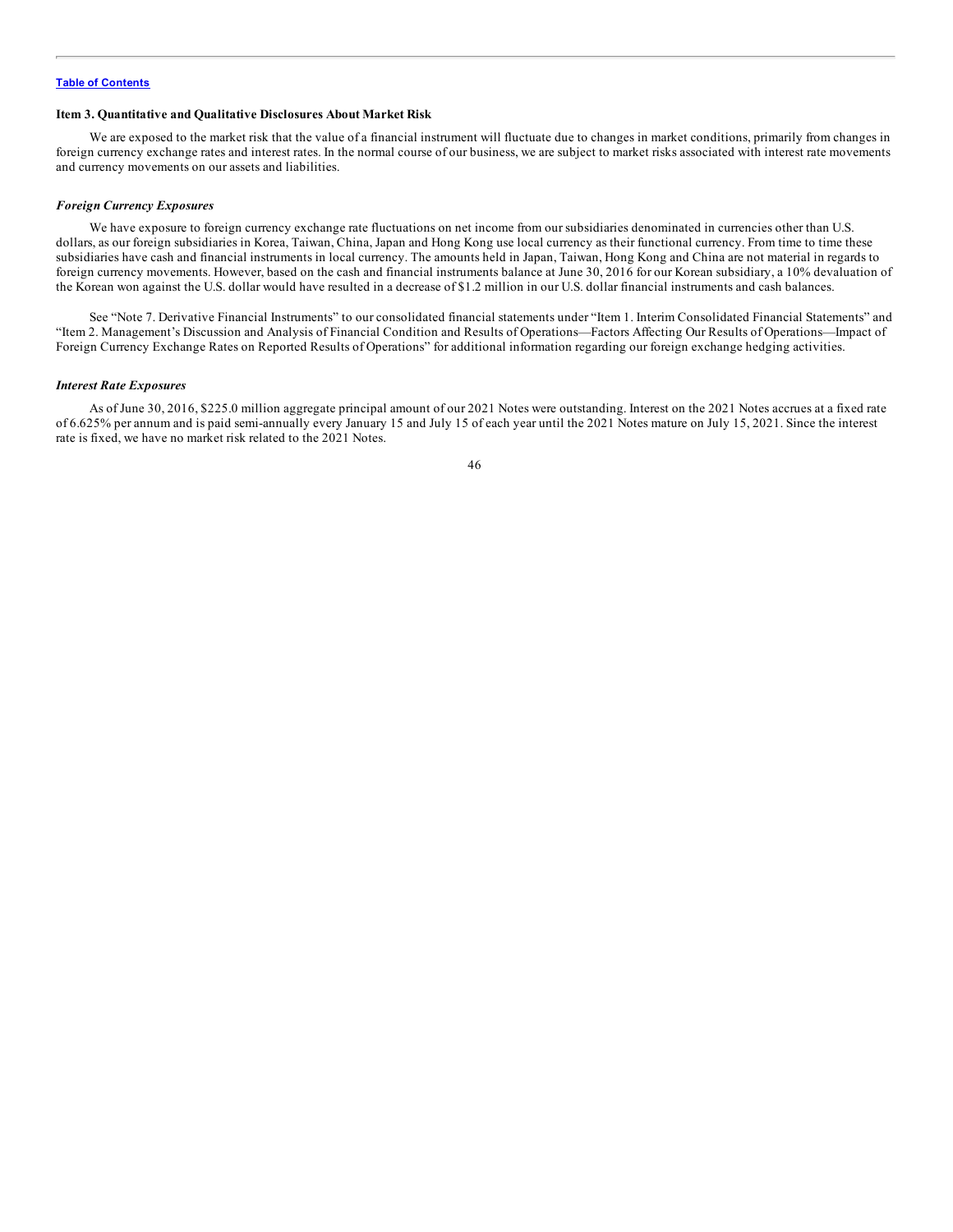#### <span id="page-46-0"></span>**Item 4. Controls and Procedures**

#### *Evaluation of Disclosure Controls and Procedures*

We maintain disclosure controls and procedures that are designed to ensure that information required to be disclosed in our periodic reports filed under the Securities Exchange Act of 1934, as amended (the "Exchange Act"), is recorded, processed, summarized and reported, within the time periods specified in the SEC's rules and forms, and that such information is accumulated and communicated to our management, with the participation of our Chief Executive Officer and Chief Financial Officer, as appropriate, to allow timely decisions regarding required disclosure.

In connection with the preparation of this Quarterly Report on Form 10-Q, we carried out an evaluation under the supervision of and with the participation of our management, including our Chief Executive Officer and Chief Financial Officer, as of June 30, 2016, of the effectiveness of the design and operation of our disclosure controls and procedures, as such term is defined in Rules  $13a-15(e)$  and  $15d-15(e)$  under the Exchange Act. Based upon this evaluation, our Chief Executive Officer and Chief Financial Officer concluded that our disclosure controls and procedures were not effective as of June 30, 2016, as we cannot conclude that the material weaknesses in internal control over financial reporting described in Part II, Item 9A of our 2015 Form 10-K have been remediated as of the date of this Report.

#### *Previously Identified Material Weaknesses*

As previously disclosed in our 2015 Form 10-K, management concluded that, based on the criteria set forth in Internal Control—Integrated Framework (2013) issued by the Committee of Sponsoring Organizations of the Treadway Commission ("COSO"), our internal control over financial reporting was not effective as of December 31, 2015 to provide reasonable assurance regarding the reliability of financial reporting and the preparation of financial statements in accordance with US GAAP. For more information on material weaknesses in internal control over financial reporting, see Part II, Item 9A of our 2015 Form  $10-K$ 

#### *Remediation Ef orts*

As previously disclosed in Part II, Item 9A of our 2015 Form 10-K, we have enhanced various internal controls that relate to (i) Period End Closing and Financial Reporting and (ii) Income Tax Accounting and Disclosures. However, controls over (x) the completeness and accuracy of non-routine manual journal entries and (y) the analysis and review of current income taxes will not be considered fully remediated until those controls operate effectively as redesigned for a sufficient period of time by the end of 2016.

### *Changes in Internal Control Over Financial Reporting*

There were no changes in our internal control over financial reporting during the quarter ended June 30, 2016 that have materially affected, or are reasonably likely to materially affect, our internal control over financial reporting.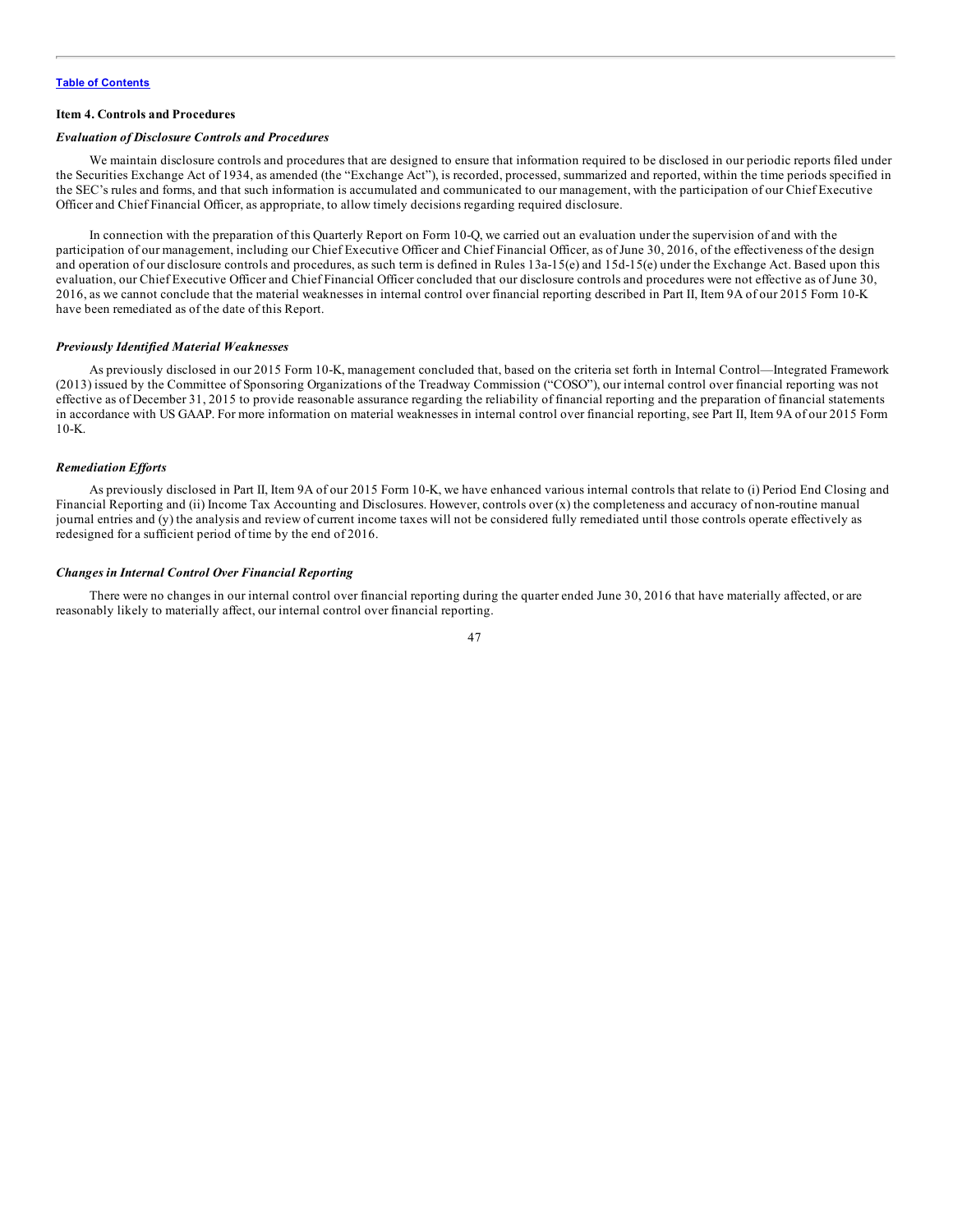### **PART II. OTHER INFORMATION**

# <span id="page-47-0"></span>**Item 1. Legal Proceedings**

For a discussion of legal proceedings, see "Part I: Item 3. Legal Proceedings" of our 2015 Form 10-K.

See also "Part I: Item 1A. Risk Factors" of our 2015 Form 10-K and Notes 17 and 18 to our consolidated financial statements in this Report for additional information.

# **Item 1A. Risk Factors**

The Company is subject to risks and uncertainties, any of which could have a significant or material adverse effect on our business, financial condition, liquidity or consolidated financial statements. You should carefully consider the risk factors disclosed in Part I, Item 1A of our 2015 Form 10-K and other reports we have filed with the SEC. The risks described herein and therein are not the only ones we face. This information should be considered carefully together with the other information contained in this Report and the other reports and materials the Company files with the SEC.

There are no material changes to the Company's risk factors disclosed in "Part I: Item 1A. Risk Factors" of our 2015 Form 10-K and Part II: Item 1A. Risk Factors" of our Quarterly Report on Form 10-Q for the fiscal quarter ended March 31, 2016.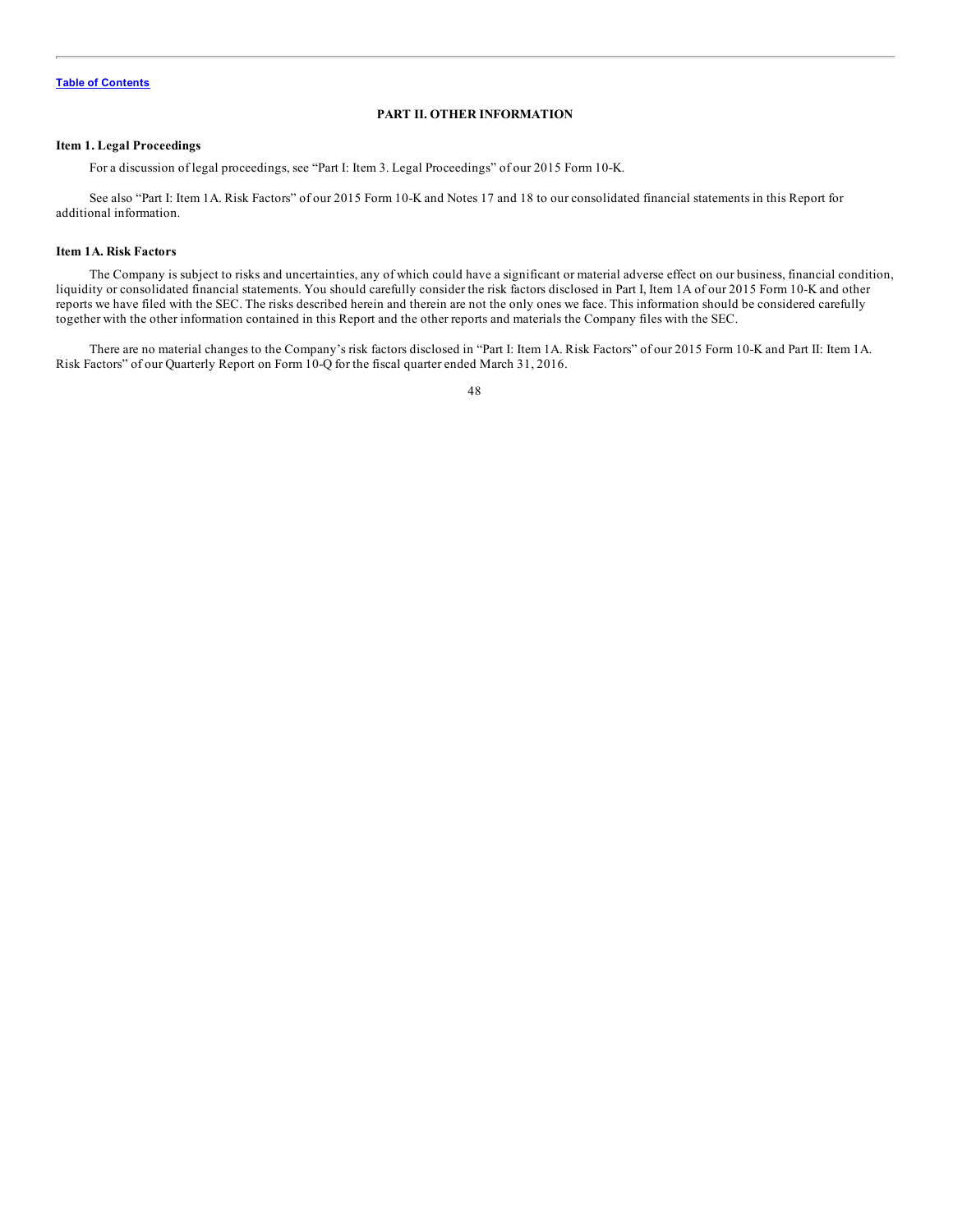# <span id="page-48-0"></span>**Item 6. Exhibits.**

| Exhibit<br><b>Number</b> | <b>Description</b>                                                                                                                                                                                                                                                                                                                                                                                                                                                                     |
|--------------------------|----------------------------------------------------------------------------------------------------------------------------------------------------------------------------------------------------------------------------------------------------------------------------------------------------------------------------------------------------------------------------------------------------------------------------------------------------------------------------------------|
| 3.1                      | Amended and Restated Bylaws of MagnaChip Semiconductor Corporation, effective May 3, 2016 (incorporated by reference to Exhibit 3.1)<br>to our Current Report on Form 8-K filed on May 6, 2016).                                                                                                                                                                                                                                                                                       |
| 10.1                     | Settlement Agreement, dated as of May 26, 2016, by and among MagnaChip Semiconductor Corporation, Engaged Capital, LLC, Engaged<br>Capital Master Feeder I, LP, Engaged Capital Master Feeder II, LP, Engaged Capital I, LP, Engaged Capital I Offshore, Ltd., Engaged<br>Capital II, LP, Engaged Capital II Offshore Ltd., Engaged Capital Holdings, LLC and Glenn W. Welling (incorporated by reference to<br>Exhibit 10.1 to our Current Report on Form 8-K filed on May 27, 2016). |
| 10.2#                    | Amendment to Basic Contract on Joint Development and Grant of License, dated as of May 18, 2016, by and between MagnaChip<br>Semiconductor, Ltd. and Silicon Works Co., Ltd. (English translation).                                                                                                                                                                                                                                                                                    |
| 31.1#                    | Certification pursuant to Rule 13a-14(a) or Rule 15d-14(a) of the Securities Exchange Act of 1934 of the Chief Executive Officer.                                                                                                                                                                                                                                                                                                                                                      |
| 31.2#                    | Certification pursuant to Rule 13a-14(a) or Rule 15d-14(a) of the Securities Exchange Act of 1934 of the Chief Financial Officer.                                                                                                                                                                                                                                                                                                                                                      |
| $32.1\dagger$            | Certification pursuant to 18 U.S.C. Section 1350, as adopted pursuant to Section 906 of the Sarbanes-Oxley Act of 2002, of the Chief<br>Executive Officer.                                                                                                                                                                                                                                                                                                                             |
| $32.2\dagger$            | Certification pursuant to 18 U.S.C. Section 1350, as adopted pursuant to Section 906 of the Sarbanes-Oxley Act of 2002, of the Chief<br>Financial Officer.                                                                                                                                                                                                                                                                                                                             |
| $101$ . INS#             | XBRL Instance Document.                                                                                                                                                                                                                                                                                                                                                                                                                                                                |
| 101.SCH#                 | XBRL Taxonomy Extension Schema Document.                                                                                                                                                                                                                                                                                                                                                                                                                                               |
| 101.CAL#                 | XBRL Taxonomy Extension Calculation Linkbase Document.                                                                                                                                                                                                                                                                                                                                                                                                                                 |
| 101.DEF#                 | XBRL Taxonomy Extension Definition Linkbase Document.                                                                                                                                                                                                                                                                                                                                                                                                                                  |
| 101.LAB#                 | XBRL Taxonomy Extension Label Linkbase Document.                                                                                                                                                                                                                                                                                                                                                                                                                                       |
| 101.PRE#                 | XBRL Taxonomy Extension Presentation Linkbase Document.                                                                                                                                                                                                                                                                                                                                                                                                                                |

# Footnotes:

# Filed herewith

† Furnished herewith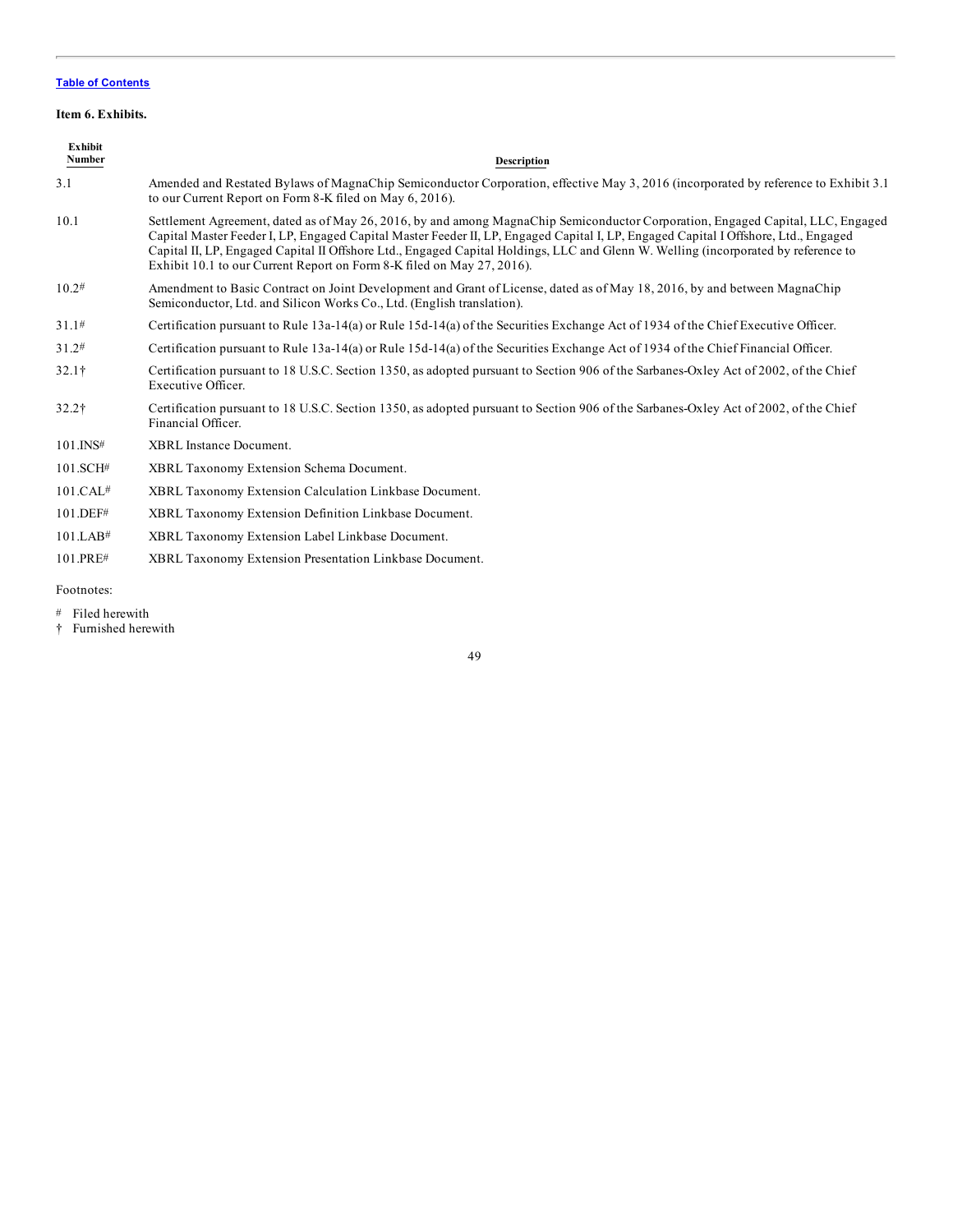# **SIGNATURES**

<span id="page-49-0"></span>Pursuant to the requirements of the Securities Exchange Act of 1934, the registrant has duly caused this report to be signed on its behalf by the undersigned thereunto duly authorized.

Dated: August 5, 2016 By: /s/ Young-Joon Kim

(Registrant)

Young-Joon Kim Chief Executive Officer (Principal Executive Officer)

MAGNACHIP SEMICONDUCTOR CORPORATION

Dated: August 5, 2016 By: /s/ Jonathan W. Kim

Jonathan W. Kim Chief Financial Officer, Executive Vice President and Chief Accounting Officer (Principal Financial and Accounting Officer)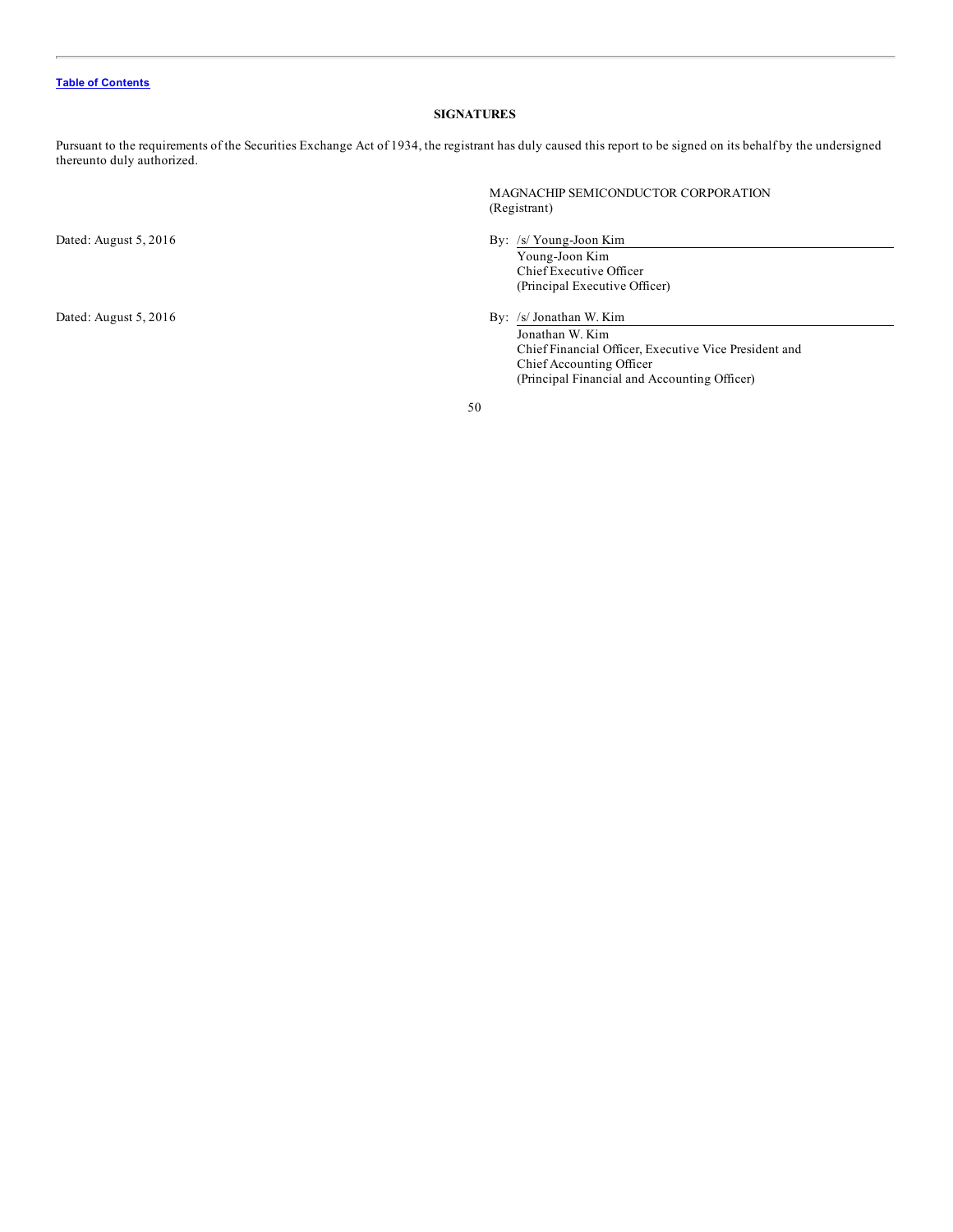# **INDEX TO EXHIBITS**

| Exhibit<br>Number | <b>Description</b>                                                                                                                                                                                                                                                                                                                                                                                                                                                                     |
|-------------------|----------------------------------------------------------------------------------------------------------------------------------------------------------------------------------------------------------------------------------------------------------------------------------------------------------------------------------------------------------------------------------------------------------------------------------------------------------------------------------------|
| 3.1               | Amended and Restated Bylaws of MagnaChip Semiconductor Corporation, effective May 3, 2016 (incorporated by reference to Exhibit 3.1)<br>to our Current Report on Form 8-K filed on May 6, 2016).                                                                                                                                                                                                                                                                                       |
| 10.1              | Settlement Agreement, dated as of May 26, 2016, by and among MagnaChip Semiconductor Corporation, Engaged Capital, LLC, Engaged<br>Capital Master Feeder I, LP, Engaged Capital Master Feeder II, LP, Engaged Capital I, LP, Engaged Capital I Offshore, Ltd., Engaged<br>Capital II, LP, Engaged Capital II Offshore Ltd., Engaged Capital Holdings, LLC and Glenn W. Welling (incorporated by reference to<br>Exhibit 10.1 to our Current Report on Form 8-K filed on May 27, 2016). |
| 10.2#             | Amendment to Basic Contract on Joint Development and Grant of License, dated as of May 18, 2016, by and between MagnaChip<br>Semiconductor, Ltd. and Silicon Works Co., Ltd. (English translation).                                                                                                                                                                                                                                                                                    |
| 31.1#             | Certification pursuant to Rule 13a-14(a) or Rule 15d-14(a) of the Securities Exchange Act of 1934 of the Chief Executive Officer.                                                                                                                                                                                                                                                                                                                                                      |
| 31.2#             | Certification pursuant to Rule 13a-14(a) or Rule 15d-14(a) of the Securities Exchange Act of 1934 of the Chief Financial Officer.                                                                                                                                                                                                                                                                                                                                                      |
| $32.1\dagger$     | Certification pursuant to 18 U.S.C. Section 1350, as adopted pursuant to Section 906 of the Sarbanes-Oxley Act of 2002, of the Chief<br>Executive Officer.                                                                                                                                                                                                                                                                                                                             |
| $32.2\dagger$     | Certification pursuant to 18 U.S.C. Section 1350, as adopted pursuant to Section 906 of the Sarbanes-Oxley Act of 2002, of the Chief<br>Financial Officer.                                                                                                                                                                                                                                                                                                                             |
| $101$ . INS#      | XBRL Instance Document.                                                                                                                                                                                                                                                                                                                                                                                                                                                                |
| 101.SCH#          | XBRL Taxonomy Extension Schema Document.                                                                                                                                                                                                                                                                                                                                                                                                                                               |
| 101.CAL#          | XBRL Taxonomy Extension Calculation Linkbase Document.                                                                                                                                                                                                                                                                                                                                                                                                                                 |
| 101.DEF#          | XBRL Taxonomy Extension Definition Linkbase Document.                                                                                                                                                                                                                                                                                                                                                                                                                                  |
| 101.LAB#          | XBRL Taxonomy Extension Label Linkbase Document.                                                                                                                                                                                                                                                                                                                                                                                                                                       |
| 101.PRE#          | XBRL Taxonomy Extension Presentation Linkbase Document.                                                                                                                                                                                                                                                                                                                                                                                                                                |

# Footnotes:

# Filed herewith

† Furnished herewith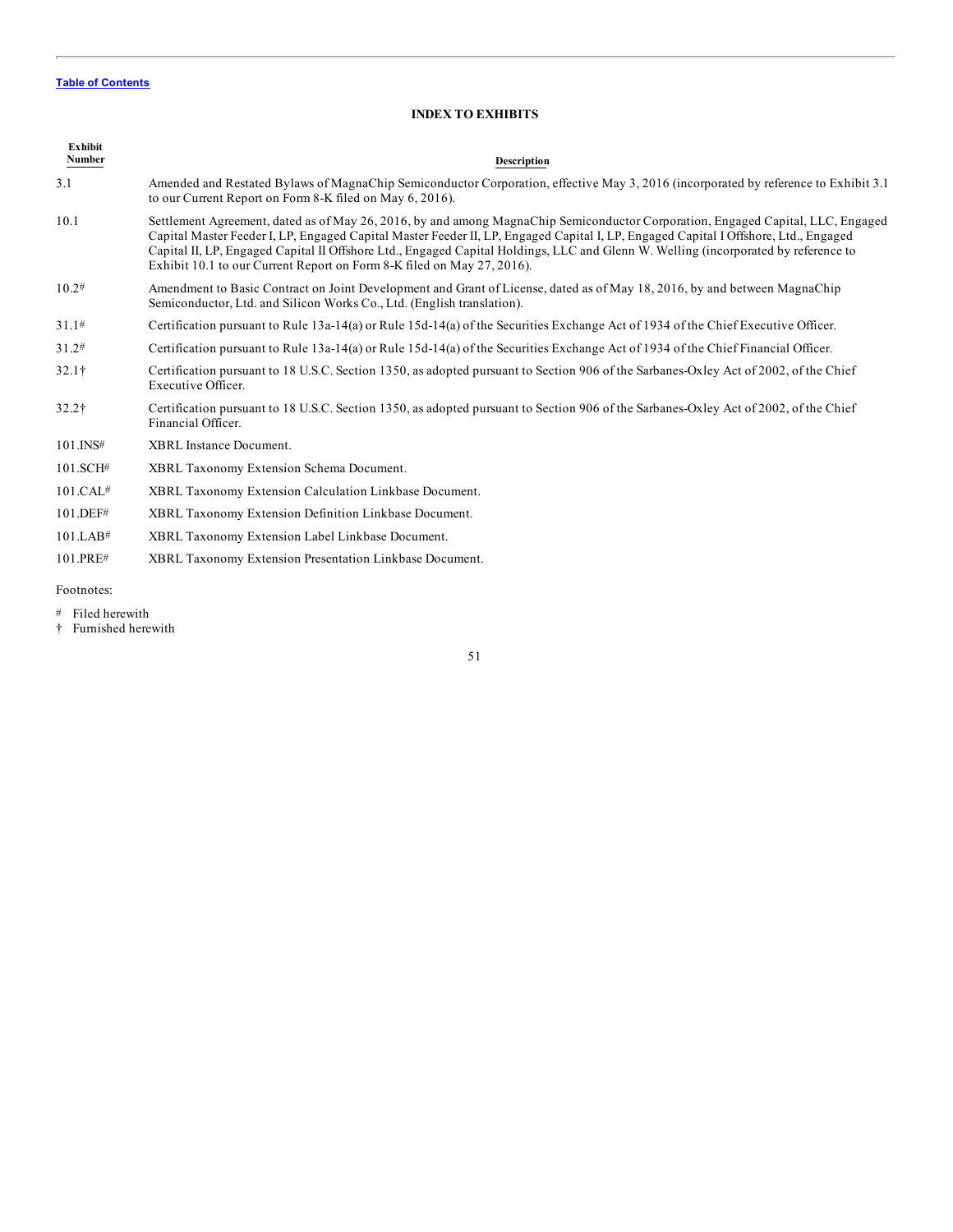# **TRANSLATION Amendment to Basic Contract on Joint Development and Grant of License**

This Amendment (this "Amendment") is made and entered into as of May 18, 2016, by between MagnaChip Semiconductor, Ltd. (hereinafter "MC") and Silicon Works Co., Ltd. (hereinafter "SW"). The parties agree to perform this Amendment based upon mutual good-faith.

## **RECITALS**

WHEREAS, on November 10, 2006, MC and SW had entered into a Basic Contract on Joint Development and Grant of License (the "Contract"); and the parties to the Contract now desire to amend the Article 7 (Payment of Running Royalty) of the Contract.

NOW, THEREFORE, the parties hereby agree as follows:

- 1. Capitalized terms not defined herein have the same meanings set forth in the Contract.
- 2. The Article 7 of the Contract hereby shall be deleted and replaced by the following:

Article 7 (Payment of Running Royalty)

- 1. MC shall pay a running royalty which is equivalent to a certain percentage of the "Net Selling Price" of the Contract Product in return for the license granted by SW based on the Contract by end of the next month of the month when the Contract Product was sold.
- 2. "Total Selling Amount" of the Contract Product referred to the Contract shall mean the sales amount of Contract Product in relation to mass production to MC's customers.
- 3. "Net Selling Price" referred to the Contract shall mean the Total Selling Amount minus all the expenses incurred for sale of the Contract Product including, but limited to the following amounts and it is set as 0.1% of the Total Selling Amount.
	- $\left( 1\right)$ Discount given in accordance with transaction discount practice
	- $^{(2)}$ Price of the Contract Products that were returned due to defect
	- Value-added tax imposed in relation to sale of the Contract Product  $\circled{3}$
	- $\circled{4}$ Insurance and transportation charges incurred in relation to sale of the Contract Product
- 4. The rate of the running royalty for the Contract Product is determined based on agreement between the two parties when the Development Contract is sealed and the Development Contract, in principle, shall be signed 15 days before initiation of development of the Contract Product.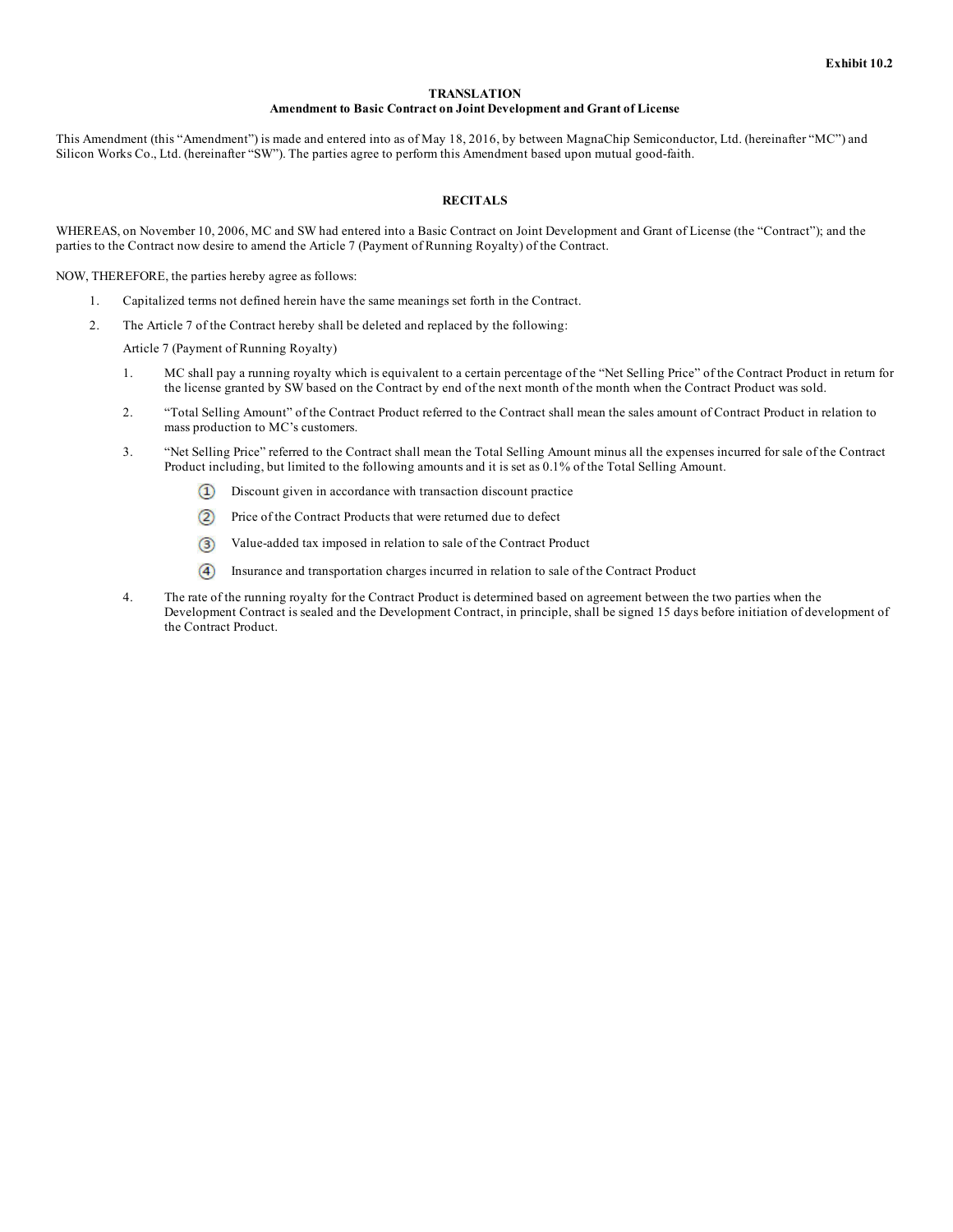[5.](#page-1-0) The rate of the running royalty, payment terms and penalty interest due to delinquencies and determined and prescribed in the Development Contract.

3. To the extent any term or condition of the Contract conflicts with or is inconsistent with this Amendment, the parties agree that this Amendment shall prevail. Except as set forth herein, all terms and conditions of the Contract shall remain in full force and effect.

IN WITNESS WHEREOF, each party produces two copies of this Amendment and keeps one copy each after signing it in order to prove existence and contents of this [Amendment.](#page-2-0)

MagnaChip Semi[conductor,](#page-2-0) Ltd. Silicon Works Co., Ltd. Silicon Works Co., Ltd.

CEO [CEO](#page-3-0)

/s/ Young-Joon Kim /s/ Oaeguen Han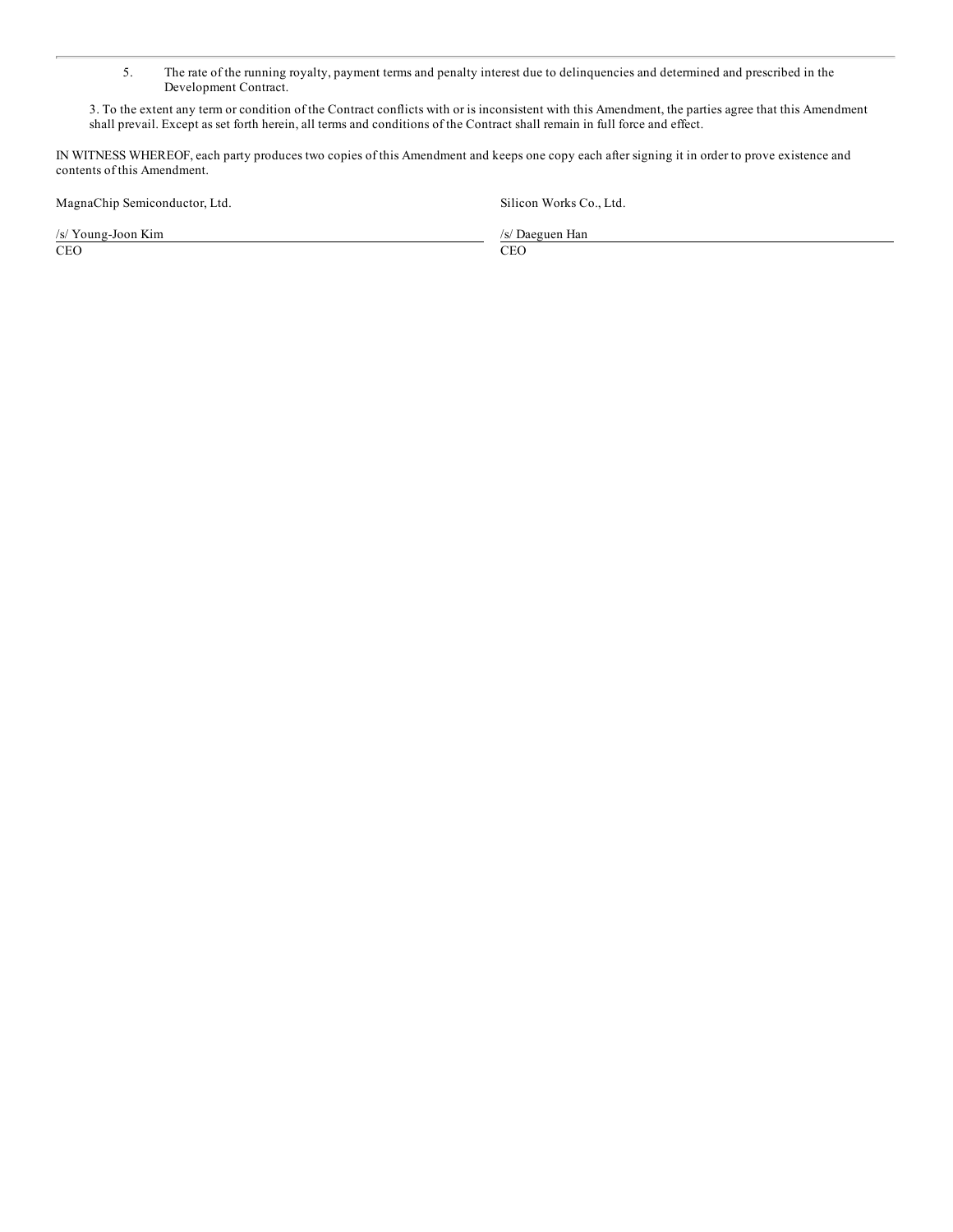### **CERTIFICATION OF PRINCIPAL EXECUTIVE OFFICER PURSUANT TO SECTION 302 OF THE SARBANES-OXLEY ACT OF 2002**

I, Young-Joon Kim, certify that:

1. I have reviewed this quarterly report on Form 10-Q of MagnaChip Semiconductor Corporation;

2. Based on my knowledge, this report does not contain any untrue statement of a material fact or omit to state a material fact necessary to make the statements made, in light of the circumstances under which such statements were made, not misleading with respect to the period covered by this report;

3. Based on my knowledge, the financial statements, and other financial information included in this report, fairly present in all material respects the financial condition, results of operations and cash flows of the registrant as of, and for, the periods presented in this report;

4. The registrant's other certifying officer and I are responsible for establishing and maintaining disclosure controls and procedures (as defined in Exchange Act Rules 13a-15(e) and 15d-15(e)) and internal control over financial reporting (as defined in Exchange Act Rules 13a-15(f) and 15d-15(f)) for the registrant and have:

(a) Designed such disclosure controls and procedures, or caused such disclosure controls and procedures to be designed under our supervision, to ensure that material information relating to the registrant, including its consolidated subsidiaries, is made known to us by others within those entities, particularly during the period in which this report is being prepared;

(b) Designed such internal control over financial reporting, or caused such internal control over financial reporting to be designed under our supervision, to provide reasonable assurance regarding the reliability of financial reporting and the preparation of financial statements for external purposes in accordance with generally accepted accounting principles;

(c) Evaluated the effectiveness of the registrant's disclosure controls and procedures and presented in this report our conclusions about the effectiveness of the disclosure controls and procedures, as of the end of the period covered by this report based on such evaluation; and

(d) Disclosed in this report any change in the registrant's internal control over financial reporting that occurred during the registrant's most recent fiscal quarter (the registrant's fourth fiscal quarter in the case of an annual report) that has materially affected, or is reasonably likely to materially affect, the registrant's internal control over financial reporting; and

5. The registrant's other certifying officer and I have disclosed, based on our most recent evaluation of internal control over financial reporting, to the registrant's auditors and the audit committee of the registrant's board of directors (or persons performing the equivalent functions):

(a) All significant deficiencies and material weaknesses in the design or operation of internal control over financial reporting which are reasonably likely to adversely affect the registrant's ability to record, process, summarize and report financial information; and

(b) Any fraud, whether or not material, that involves management or other employees who have a significant role in the registrant's internal control over financial reporting.

Dated: August 5, 2016

/s/ Young-Joon Kim Young-Joon Kim Chief Executive Officer (Principal Executive Officer)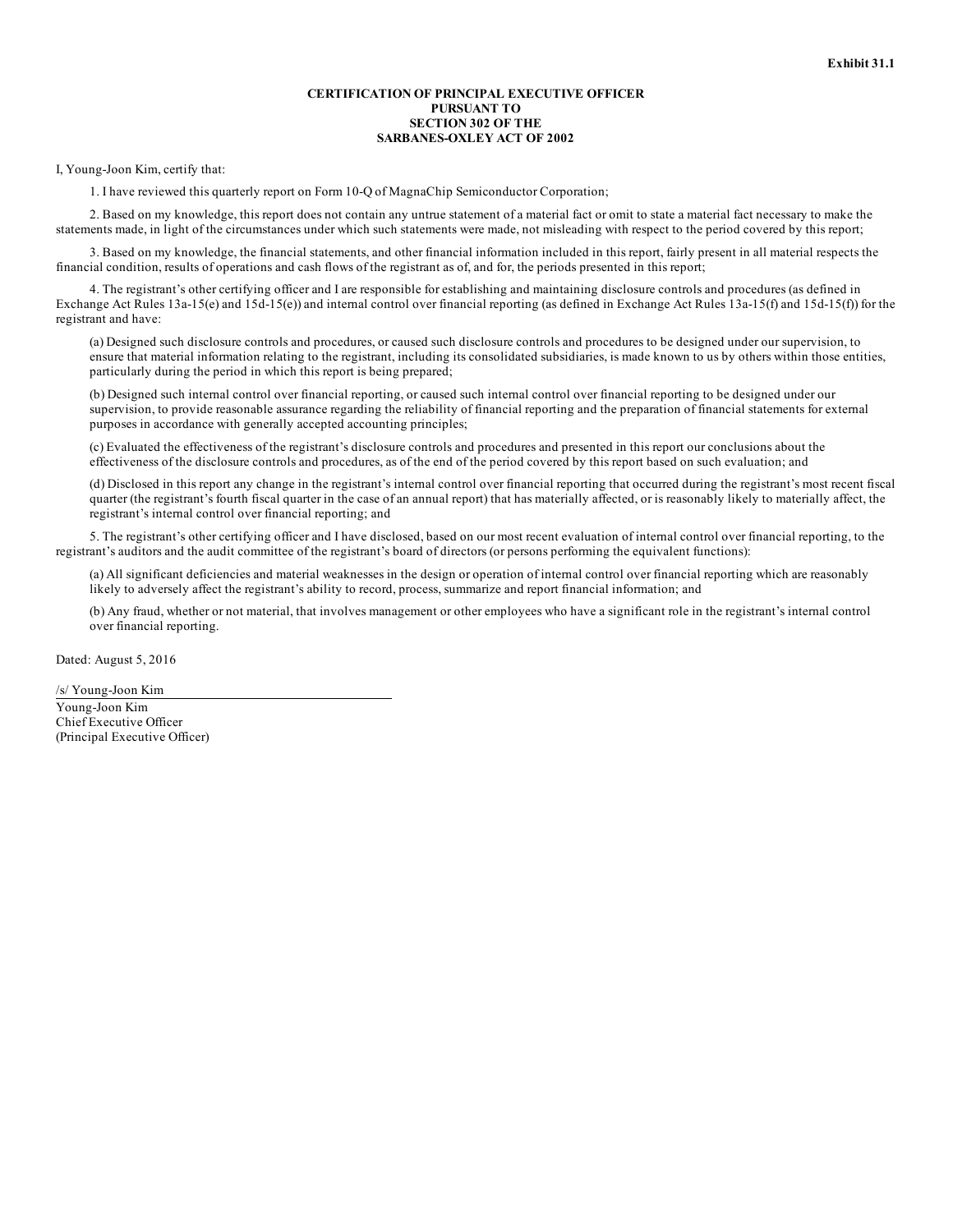### **CERTIFICATION OF PRINCIPAL FINANCIAL OFFICER PURSUANT TO SECTION 302 OF THE SARBANES-OXLEY ACT OF 2002**

I, Jonathan W. Kim, certify that:

1. I have reviewed this quarterly report on Form 10-Q of MagnaChip Semiconductor Corporation;

2. Based on my knowledge, this report does not contain any untrue statement of a material fact or omit to state a material fact necessary to make the statements made, in light of the circumstances under which such statements were made, not misleading with respect to the period covered by this report;

3. Based on my knowledge, the financial statements, and other financial information included in this report, fairly present in all material respects the financial condition, results of operations and cash flows of the registrant as of, and for, the periods presented in this report;

4. The registrant's other certifying officer and I are responsible for establishing and maintaining disclosure controls and procedures (as defined in Exchange Act Rules 13a-15(e) and 15d-15(e)) and internal control over financial reporting (as defined in Exchange Act Rules 13a-15(f) and 15d-15(f)) for the registrant and have:

(a) Designed such disclosure controls and procedures, or caused such disclosure controls and procedures to be designed under our supervision, to ensure that material information relating to the registrant, including its consolidated subsidiaries, is made known to us by others within those entities, particularly during the period in which this report is being prepared;

(b) Designed such internal control over financial reporting, or caused such internal control over financial reporting to be designed under our supervision, to provide reasonable assurance regarding the reliability of financial reporting and the preparation of financial statements for external purposes in accordance with generally accepted accounting principles;

(c) Evaluated the effectiveness of the registrant's disclosure controls and procedures and presented in this report our conclusions about the effectiveness of the disclosure controls and procedures, as of the end of the period covered by this report based on such evaluation; and

(d) Disclosed in this report any change in the registrant's internal control over financial reporting that occurred during the registrant's most recent fiscal quarter (the registrant's fourth fiscal quarter in the case of an annual report) that has materially affected, or is reasonably likely to materially affect, the registrant's internal control over financial reporting; and

5. The registrant's other certifying officer and I have disclosed, based on our most recent evaluation of internal control over financial reporting, to the registrant's auditors and the audit committee of the registrant's board of directors (or persons performing the equivalent functions):

(a) All significant deficiencies and material weaknesses in the design or operation of internal control over financial reporting which are reasonably likely to adversely affect the registrant's ability to record, process, summarize and report financial information; and

(b) Any fraud, whether or not material, that involves management or other employees who have a significant role in the registrant's internal control over financial reporting.

Dated: August 5, 2016

/s/ Jonathan W. Kim Jonathan W. Kim Chief Financial Officer (Principal Financial and Accounting Officer)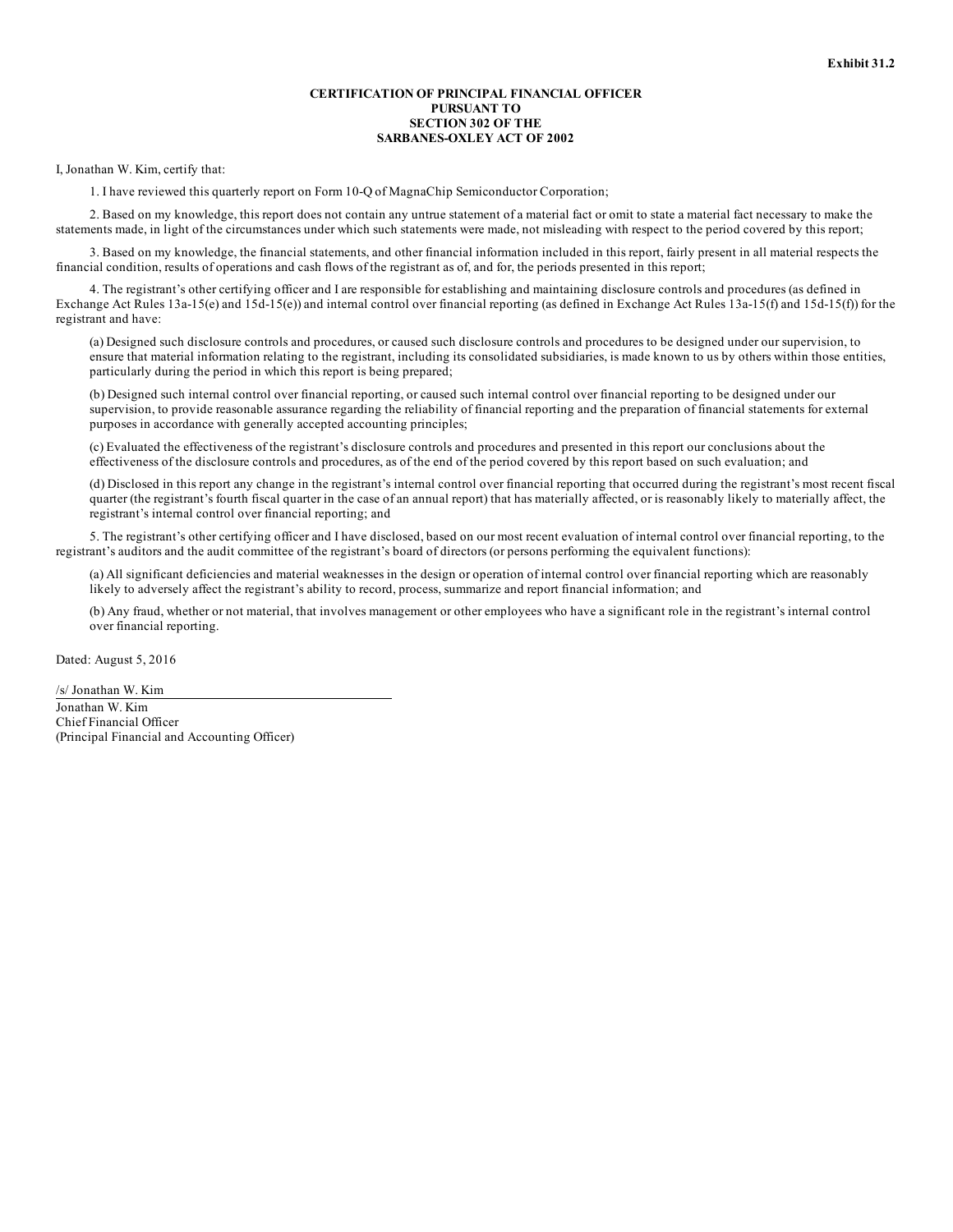### **CERTIFICATION OF CHIEF EXECUTIVE OFFICER PURSUANT TO 18 U.S.C. SECTION 1350, AS ADOPTED PURSUANT TO SECTION 906 OF THE SARBANES-OXLEY ACT OF 2002**

Pursuant to 18 U.S.C. § 1350, as adopted pursuant to Section 906 of the Sarbanes-Oxley Act of 2002, the undersigned officer of MagnaChip Semiconductor Corporation (the "**Company**") hereby certifies, to such officer's knowledge, that:

(i) the Quarterly Report on Form 10-Q of the Company for the quarterly period ended June 30, 2016 as filed with the Securities and Exchange Commission on the date hereof (the "**Report**") fully complies with the requirements of Section 13(a) or Section 15(d), as applicable, of the Securities Exchange Act of 1934, as amended; and

(ii) the information contained in the Report fairly presents, in all material respects, the financial condition and results of operations of the Company as of the dates and for the periods expressed in the Report.

Dated: August 5, 2016 /s/ Young-Joon Kim Young-Joon Kim Chief Executive Officer (Principal Executive Officer)

The foregoing certification is being furnished solely pursuant to 18 U.S.C § 1350 and shall not be deemed filed by the Company for purposes of Section 18 of the Securities Exchange Act of 1934, as amended, or incorporated by reference in any registration statement of the Company filed under the Securities Act of 1933, as amended.

A signed original of this written statement required by Section 906 has been provided to the Company and will be retained by the Company and furnished to the Securities and Exchange Commission or its staff upon request.